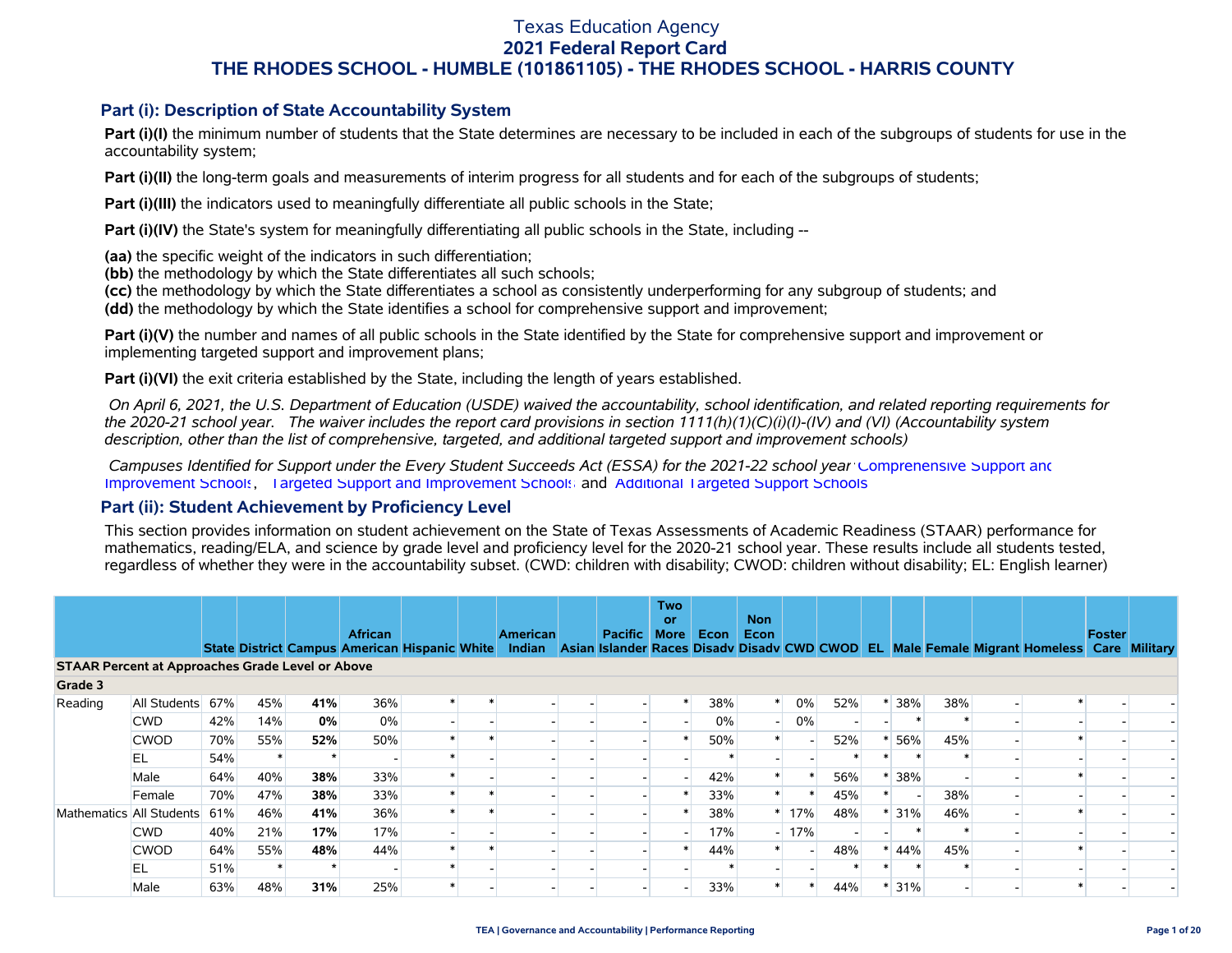|                    |                          |     |                          |                |                                                      |                          |        |                 |                          |                          | <b>Two</b><br><b>or</b>  |                          | <b>Non</b>               |                          |                          |                          |                          |                          |                          |                                                                                                  |               |        |
|--------------------|--------------------------|-----|--------------------------|----------------|------------------------------------------------------|--------------------------|--------|-----------------|--------------------------|--------------------------|--------------------------|--------------------------|--------------------------|--------------------------|--------------------------|--------------------------|--------------------------|--------------------------|--------------------------|--------------------------------------------------------------------------------------------------|---------------|--------|
|                    |                          |     |                          |                | <b>African</b>                                       |                          |        | <b>American</b> |                          | Pacific More             |                          | Econ                     | Econ                     |                          |                          |                          |                          |                          |                          |                                                                                                  | <b>Foster</b> |        |
|                    |                          |     |                          |                | <b>State District Campus American Hispanic White</b> |                          |        |                 |                          |                          |                          |                          |                          |                          |                          |                          |                          |                          |                          | Indian Asian Islander Races Disady Disady CWD CWOD EL Male Female Migrant Homeless Care Military |               |        |
| Mathematics Female |                          | 59% | 43%                      | 46%            | 44%                                                  | $\ast$                   |        |                 |                          | $\overline{a}$           | $\ast$                   | 42%                      | $\ast$                   | $\ast$                   | 45%                      | $\ast$                   | $\blacksquare$           | 46%                      |                          |                                                                                                  |               |        |
| Grade 4            |                          |     |                          |                |                                                      |                          |        |                 |                          |                          |                          |                          |                          |                          |                          |                          |                          |                          |                          |                                                                                                  |               |        |
| Reading            | All Students             | 62% | 47%                      | 55%            | 52%                                                  | $\ast$                   |        | $\overline{a}$  | $\sim$                   | $\overline{\phantom{a}}$ | *                        | 50%                      |                          | 80% 43%                  | 58%                      |                          | $-50%$                   | 57%                      | $\overline{\phantom{a}}$ |                                                                                                  |               |        |
|                    | <b>CWD</b>               | 34% | 36%                      | 43%            | 43%                                                  | $\overline{a}$           |        |                 | $\overline{\phantom{a}}$ | $\overline{a}$           | $\overline{a}$           | 33%                      | $\ast$                   | 43%                      | $\sim$                   | $\overline{a}$           | $\ast$                   | 60%                      | $\overline{a}$           |                                                                                                  |               |        |
|                    | <b>CWOD</b>              | 66% | 49%                      | 58%            | 55%                                                  | $\ast$                   |        |                 |                          |                          | $\ast$                   | 55%                      | $\ast$                   |                          | 58%                      |                          | $-63%$                   | 56%                      |                          |                                                                                                  |               |        |
|                    | EL.                      | 48% | $\overline{\phantom{a}}$ | $\blacksquare$ | $\overline{\phantom{a}}$                             | $\overline{\phantom{a}}$ |        |                 |                          | $\overline{\phantom{a}}$ | $\overline{\phantom{a}}$ | $\overline{\phantom{a}}$ | $\overline{\phantom{a}}$ |                          | $\overline{\phantom{a}}$ | $\overline{\phantom{a}}$ | $\overline{\phantom{a}}$ | $\overline{\phantom{a}}$ |                          |                                                                                                  |               |        |
|                    | Male                     | 59% | 48%                      | 50%            | 50%                                                  |                          |        |                 |                          |                          |                          | 50%                      | $\ast$                   | $\ast$                   | 63%                      |                          | $-50%$                   | $\blacksquare$           |                          |                                                                                                  |               |        |
|                    | Female                   | 66% | 46%                      | 57%            | 53%                                                  | $\ast$                   |        |                 |                          | $\overline{\phantom{a}}$ | $\ast$                   | 50%                      | $\ast$                   | 60%                      | 56%                      | $\overline{\phantom{0}}$ | $\overline{\phantom{a}}$ | 57%                      | $\overline{\phantom{a}}$ |                                                                                                  |               |        |
|                    | Mathematics All Students | 58% | 32%                      | 32%            | 34%                                                  | $\ast$                   |        |                 |                          | $\overline{a}$           | $\ast$                   | 27%                      | 60%                      | 0%                       | 42%                      |                          | $-50%$                   | 24%                      | $\overline{a}$           |                                                                                                  |               |        |
|                    | <b>CWD</b>               | 35% | 9%                       | 0%             | 0%                                                   | $\overline{\phantom{a}}$ |        |                 |                          | $\overline{\phantom{a}}$ | $\overline{\phantom{a}}$ | 0%                       | $\ast$                   | 0%                       |                          |                          | $\ast$                   | 0%                       | $\overline{\phantom{a}}$ |                                                                                                  |               |        |
|                    | <b>CWOD</b>              | 62% | 37%                      | 42%            | 45%                                                  | $\ast$                   |        |                 | $\overline{a}$           | $\overline{\phantom{a}}$ | $\ast$                   | 35%                      | $\ast$                   | $\overline{\phantom{a}}$ | 42%                      |                          | $-63%$                   | 31%                      |                          |                                                                                                  |               |        |
|                    | EL.                      | 46% | $\sim$                   |                |                                                      | $\blacksquare$           |        |                 |                          |                          |                          |                          | $\overline{a}$           |                          |                          |                          | $\overline{a}$           | $\overline{\phantom{a}}$ |                          |                                                                                                  |               |        |
|                    | Male                     | 61% | 44%                      | 50%            | 50%                                                  | $\overline{\phantom{a}}$ |        |                 | $\overline{\phantom{a}}$ | $\sim$                   |                          | 50%                      | $\ast$                   | $\ast$                   | 63%                      |                          | $-50%$                   | $\overline{\phantom{a}}$ | $\overline{\phantom{a}}$ |                                                                                                  |               |        |
|                    | Female                   | 56% | 24%                      | 24%            | 26%                                                  | $\ast$                   |        |                 |                          |                          | $\ast$                   | 17%                      | $\ast$                   | 0%                       | 31%                      |                          |                          | 24%                      |                          |                                                                                                  |               |        |
| Grade 5            |                          |     |                          |                |                                                      |                          |        |                 |                          |                          |                          |                          |                          |                          |                          |                          |                          |                          |                          |                                                                                                  |               |        |
| Reading            | All Students             | 72% | 70%                      | 71%            | 68%                                                  | $\ast$                   |        |                 | $\overline{\phantom{a}}$ | $\overline{\phantom{a}}$ | $\ast$                   | 69%                      |                          | $* 71%$                  | 71%                      |                          | $-63%$                   | 89%                      | $\overline{a}$           | $\ast$                                                                                           |               |        |
|                    | <b>CWD</b>               | 41% | 50%                      | 71%            | 67%                                                  | $\ast$                   |        |                 | $\overline{\phantom{a}}$ | $\sim$                   | $\overline{\phantom{a}}$ | 71%                      |                          | $-71%$                   |                          |                          | $\ast$                   | $\ast$                   | $\overline{\phantom{a}}$ |                                                                                                  |               |        |
|                    | <b>CWOD</b>              | 77% | 77%                      | 71%            | 68%                                                  | $\ast$                   |        |                 | $\overline{a}$           | $\overline{a}$           | $\ast$                   | 68%                      | $\ast$                   |                          | 71%                      |                          | $-67%$                   | 83%                      |                          |                                                                                                  |               | $\ast$ |
|                    | EL.                      | 61% | $\sim$                   |                |                                                      | $\blacksquare$           |        |                 |                          | $\overline{\phantom{a}}$ |                          |                          | $\blacksquare$           |                          |                          |                          | $\sim$                   | $\overline{\phantom{a}}$ |                          |                                                                                                  |               |        |
|                    | Male                     | 69% | 63%                      | 63%            | 61%                                                  | $\blacksquare$           |        |                 |                          | $\overline{\phantom{a}}$ | $\ast$                   | 59%                      | $\ast$                   | $\ast$                   | 67%                      |                          | $-63%$                   | $\overline{\phantom{a}}$ |                          |                                                                                                  |               | $\ast$ |
|                    | Female                   | 76% | 79%                      | 89%            | 86%                                                  | $\ast$                   |        |                 |                          |                          |                          | 89%                      | $\sim$                   | $\ast$                   | 83%                      | $\overline{\phantom{a}}$ | $\sim$                   | 89%                      |                          |                                                                                                  |               | $\ast$ |
|                    | Mathematics All Students | 69% | 47%                      | 39%            | 36%                                                  | $\ast$                   |        |                 |                          | $\overline{\phantom{a}}$ | $\ast$                   | 35%                      |                          | $* 71%$                  | 29%                      |                          | $-42%$                   | 33%                      |                          |                                                                                                  |               | $\ast$ |
|                    | <b>CWD</b>               | 47% | 50%                      | 71%            | 67%                                                  | $\ast$                   |        |                 |                          |                          |                          | 71%                      |                          | $-71%$                   |                          | ٠                        | $\ast$                   | $\ast$                   | $\overline{a}$           |                                                                                                  |               |        |
|                    | <b>CWOD</b>              | 73% | 45%                      | 29%            | 26%                                                  | $\ast$                   |        |                 |                          |                          | $\ast$                   | 21%                      | $\ast$                   |                          | 29%                      |                          | $-33%$                   | 17%                      |                          |                                                                                                  |               | $\ast$ |
|                    | EL                       | 59% | $\sim$                   | $\blacksquare$ | $\overline{\phantom{a}}$                             | $\overline{\phantom{a}}$ |        |                 |                          | $\overline{a}$           |                          | $\overline{\phantom{a}}$ | $\sim$                   |                          | $\overline{\phantom{a}}$ | $\overline{\phantom{a}}$ | $\overline{\phantom{a}}$ | $\overline{\phantom{a}}$ | $\overline{\phantom{a}}$ |                                                                                                  |               |        |
|                    | Male                     | 70% | 46%                      | 42%            | 44%                                                  | $\blacksquare$           |        |                 |                          | $\overline{\phantom{a}}$ | *                        | 35%                      | $\ast$                   | $\ast$                   | 33%                      |                          | $-42%$                   | $\overline{\phantom{a}}$ |                          |                                                                                                  |               | $\ast$ |
|                    | Female                   | 69% | 47%                      | 33%            | 14%                                                  | $\ast$                   |        |                 |                          | $\overline{\phantom{a}}$ |                          | 33%                      | $\sim$                   | $\ast$                   | 17%                      | $\overline{a}$           | $\sim$                   | 33%                      |                          |                                                                                                  |               | $\ast$ |
| Science            | All Students             | 61% | 38%                      | 33%            | 25%                                                  | $\ast$                   |        |                 |                          |                          | $\ast$                   | 28%                      |                          | $*17%$                   | 38%                      |                          | $-32%$                   | 38%                      |                          |                                                                                                  |               | $\ast$ |
|                    | <b>CWD</b>               | 36% | 18%                      | 17%            | 0%                                                   | $\ast$                   |        |                 |                          | $\overline{a}$           | $\overline{\phantom{a}}$ | 17%                      |                          | $-17%$                   | $\sim$                   | $\overline{\phantom{a}}$ | $\ast$                   | $\ast$                   |                          |                                                                                                  |               |        |
|                    | <b>CWOD</b>              | 65% | 45%                      | 38%            | 32%                                                  | $\ast$                   |        |                 |                          |                          | $\ast$                   | 32%                      | $\ast$                   |                          | 38%                      |                          | $-40%$                   | 33%                      |                          |                                                                                                  |               | $\ast$ |
|                    | EL.                      | 43% | $\overline{\phantom{a}}$ |                |                                                      | $\overline{\phantom{a}}$ |        |                 |                          | $\overline{\phantom{a}}$ |                          |                          | $\overline{\phantom{a}}$ |                          |                          |                          | $\overline{\phantom{a}}$ | $\overline{\phantom{a}}$ | $\overline{\phantom{a}}$ |                                                                                                  |               |        |
|                    | Male                     | 63% | 33%                      | 32%            | 28%                                                  | $\sim$                   |        |                 | $\overline{a}$           | $\overline{a}$           | $\ast$                   | 24%                      | $\ast$                   | $\ast$                   | 40%                      |                          | $-32%$                   | $\overline{\phantom{a}}$ | ÷                        |                                                                                                  |               | $\ast$ |
|                    | Female                   | 59% | 44%                      | 38%            | 17%                                                  | $\ast$                   |        |                 | $\overline{\phantom{a}}$ | $\overline{\phantom{a}}$ | $\overline{\phantom{a}}$ | 38%                      | $\overline{\phantom{a}}$ | $\ast$                   | 33%                      | $\overline{\phantom{0}}$ | $\overline{\phantom{a}}$ | 38%                      | $\overline{\phantom{a}}$ |                                                                                                  |               | $\ast$ |
| Grade 6            |                          |     |                          |                |                                                      |                          |        |                 |                          |                          |                          |                          |                          |                          |                          |                          |                          |                          |                          |                                                                                                  |               |        |
| Reading            | All Students 62%         |     | 73%                      | 73%            | 67%                                                  | 80%                      | $\sim$ |                 | $\ast$                   | $\blacksquare$           | $\ast$                   | 67%                      | $\ast$                   | $\ast$                   | 76%                      |                          | $* 69%$                  | 78%                      | $\blacksquare$           |                                                                                                  |               | $\ast$ |
|                    | <b>CWD</b>               | 29% | $\ast$                   | $\star$        | $\ast$                                               | $\overline{a}$           |        |                 | $\overline{a}$           | $\overline{a}$           |                          | $\ast$                   | $\overline{\phantom{a}}$ | $\ast$                   | $\overline{a}$           | $\overline{\phantom{a}}$ | $\ast$                   | $\overline{\phantom{a}}$ | $\overline{a}$           |                                                                                                  |               |        |
|                    | <b>CWOD</b>              | 66% | 76%                      | 76%            | 71%                                                  | 80%                      |        |                 | $\ast$                   |                          | $\ast$                   | 71%                      | $\ast$                   |                          | 76%                      |                          | * 75%                    | 78%                      |                          |                                                                                                  |               | $\ast$ |
|                    | EL                       | 40% | $\ast$                   | $\star$        | $\sim$                                               | $\ast$                   |        |                 |                          | $\overline{\phantom{a}}$ |                          | $\ast$                   | $\blacksquare$           |                          | $\ast$                   | $\ast$                   | $\ast$                   | $\overline{\phantom{a}}$ |                          |                                                                                                  |               |        |
|                    | Male                     | 58% | 69%                      | 69%            | 67%                                                  | $\ast$                   |        |                 |                          | $\overline{a}$           |                          | 64%                      | $\ast$                   | $\ast$                   | 75%                      |                          | * 69%                    | $\overline{\phantom{a}}$ | ÷                        |                                                                                                  |               | $\ast$ |
|                    | Female                   | 65% | 78%                      | 78%            | 67%                                                  | $\ast$                   |        |                 | $\ast$                   | $\blacksquare$           | $\ast$                   | 71%                      | $\ast$                   |                          | 78%                      | $\overline{a}$           | $\overline{\phantom{a}}$ | 78%                      | $\overline{\phantom{a}}$ |                                                                                                  |               |        |
|                    |                          |     |                          |                |                                                      |                          |        |                 |                          |                          |                          |                          |                          |                          |                          |                          |                          |                          |                          |                                                                                                  |               |        |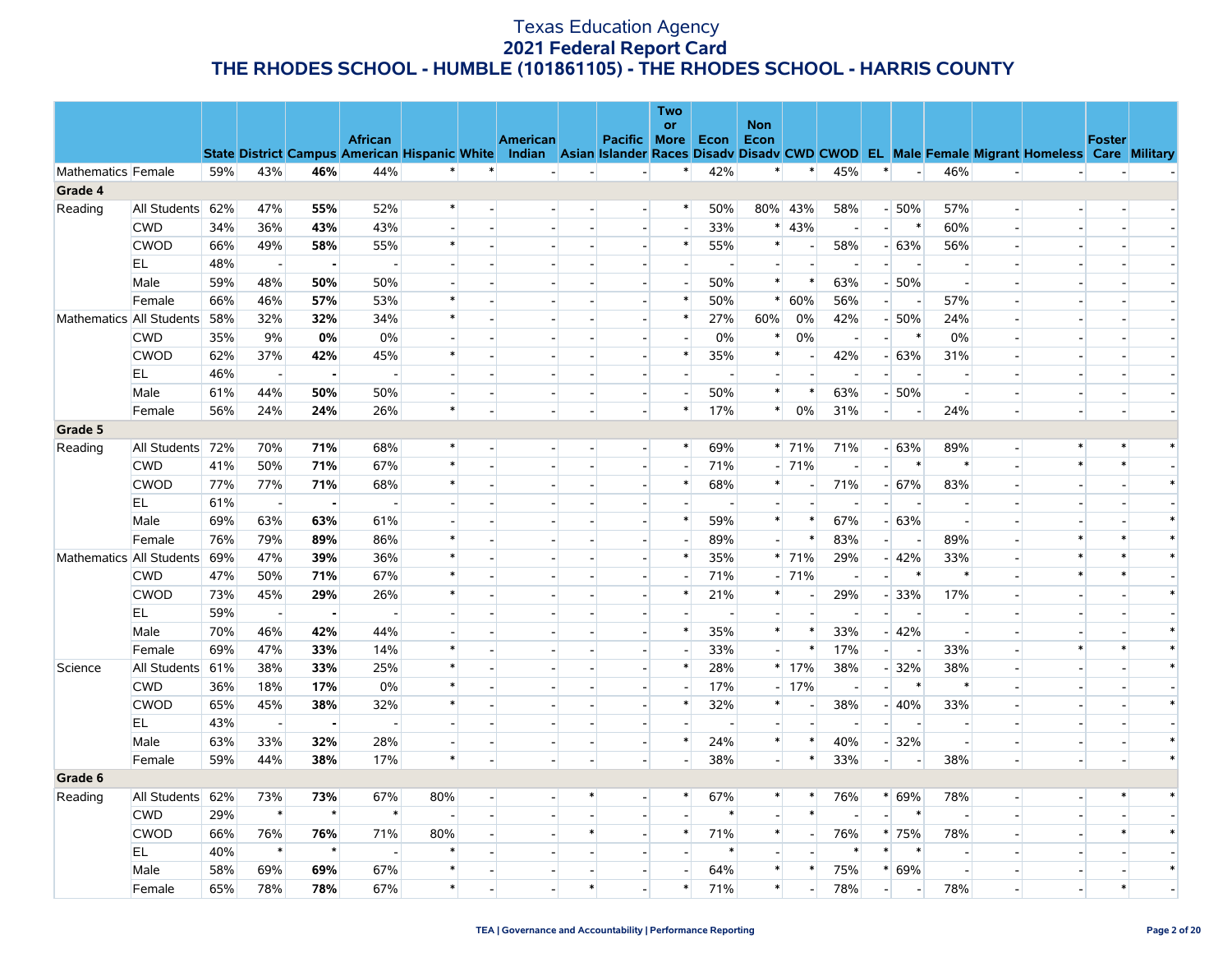|         |                                                    |     |                          |                |                                                      |                          |                |                          |                          |                          | <b>Two</b>               |                          |                |                          |                          |                          |                          |                          |                          |                                                                                                  |               |        |
|---------|----------------------------------------------------|-----|--------------------------|----------------|------------------------------------------------------|--------------------------|----------------|--------------------------|--------------------------|--------------------------|--------------------------|--------------------------|----------------|--------------------------|--------------------------|--------------------------|--------------------------|--------------------------|--------------------------|--------------------------------------------------------------------------------------------------|---------------|--------|
|         |                                                    |     |                          |                | <b>African</b>                                       |                          |                |                          |                          |                          | or                       |                          | <b>Non</b>     |                          |                          |                          |                          |                          |                          |                                                                                                  |               |        |
|         |                                                    |     |                          |                | <b>State District Campus American Hispanic White</b> |                          |                | <b>American</b>          |                          | Pacific More             |                          | Econ                     | Econ           |                          |                          |                          |                          |                          |                          | Indian Asian Islander Races Disady Disady CWD CWOD EL Male Female Migrant Homeless Care Military | <b>Foster</b> |        |
|         | Mathematics All Students 67%                       |     | 86%                      | 86%            | 80%                                                  | 100%                     |                |                          |                          | $\blacksquare$           | $\ast$                   | 89%                      | $\ast$         | $\ast$                   | 86%                      |                          | $* 85%$                  | 89%                      |                          |                                                                                                  |               |        |
|         | <b>CWD</b>                                         | 40% | $\ast$                   | $\star$        | $\ast$                                               |                          |                |                          |                          | $\blacksquare$           | $\overline{\phantom{a}}$ | $\ast$                   |                | $\ast$                   |                          | $\overline{\phantom{a}}$ | $\ast$                   | $\sim$                   |                          |                                                                                                  |               |        |
|         | <b>CWOD</b>                                        | 70% | 86%                      | 86%            | 79%                                                  | 100%                     | ÷,             |                          | $\ast$                   | $\overline{\phantom{a}}$ | $\ast$                   | 88%                      | $\ast$         | $\overline{a}$           | 86%                      | $\ast$                   | 83%                      | 89%                      | $\overline{a}$           |                                                                                                  |               | $\ast$ |
|         | EL                                                 | 51% | $\ast$                   | $\star$        |                                                      | $\ast$                   |                |                          |                          |                          | $\overline{a}$           | $\ast$                   | $\overline{a}$ |                          | $\ast$                   | $\ast$                   | $\ast$                   | $\overline{\phantom{a}}$ |                          |                                                                                                  |               |        |
|         | Male                                               | 68% | 85%                      | 85%            | 78%                                                  | $\ast$                   |                |                          | $\overline{\phantom{a}}$ | $\overline{\phantom{a}}$ | $\blacksquare$           | 91%                      | $\ast$         | $\ast$                   | 83%                      |                          | $* 85%$                  | $\blacksquare$           | $\overline{\phantom{a}}$ |                                                                                                  |               | $\ast$ |
|         | Female                                             | 66% | 89%                      | 89%            | 83%                                                  | $\ast$                   |                |                          | $\ast$                   | $\overline{a}$           | $\ast$                   | 86%                      | $\ast$         |                          | 89%                      | $\overline{a}$           | $\blacksquare$           | 89%                      | $\overline{a}$           |                                                                                                  | $\ast$        |        |
| Grade 7 |                                                    |     |                          |                |                                                      |                          |                |                          |                          |                          |                          |                          |                |                          |                          |                          |                          |                          |                          |                                                                                                  |               |        |
| Reading | All Students                                       | 69% | 75%                      | 75%            | 73%                                                  | $\ast$                   | $\overline{a}$ | $\overline{\phantom{a}}$ | $\sim$                   | $\overline{a}$           | $\overline{a}$           | 69%                      | $\ast$         | $\ast$                   | 83%                      |                          | $-75%$                   | 75%                      | $\overline{a}$           | $\overline{a}$                                                                                   |               |        |
|         | <b>CWD</b>                                         | 34% | $\ast$                   | $\star$        | $\ast$                                               |                          |                |                          |                          | $\overline{\phantom{a}}$ | $\overline{\phantom{a}}$ | $\ast$                   |                | $\ast$                   |                          |                          | $\ast$                   | $\ast$                   | $\overline{\phantom{a}}$ |                                                                                                  |               |        |
|         | <b>CWOD</b>                                        | 73% | 83%                      | 83%            | 82%                                                  | $\ast$                   |                |                          | $\overline{\phantom{a}}$ | $\blacksquare$           | $\overline{a}$           | 78%                      | $\ast$         | $\overline{\phantom{a}}$ | 83%                      |                          | $-83%$                   | 83%                      | $\overline{a}$           |                                                                                                  |               |        |
|         | EL.                                                | 46% | $\overline{\phantom{a}}$ | $\blacksquare$ |                                                      | $\overline{a}$           |                |                          |                          | $\overline{a}$           | $\overline{a}$           | $\sim$                   | $\overline{a}$ |                          | $\overline{\phantom{a}}$ |                          | $\overline{\phantom{a}}$ | $\overline{a}$           |                          |                                                                                                  |               |        |
|         | Male                                               | 64% | 75%                      | 75%            | 75%                                                  | $\overline{\phantom{a}}$ |                |                          |                          | $\blacksquare$           | $\overline{\phantom{0}}$ | 67%                      | $\ast$         | $\ast$                   | 83%                      |                          | $-75%$                   | $\overline{\phantom{a}}$ | $\overline{a}$           |                                                                                                  |               |        |
|         | Female                                             | 73% | 75%                      | 75%            | 71%                                                  | $\ast$                   |                |                          |                          |                          | $\sim$                   | 71%                      | $\ast$         | $\ast$                   | 83%                      | $\overline{\phantom{a}}$ | $\overline{\phantom{a}}$ | 75%                      |                          |                                                                                                  |               |        |
|         | Mathematics All Students                           | 55% | 41%                      | 41%            | 43%                                                  | ∗                        |                |                          |                          | $\overline{\phantom{a}}$ | $\ast$                   | 36%                      | $\ast$         | 20%                      | 50%                      |                          | $-50%$                   | 33%                      | $\overline{\phantom{a}}$ |                                                                                                  |               |        |
|         | <b>CWD</b>                                         | 31% | 20%                      | 20%            | $\ast$                                               |                          |                |                          |                          |                          | $\ast$                   | 20%                      | $\overline{a}$ | 20%                      | $\overline{\phantom{a}}$ | $\overline{\phantom{a}}$ | $\ast$                   | $\ast$                   | $\overline{a}$           |                                                                                                  |               |        |
|         | <b>CWOD</b>                                        | 58% | 50%                      | 50%            | 50%                                                  | $\ast$                   |                |                          |                          |                          | $\ast$                   | 44%                      | $\ast$         |                          | 50%                      |                          | $-60%$                   | 43%                      | $\overline{\phantom{a}}$ |                                                                                                  |               |        |
|         | EL                                                 | 34% | $\overline{\phantom{a}}$ | $\blacksquare$ |                                                      |                          |                |                          |                          | $\overline{\phantom{a}}$ | $\overline{\phantom{a}}$ | $\overline{\phantom{a}}$ | $\sim$         |                          | $\overline{\phantom{a}}$ | $\overline{a}$           | $\overline{\phantom{a}}$ | $\overline{\phantom{a}}$ | $\overline{a}$           |                                                                                                  |               |        |
|         | Male                                               | 54% | 50%                      | 50%            | 57%                                                  | $\overline{\phantom{a}}$ |                | $\overline{\phantom{a}}$ | $\overline{\phantom{a}}$ | $\overline{\phantom{a}}$ | $\ast$                   | 33%                      | $\ast$         | $\ast$                   | 60%                      |                          | $-50%$                   | $\blacksquare$           | $\overline{\phantom{a}}$ |                                                                                                  |               |        |
|         | Female                                             | 55% | 33%                      | 33%            | 29%                                                  | $\ast$                   |                |                          | $\overline{\phantom{a}}$ | $\overline{a}$           | $\ast$                   | 38%                      | $\ast$         | $\ast$                   | 43%                      | $\overline{\phantom{a}}$ | $\overline{\phantom{a}}$ | 33%                      | $\sim$                   | $\overline{\phantom{a}}$                                                                         |               |        |
| Grade 8 |                                                    |     |                          |                |                                                      |                          |                |                          |                          |                          |                          |                          |                |                          |                          |                          |                          |                          |                          |                                                                                                  |               |        |
| Reading | All Students                                       | 73% | 100%                     | 100%           | 100%                                                 | ∗                        |                | $\overline{\phantom{a}}$ | $\overline{\phantom{a}}$ | $\blacksquare$           |                          | $-100%$                  | $\ast$         | $\overline{a}$           | 100%                     | $\overline{a}$           | $\ast$                   | 100%                     | $\overline{a}$           |                                                                                                  |               |        |
|         | <b>CWD</b>                                         | 38% | $\overline{\phantom{a}}$ |                |                                                      |                          |                |                          |                          | $\overline{a}$           |                          |                          |                |                          |                          |                          |                          |                          | $\overline{a}$           |                                                                                                  |               |        |
|         | <b>CWOD</b>                                        | 77% | 100%                     | 100%           | 100%                                                 | $\ast$                   |                |                          | $\overline{\phantom{a}}$ | $\blacksquare$           | $\overline{a}$           | 100%                     | $\ast$         |                          | 100%                     | $\overline{a}$           | $\ast$                   | 100%                     | $\blacksquare$           |                                                                                                  |               |        |
|         | EL                                                 | 49% | $\blacksquare$           |                |                                                      |                          |                |                          |                          |                          |                          |                          |                |                          |                          |                          |                          |                          |                          |                                                                                                  |               |        |
|         | Male                                               | 67% | $\ast$                   | $\star$        | $\ast$                                               |                          |                |                          |                          |                          |                          | $\ast$                   |                |                          | $\ast$                   | $\overline{a}$           | $\ast$                   | $\blacksquare$           | $\overline{\phantom{a}}$ |                                                                                                  |               |        |
|         | Female                                             | 78% | 100%                     | 100%           | $\ast$                                               | $\ast$                   |                |                          |                          |                          |                          | $\ast$                   | $\ast$         |                          | 100%                     | $\overline{\phantom{a}}$ | $\overline{\phantom{a}}$ | 100%                     |                          |                                                                                                  |               |        |
|         | Mathematics All Students                           | 61% | 83%                      | 83%            | 80%                                                  | $\ast$                   |                |                          |                          |                          | $\overline{\phantom{a}}$ | $\ast$                   | $\ast$         |                          | 83%                      | $\blacksquare$           | $\ast$                   | $\ast$                   | $\overline{\phantom{a}}$ |                                                                                                  |               |        |
|         | <b>CWD</b>                                         | 34% | $\overline{\phantom{a}}$ | $\blacksquare$ |                                                      |                          |                |                          |                          |                          |                          |                          |                |                          |                          |                          |                          |                          | $\overline{a}$           |                                                                                                  |               |        |
|         | <b>CWOD</b>                                        | 64% | 83%                      | 83%            | 80%                                                  | ∗                        |                |                          |                          |                          | $\overline{\phantom{a}}$ | $\ast$                   | $\ast$         |                          | 83%                      |                          | $\ast$                   | $\ast$                   | $\overline{\phantom{a}}$ |                                                                                                  |               |        |
|         | EL                                                 | 41% | $\overline{\phantom{a}}$ | $\blacksquare$ |                                                      |                          |                |                          |                          |                          | $\overline{\phantom{a}}$ |                          |                |                          |                          |                          |                          | $\overline{\phantom{a}}$ | $\overline{\phantom{a}}$ |                                                                                                  |               |        |
|         | Male                                               | 59% | $\ast$                   | $\star$        | $\ast$                                               |                          |                |                          |                          |                          | $\overline{\phantom{a}}$ | $\ast$                   |                |                          | $\ast$                   |                          | $\ast$                   |                          |                          |                                                                                                  |               |        |
|         | Female                                             | 63% | $\ast$                   | $\star$        | $\ast$                                               | $\ast$                   |                |                          |                          |                          | $\sim$                   | $\ast$                   | $\ast$         |                          | $\ast$                   | $\overline{\phantom{a}}$ |                          | $\ast$                   | $\overline{a}$           |                                                                                                  |               |        |
| Science | All Students                                       | 67% | 83%                      | 83%            | 80%                                                  | $\ast$                   |                |                          |                          |                          | $\blacksquare$           | $\ast$                   | $\ast$         |                          | 83%                      |                          | $\ast$                   | $\ast$                   |                          |                                                                                                  |               |        |
|         | <b>CWD</b>                                         | 37% | $\sim$                   | $\blacksquare$ |                                                      |                          |                |                          |                          |                          | $\overline{\phantom{a}}$ |                          |                |                          |                          | $\overline{a}$           | $\overline{a}$           | $\overline{a}$           | $\overline{a}$           |                                                                                                  |               |        |
|         | <b>CWOD</b>                                        | 71% | 83%                      | 83%            | 80%                                                  | $\ast$                   |                |                          |                          |                          |                          | $\ast$                   | $\ast$         |                          | 83%                      |                          | $\ast$                   | $\ast$                   |                          |                                                                                                  |               |        |
|         | EL.                                                | 40% | $\overline{\phantom{a}}$ | $\blacksquare$ |                                                      |                          |                |                          |                          |                          | $\overline{\phantom{a}}$ |                          |                |                          |                          |                          |                          |                          |                          |                                                                                                  |               |        |
|         | Male                                               | 67% | $\ast$                   | $\star$        | $\ast$                                               |                          |                |                          |                          |                          | $\overline{a}$           | $\ast$                   |                |                          | $\ast$                   |                          | $\ast$                   | $\overline{\phantom{a}}$ | $\overline{a}$           |                                                                                                  |               |        |
|         | Female                                             | 67% | $\ast$                   |                | $\ast$                                               | $\ast$                   |                |                          |                          |                          | $\blacksquare$           | $\ast$                   | $\ast$         |                          | $\ast$                   |                          | $\overline{a}$           | $\ast$                   | $\blacksquare$           |                                                                                                  |               |        |
|         | <b>STAAR Percent at Meets Grade Level or Above</b> |     |                          |                |                                                      |                          |                |                          |                          |                          |                          |                          |                |                          |                          |                          |                          |                          |                          |                                                                                                  |               |        |
| Grade 3 |                                                    |     |                          |                |                                                      |                          |                |                          |                          |                          |                          |                          |                |                          |                          |                          |                          |                          |                          |                                                                                                  |               |        |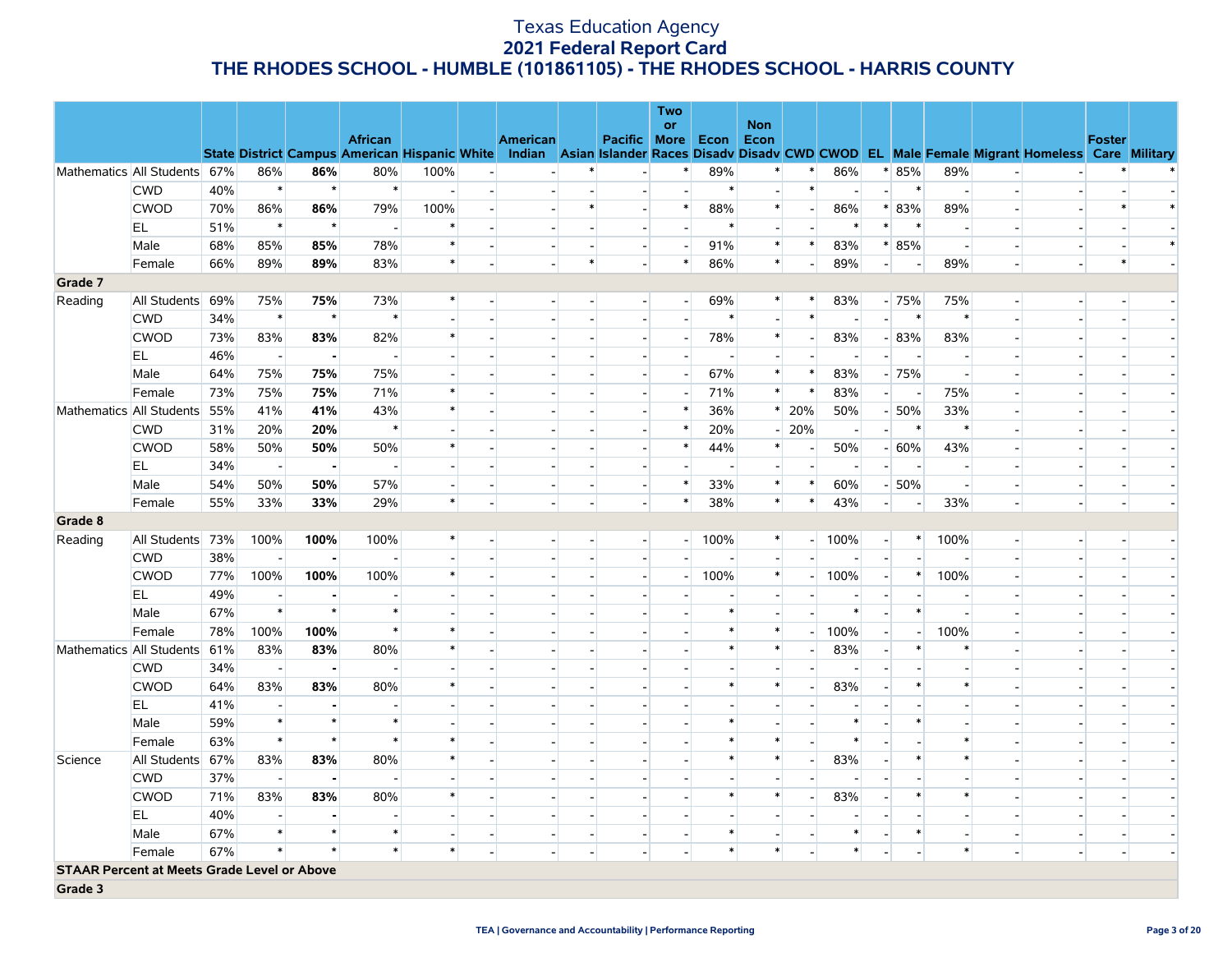|         |                          |     |                          |                |                                                                        |                          |                |                 |                          |                          | Two                      |                          |                          |        |                          |                          |                          |                          |                          |                                                                                                  |               |        |
|---------|--------------------------|-----|--------------------------|----------------|------------------------------------------------------------------------|--------------------------|----------------|-----------------|--------------------------|--------------------------|--------------------------|--------------------------|--------------------------|--------|--------------------------|--------------------------|--------------------------|--------------------------|--------------------------|--------------------------------------------------------------------------------------------------|---------------|--------|
|         |                          |     |                          |                |                                                                        |                          |                |                 |                          |                          | <b>or</b>                |                          | <b>Non</b>               |        |                          |                          |                          |                          |                          |                                                                                                  |               |        |
|         |                          |     |                          |                | <b>African</b><br><b>State District Campus American Hispanic White</b> |                          |                | <b>American</b> |                          | Pacific More             |                          | Econ                     | Econ                     |        |                          |                          |                          |                          |                          | Indian Asian Islander Races Disady Disady CWD CWOD EL Male Female Migrant Homeless Care Military | <b>Foster</b> |        |
| Reading | All Students 38%         |     | 20%                      | 7%             | 9%                                                                     | $\ast$                   |                |                 |                          |                          |                          | 4%                       | $\ast$                   | 0%     | 10%                      | $\ast$                   | 8%                       | 0%                       |                          |                                                                                                  |               |        |
|         | <b>CWD</b>               | 23% | 14%                      | 0%             | 0%                                                                     | $\sim$                   |                |                 |                          | $\overline{a}$           | $\overline{\phantom{a}}$ | 0%                       | $\sim$                   | 0%     | $\blacksquare$           | $\overline{\phantom{a}}$ | $\ast$                   | $\ast$                   | $\sim$                   |                                                                                                  |               |        |
|         | <b>CWOD</b>              | 40% | 21%                      | 10%            | 13%                                                                    | $\ast$                   |                |                 |                          |                          | *                        | 6%                       | $\ast$                   |        | 10%                      |                          | $*11\%$                  | 0%                       |                          |                                                                                                  |               |        |
|         | EL                       | 24% | $\ast$                   | $\star$        | $\sim$                                                                 | $\ast$                   |                |                 |                          | $\overline{a}$           |                          | $\ast$                   | $\sim$                   |        | $\ast$                   | $\ast$                   | $\ast$                   | $\ast$                   |                          |                                                                                                  |               |        |
|         | Male                     | 36% | 24%                      | 8%             | 8%                                                                     | $\ast$                   |                |                 |                          |                          | $\overline{\phantom{a}}$ | 8%                       | $\ast$                   | $\ast$ | 11%                      | $\ast$                   | 8%                       | $\overline{\phantom{a}}$ |                          |                                                                                                  |               |        |
|         | Female                   | 40% | 13%                      | 0%             | 0%                                                                     | $\ast$                   |                |                 |                          |                          | $\ast$                   | 0%                       | $\ast$                   | $\ast$ | 0%                       | $\ast$                   | $\overline{a}$           | 0%                       |                          |                                                                                                  |               |        |
|         | Mathematics All Students | 30% | 23%                      | 19%            | 14%                                                                    | $\ast$                   | $\ast$         |                 |                          | $\overline{a}$           | $\ast$                   | 17%                      | $\ast$                   | 0%     | 24%                      |                          | * 31%                    | 8%                       | $\overline{a}$           |                                                                                                  |               |        |
|         | <b>CWD</b>               | 21% | 7%                       | 0%             | 0%                                                                     | $\overline{\phantom{a}}$ |                |                 |                          |                          |                          | 0%                       | $\blacksquare$           | 0%     |                          |                          | $\ast$                   | $\ast$                   |                          |                                                                                                  |               |        |
|         | <b>CWOD</b>              | 31% | 29%                      | 24%            | 19%                                                                    | $\ast$                   | $\ast$         |                 |                          |                          | $\ast$                   | 22%                      | $\ast$                   |        | 24%                      |                          | $* 44%$                  | 9%                       |                          |                                                                                                  |               |        |
|         | EL                       | 20% | $\ast$                   | $\star$        |                                                                        | $\ast$                   |                |                 |                          | $\overline{\phantom{a}}$ |                          | $\ast$                   | $\overline{\phantom{a}}$ |        | $\ast$                   | $\ast$                   |                          | $\ast$                   |                          |                                                                                                  |               |        |
|         | Male                     | 33% | 36%                      | 31%            | 25%                                                                    | $\ast$                   |                |                 |                          | $\overline{\phantom{a}}$ | $\overline{\phantom{a}}$ | 33%                      | $\ast$                   | $\ast$ | 44%                      |                          | $* 31%$                  | $\blacksquare$           |                          |                                                                                                  |               |        |
|         | Female                   | 27% | 13%                      | 8%             | 0%                                                                     | $\ast$                   | $\ast$         |                 | $\overline{a}$           |                          | $\ast$                   | 0%                       | $\ast$                   | $\ast$ | 9%                       | $\ast$                   | $\overline{\phantom{a}}$ | 8%                       | $\blacksquare$           |                                                                                                  |               |        |
| Grade 4 |                          |     |                          |                |                                                                        |                          |                |                 |                          |                          |                          |                          |                          |        |                          |                          |                          |                          |                          |                                                                                                  |               |        |
| Reading | All Students             | 36% | 18%                      | 19%            | 21%                                                                    | $\ast$                   |                |                 |                          | $\overline{\phantom{a}}$ | $\ast$                   | 19%                      | 20%                      | $0\%$  | 25%                      |                          | $-30%$                   | 14%                      | $\overline{a}$           |                                                                                                  |               |        |
|         | <b>CWD</b>               | 20% | 9%                       | 0%             | 0%                                                                     | $\overline{\phantom{a}}$ |                |                 |                          | $\overline{\phantom{a}}$ |                          | $0\%$                    | $\ast$                   | $0\%$  | $\overline{\phantom{a}}$ | $\overline{\phantom{a}}$ | $\ast$                   | 0%                       | $\overline{\phantom{a}}$ |                                                                                                  |               |        |
|         | <b>CWOD</b>              | 38% | 20%                      | 25%            | 27%                                                                    | $\ast$                   |                |                 |                          |                          | $\ast$                   | 25%                      | $\ast$                   |        | 25%                      |                          | $-38%$                   | 19%                      |                          |                                                                                                  |               |        |
|         | EL                       | 22% | $\sim$                   | $\blacksquare$ | $\overline{\phantom{a}}$                                               | $\blacksquare$           |                |                 |                          | $\overline{\phantom{a}}$ |                          | $\overline{\phantom{a}}$ | $\overline{\phantom{a}}$ |        | $\overline{\phantom{a}}$ | $\overline{a}$           | $\sim$                   | $\overline{\phantom{a}}$ | $\overline{a}$           |                                                                                                  |               |        |
|         | Male                     | 34% | 28%                      | 30%            | 30%                                                                    | $\overline{\phantom{a}}$ |                |                 |                          | $\overline{\phantom{a}}$ |                          | 38%                      | $\ast$                   | $\ast$ | 38%                      |                          | $-30%$                   | $\overline{\phantom{a}}$ |                          |                                                                                                  |               |        |
|         | Female                   | 38% | 11%                      | 14%            | 16%                                                                    | $\ast$                   |                |                 |                          |                          | *                        | 11%                      | $\ast$                   | 0%     | 19%                      | $\overline{\phantom{a}}$ | $\overline{\phantom{a}}$ | 14%                      |                          |                                                                                                  |               |        |
|         | Mathematics All Students | 35% | 10%                      | 10%            | 10%                                                                    | $\ast$                   |                |                 |                          | $\overline{\phantom{a}}$ | $\ast$                   | 8%                       | 20%                      | 0%     | 13%                      |                          | $-30%$                   | 0%                       |                          |                                                                                                  |               |        |
|         | <b>CWD</b>               | 22% | 9%                       | 0%             | 0%                                                                     | $\blacksquare$           |                |                 |                          |                          |                          | 0%                       | $\ast$                   | 0%     |                          |                          | $\ast$                   | 0%                       |                          |                                                                                                  |               |        |
|         | <b>CWOD</b>              | 37% | 10%                      | 13%            | 14%                                                                    | $\ast$                   |                |                 |                          | $\overline{a}$           | $\ast$                   | 10%                      | $\ast$                   |        | 13%                      |                          | $-38%$                   | 0%                       |                          |                                                                                                  |               |        |
|         | EL.                      | 23% | $\overline{\phantom{a}}$ |                |                                                                        | $\overline{\phantom{a}}$ |                |                 |                          | $\overline{\phantom{a}}$ |                          |                          | $\overline{\phantom{a}}$ |        |                          |                          | $\overline{\phantom{a}}$ | $\overline{\phantom{a}}$ |                          |                                                                                                  |               |        |
|         | Male                     | 38% | 24%                      | 30%            | 30%                                                                    | $\sim$                   |                |                 |                          |                          |                          | 25%                      | $\ast$                   | $\ast$ | 38%                      |                          | $-30%$                   | $\overline{\phantom{a}}$ |                          |                                                                                                  |               |        |
|         | Female                   | 32% | 0%                       | 0%             | 0%                                                                     | $\ast$                   | $\blacksquare$ |                 | $\sim$                   | $\blacksquare$           | $\ast$                   | 0%                       | $\ast$                   | 0%     | 0%                       | $\overline{\phantom{0}}$ | $\overline{\phantom{a}}$ | 0%                       | $\overline{\phantom{a}}$ |                                                                                                  |               |        |
| Grade 5 |                          |     |                          |                |                                                                        |                          |                |                 |                          |                          |                          |                          |                          |        |                          |                          |                          |                          |                          |                                                                                                  |               |        |
| Reading | All Students             | 45% | 37%                      | 32%            | 28%                                                                    | $\ast$                   | $\overline{a}$ | $\overline{a}$  | $\overline{\phantom{a}}$ | $\sim$                   | $\ast$                   | 27%                      |                          | $*14%$ | 38%                      |                          | $-26%$                   | 44%                      | $\overline{a}$           | $\ast$                                                                                           | $\ast$        | $\ast$ |
|         | <b>CWD</b>               | 22% | 17%                      | 14%            | 0%                                                                     | $\ast$                   |                |                 | $\overline{\phantom{a}}$ | $\overline{\phantom{a}}$ |                          | 14%                      |                          | $-14%$ |                          |                          | $\ast$                   | $\ast$                   | $\overline{\phantom{a}}$ |                                                                                                  |               |        |
|         | <b>CWOD</b>              | 49% | 45%                      | 38%            | 37%                                                                    | $\ast$                   |                |                 |                          | $\overline{a}$           | $\ast$                   | 32%                      | $\ast$                   |        | 38%                      |                          | $-33%$                   | 50%                      |                          |                                                                                                  |               | $\ast$ |
|         | EL                       | 30% | $\sim$                   | $\blacksquare$ | $\sim$                                                                 | $\overline{\phantom{a}}$ |                |                 |                          | $\overline{a}$           |                          | $\overline{a}$           | $\blacksquare$           |        | $\overline{a}$           | $\overline{\phantom{a}}$ | $\sim$                   | $\overline{\phantom{a}}$ |                          |                                                                                                  |               |        |
|         | Male                     | 42% | 29%                      | 26%            | 28%                                                                    | $\blacksquare$           |                |                 |                          |                          | $\ast$                   | 18%                      | $\ast$                   | $\ast$ | 33%                      |                          | $-26%$                   | $\sim$                   |                          |                                                                                                  |               |        |
|         | Female                   | 49% | 47%                      | 44%            | 29%                                                                    | $\ast$                   |                |                 |                          |                          |                          | 44%                      | $\overline{\phantom{a}}$ | $\ast$ | 50%                      | H                        | $\overline{\phantom{a}}$ | 44%                      | $\sim$                   |                                                                                                  |               | $\ast$ |
|         | Mathematics All Students | 43% | 19%                      | 18%            | 16%                                                                    | $\ast$                   |                |                 |                          | $\overline{\phantom{a}}$ | *                        | 12%                      |                          | $*14%$ | 19%                      |                          | $-21%$                   | 11%                      | $\overline{\phantom{a}}$ |                                                                                                  |               |        |
|         | <b>CWD</b>               | 24% | 8%                       | 14%            | 0%                                                                     | $\ast$                   |                |                 |                          |                          |                          | 14%                      | $\overline{a}$           | 14%    |                          |                          | $\ast$                   | $\ast$                   |                          |                                                                                                  |               |        |
|         | <b>CWOD</b>              | 46% | 23%                      | 19%            | 21%                                                                    | $\ast$                   |                |                 |                          | $\blacksquare$           | $\ast$                   | 11%                      | $\ast$                   |        | 19%                      |                          | $-27%$                   | 0%                       |                          |                                                                                                  |               | $\ast$ |
|         | EL                       | 30% | $\overline{\phantom{a}}$ |                |                                                                        | $\overline{\phantom{a}}$ |                |                 |                          |                          |                          |                          |                          |        |                          |                          |                          | $\overline{\phantom{a}}$ |                          |                                                                                                  |               |        |
|         | Male                     | 45% | 21%                      | 21%            | 22%                                                                    | $\overline{\phantom{a}}$ |                |                 |                          | $\overline{a}$           | $\ast$                   | 12%                      | $\ast$                   | $\ast$ | 27%                      |                          | $-21%$                   | $\overline{\phantom{a}}$ | $\overline{a}$           |                                                                                                  |               | $\ast$ |
|         | Female                   | 42% | 16%                      | 11%            | 0%                                                                     | $\ast$                   |                |                 |                          |                          |                          | 11%                      |                          | $\ast$ | 0%                       |                          |                          | 11%                      |                          |                                                                                                  |               | $\ast$ |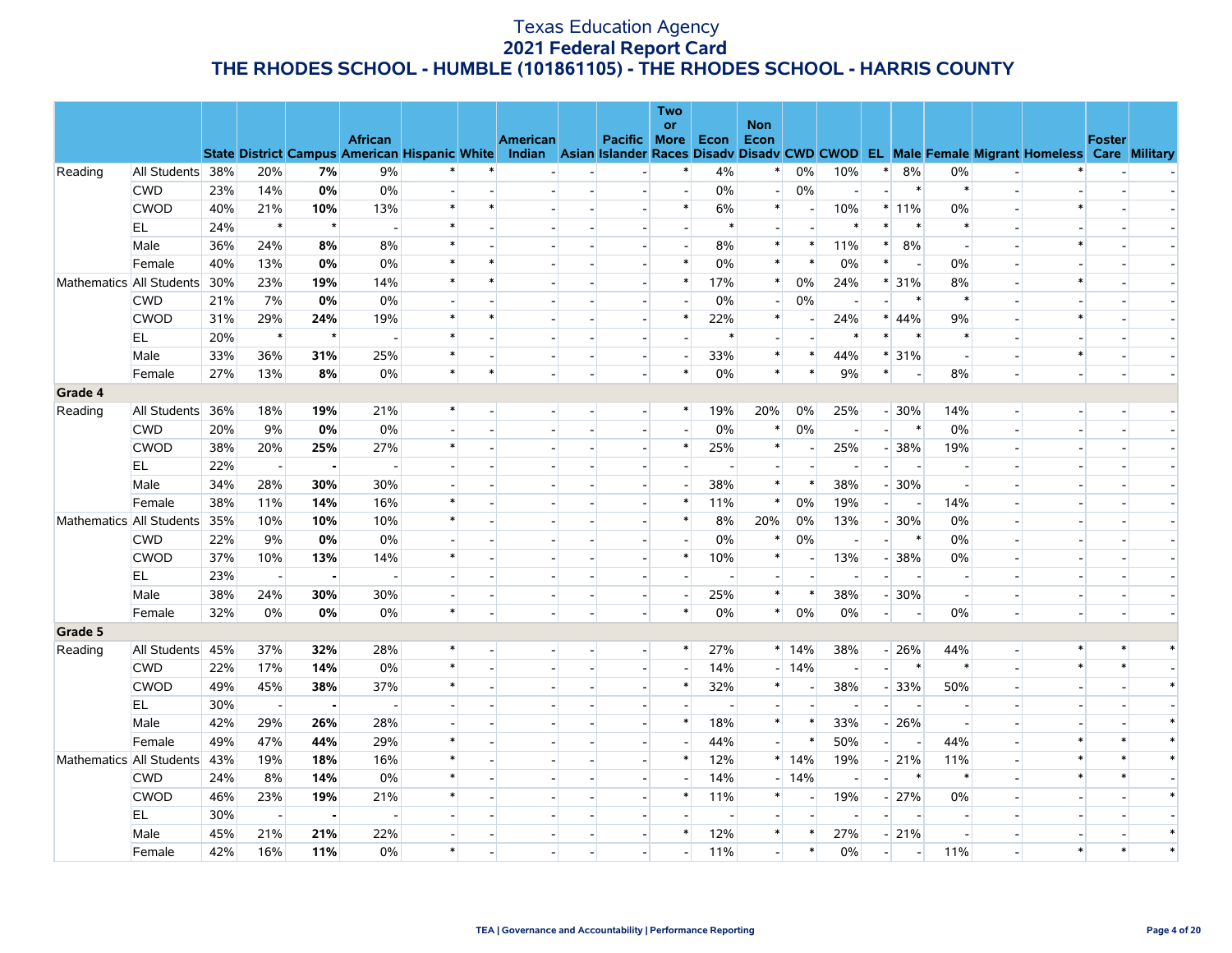|                          |                  |     |                          |                |                                                      |                          |                          |                          |                          |                          | Two<br>or                |                          | <b>Non</b>               |                          |                          |                          |                          |                          |                          |                                                                                                  |               |  |
|--------------------------|------------------|-----|--------------------------|----------------|------------------------------------------------------|--------------------------|--------------------------|--------------------------|--------------------------|--------------------------|--------------------------|--------------------------|--------------------------|--------------------------|--------------------------|--------------------------|--------------------------|--------------------------|--------------------------|--------------------------------------------------------------------------------------------------|---------------|--|
|                          |                  |     |                          |                | <b>African</b>                                       |                          |                          | American                 |                          | Pacific More             |                          | Econ                     | Econ                     |                          |                          |                          |                          |                          |                          |                                                                                                  | <b>Foster</b> |  |
|                          |                  |     |                          |                | <b>State District Campus American Hispanic White</b> |                          |                          |                          |                          |                          |                          |                          |                          |                          |                          |                          |                          |                          |                          | Indian Asian Islander Races Disady Disady CWD CWOD EL Male Female Migrant Homeless Care Military |               |  |
| Science                  | All Students 30% |     | 7%                       | 0%             | $0\%$                                                | $\ast$                   |                          |                          |                          | $\sim$                   | *                        | 0%                       | $\ast$                   | 0%                       | 0%                       | $\overline{a}$           | 0%                       | $0\%$                    |                          |                                                                                                  |               |  |
|                          | <b>CWD</b>       | 20% | 0%                       | 0%             | 0%                                                   | $\ast$                   |                          |                          |                          | $\blacksquare$           | $\overline{\phantom{a}}$ | 0%                       | $\overline{\phantom{a}}$ | $0\%$                    | $\overline{\phantom{a}}$ | $\overline{a}$           | $\ast$                   | $\ast$                   | $\overline{\phantom{a}}$ |                                                                                                  |               |  |
|                          | <b>CWOD</b>      | 32% | 10%                      | 0%             | 0%                                                   | $\ast$                   | $\overline{a}$           |                          | $\overline{a}$           | $\overline{\phantom{a}}$ | $\ast$                   | $0\%$                    | $\ast$                   |                          | $0\%$                    | $\overline{\phantom{a}}$ | 0%                       | $0\%$                    | $\overline{a}$           |                                                                                                  |               |  |
|                          | EL               | 14% | $\overline{\phantom{a}}$ |                |                                                      | $\blacksquare$           | $\overline{a}$           |                          | $\overline{a}$           | $\sim$                   | $\overline{a}$           | $\overline{\phantom{a}}$ | $\blacksquare$           |                          |                          |                          | $\overline{\phantom{a}}$ | $\overline{\phantom{a}}$ | $\overline{a}$           |                                                                                                  |               |  |
|                          | Male             | 34% | 4%                       | 0%             | 0%                                                   | $\overline{a}$           |                          |                          | $\overline{a}$           | $\overline{a}$           | $\ast$                   | $0\%$                    | $\ast$                   | $\ast$                   | 0%                       | $\overline{a}$           | 0%                       | $\sim$                   | $\overline{a}$           |                                                                                                  |               |  |
|                          | Female           | 27% | 11%                      | 0%             | 0%                                                   | $\ast$                   | $\blacksquare$           |                          | $\overline{\phantom{a}}$ | $\sim$                   | $\overline{\phantom{a}}$ | 0%                       | $\overline{\phantom{a}}$ | $\ast$                   | 0%                       | $\overline{a}$           | $\overline{\phantom{a}}$ | 0%                       | $\overline{\phantom{a}}$ |                                                                                                  |               |  |
| Grade 6                  |                  |     |                          |                |                                                      |                          |                          |                          |                          |                          |                          |                          |                          |                          |                          |                          |                          |                          |                          |                                                                                                  |               |  |
| Reading                  | All Students     | 32% | 23%                      | 23%            | 20%                                                  | 20%                      | $\overline{a}$           |                          | *                        | $\overline{\phantom{a}}$ | *                        | 28%                      | $\ast$                   | $\ast$                   | 24%                      |                          | $*15%$                   | 33%                      | $\overline{\phantom{a}}$ |                                                                                                  |               |  |
|                          | <b>CWD</b>       | 16% | $\ast$                   | $\star$        | $\ast$                                               |                          | $\overline{a}$           |                          |                          |                          |                          | $\ast$                   |                          | $\ast$                   |                          |                          | $\ast$                   | $\blacksquare$           | $\overline{a}$           |                                                                                                  |               |  |
|                          | <b>CWOD</b>      | 34% | 24%                      | 24%            | 21%                                                  | 20%                      | $\blacksquare$           |                          | *                        | $\overline{\phantom{a}}$ | *                        | 29%                      | $\ast$                   |                          | 24%                      |                          | $*17%$                   | 33%                      | $\overline{\phantom{a}}$ |                                                                                                  |               |  |
|                          | EL.              | 13% | $\ast$                   | $\star$        | $\overline{a}$                                       | $\ast$                   |                          |                          |                          | $\sim$                   | $\mathbf{r}$             | $\ast$                   | $\overline{a}$           |                          | $\ast$                   | $\ast$                   | $\ast$                   | $\overline{a}$           | $\overline{a}$           |                                                                                                  |               |  |
|                          | Male             | 30% | 15%                      | 15%            | 22%                                                  | $\ast$                   |                          |                          |                          | $\overline{\phantom{a}}$ |                          | 18%                      | $\ast$                   | $\ast$                   | 17%                      |                          | $*15%$                   | $\overline{\phantom{a}}$ | $\overline{\phantom{a}}$ |                                                                                                  |               |  |
|                          | Female           | 34% | 33%                      | 33%            | 17%                                                  | $\ast$                   |                          |                          | $\ast$                   | $\rightarrow$            | $\ast$                   | 43%                      | $\ast$                   |                          | 33%                      | $\overline{a}$           | $\overline{\phantom{a}}$ | 33%                      | $\overline{a}$           |                                                                                                  |               |  |
| Mathematics All Students |                  | 35% | 36%                      | 36%            | 33%                                                  | 40%                      |                          |                          | $\ast$                   |                          | $\ast$                   | 33%                      | $\ast$                   | $\ast$                   | 38%                      |                          | * 31%                    | 44%                      | $\overline{\phantom{a}}$ |                                                                                                  |               |  |
|                          | <b>CWD</b>       | 19% | $\ast$                   | $\star$        | $\ast$                                               | $\blacksquare$           |                          |                          |                          |                          | $\overline{a}$           | $\ast$                   | $\overline{\phantom{a}}$ | $\ast$                   |                          | H                        | $\ast$                   | $\overline{\phantom{a}}$ | $\overline{a}$           |                                                                                                  |               |  |
|                          | <b>CWOD</b>      | 37% | 38%                      | 38%            | 36%                                                  | 40%                      |                          |                          | $\ast$                   | $\overline{\phantom{a}}$ | $\ast$                   | 35%                      | $\ast$                   |                          | 38%                      | $\ast$                   | 33%                      | 44%                      | $\overline{\phantom{a}}$ |                                                                                                  |               |  |
|                          | EL               | 18% | $\ast$                   | $\star$        |                                                      | $\ast$                   |                          |                          |                          |                          | $\overline{a}$           | $\ast$                   | $\sim$                   |                          | $\ast$                   | $\ast$                   | $\ast$                   | $\overline{\phantom{a}}$ | $\overline{a}$           |                                                                                                  |               |  |
|                          | Male             | 37% | 31%                      | 31%            | 33%                                                  | $\ast$                   |                          |                          | $\overline{\phantom{a}}$ | $\overline{\phantom{0}}$ | $\overline{\phantom{a}}$ | 27%                      | $\ast$                   | $\ast$                   | 33%                      |                          | $* 31%$                  | $\overline{\phantom{a}}$ | $\overline{\phantom{a}}$ |                                                                                                  |               |  |
|                          | Female           | 33% | 44%                      | 44%            | 33%                                                  | $\ast$                   | $\overline{a}$           |                          | $\ast$                   | $\Box$                   | $\ast$                   | 43%                      | $\ast$                   |                          | 44%                      | $\overline{a}$           | $\overline{\phantom{a}}$ | 44%                      | $\overline{\phantom{a}}$ | $\overline{\phantom{a}}$                                                                         | $\ast$        |  |
| Grade 7                  |                  |     |                          |                |                                                      |                          |                          |                          |                          |                          |                          |                          |                          |                          |                          |                          |                          |                          |                          |                                                                                                  |               |  |
| Reading                  | All Students     | 44% | 44%                      | 44%            | 47%                                                  | $\ast$                   | $\overline{a}$           | $\overline{\phantom{a}}$ | $\overline{a}$           | $\overline{\phantom{a}}$ | $\overline{\phantom{a}}$ | 38%                      | $\ast$                   | $\ast$                   | 50%                      |                          | $-50%$                   | 38%                      | $\overline{\phantom{a}}$ |                                                                                                  |               |  |
|                          | <b>CWD</b>       | 20% | $\ast$                   | $\star$        | $\ast$                                               | $\blacksquare$           | $\blacksquare$           |                          | $\overline{\phantom{a}}$ | $\sim$                   |                          | $\ast$                   | $\overline{\phantom{a}}$ | $\ast$                   | $\blacksquare$           | $\overline{\phantom{a}}$ | $\ast$                   | $\ast$                   | $\overline{\phantom{a}}$ |                                                                                                  |               |  |
|                          | <b>CWOD</b>      | 48% | 50%                      | 50%            | 55%                                                  | $\ast$                   | ÷                        |                          |                          | $\blacksquare$           | $\blacksquare$           | 44%                      | $\ast$                   | $\sim$                   | 50%                      |                          | $-67%$                   | 33%                      | $\overline{a}$           |                                                                                                  |               |  |
|                          | EL.              | 20% | $\overline{\phantom{a}}$ |                |                                                      | $\overline{\phantom{a}}$ |                          |                          |                          | $\overline{\phantom{a}}$ | $\overline{\phantom{a}}$ | $\overline{\phantom{a}}$ | $\overline{\phantom{a}}$ |                          | $\overline{\phantom{a}}$ |                          | $\overline{\phantom{a}}$ | $\overline{\phantom{a}}$ |                          |                                                                                                  |               |  |
|                          | Male             | 41% | 50%                      | 50%            | 50%                                                  | $\overline{a}$           |                          |                          |                          | $\overline{a}$           | $\overline{a}$           | 33%                      | $\ast$                   | $\ast$                   | 67%                      |                          | $-50%$                   | $\overline{\phantom{a}}$ | $\overline{a}$           |                                                                                                  |               |  |
|                          | Female           | 48% | 38%                      | 38%            | 43%                                                  | $\ast$                   |                          |                          |                          | $\sim$                   | $\overline{\phantom{a}}$ | 43%                      | $\ast$                   | $\ast$                   | 33%                      | $\overline{a}$           | $\overline{\phantom{a}}$ | 38%                      |                          |                                                                                                  |               |  |
| Mathematics All Students |                  | 26% | 6%                       | 6%             | 7%                                                   | $\ast$                   |                          |                          |                          |                          | $\ast$                   | 0%                       | $\ast$                   | 0%                       | 8%                       |                          | $-13%$                   | 0%                       |                          |                                                                                                  |               |  |
|                          | <b>CWD</b>       | 16% | 0%                       | 0%             | $\ast$                                               | $\overline{\phantom{a}}$ |                          |                          | $\overline{\phantom{a}}$ | $\overline{\phantom{a}}$ | $\ast$                   | 0%                       | $\overline{\phantom{a}}$ | 0%                       | $\overline{\phantom{0}}$ |                          | $\ast$                   | $\ast$                   |                          |                                                                                                  |               |  |
|                          | <b>CWOD</b>      | 28% | 8%                       | 8%             | 10%                                                  | $\ast$                   |                          |                          |                          |                          | $\ast$                   | 0%                       | $\ast$                   |                          | 8%                       |                          | $-20%$                   | 0%                       |                          |                                                                                                  |               |  |
|                          | EL               | 10% | $\sim$                   | $\blacksquare$ |                                                      | $\overline{\phantom{a}}$ |                          |                          | $\overline{\phantom{a}}$ | $\overline{\phantom{a}}$ |                          | $\overline{\phantom{a}}$ | $\overline{\phantom{a}}$ | $\overline{\phantom{a}}$ | $\overline{\phantom{a}}$ | $\overline{\phantom{a}}$ | $\overline{\phantom{a}}$ | $\overline{\phantom{a}}$ |                          |                                                                                                  |               |  |
|                          | Male             | 27% | 13%                      | 13%            | 14%                                                  | $\blacksquare$           |                          |                          | $\overline{\phantom{a}}$ | $\blacksquare$           | $\ast$                   | 0%                       | $\ast$                   | $\ast$                   | 20%                      |                          | $-13%$                   | $\blacksquare$           |                          |                                                                                                  |               |  |
|                          | Female           | 26% | 0%                       | 0%             | $0\%$                                                | $\ast$                   | $\overline{\phantom{a}}$ | $\blacksquare$           | $\overline{\phantom{a}}$ | $\sim$                   | $\ast$                   | 0%                       | $\ast$                   | $\ast$                   | 0%                       | $\overline{a}$           | $\overline{\phantom{a}}$ | 0%                       | $\frac{1}{2}$            |                                                                                                  |               |  |
| Grade 8                  |                  |     |                          |                |                                                      |                          |                          |                          |                          |                          |                          |                          |                          |                          |                          |                          |                          |                          |                          |                                                                                                  |               |  |
| Reading                  | All Students     | 45% | 63%                      | 63%            | 57%                                                  | $\ast$                   | $\overline{\phantom{a}}$ | $\overline{\phantom{a}}$ | $\overline{\phantom{a}}$ | $\overline{\phantom{a}}$ | $\overline{\phantom{0}}$ | 67%                      | $\ast$                   | $\overline{a}$           | 63%                      | $\overline{a}$           | $\ast$                   | 80%                      | $\overline{a}$           |                                                                                                  |               |  |
|                          | <b>CWD</b>       | 21% | $\sim$                   |                |                                                      |                          |                          |                          |                          |                          | $\overline{\phantom{a}}$ | $\overline{\phantom{a}}$ |                          |                          |                          |                          | $\overline{a}$           |                          |                          |                                                                                                  |               |  |
|                          | <b>CWOD</b>      | 48% | 63%                      | 63%            | 57%                                                  | $\ast$                   | $\overline{a}$           |                          | $\overline{a}$           | $\blacksquare$           | $\overline{\phantom{0}}$ | 67%                      | $\ast$                   | $\overline{a}$           | 63%                      | $\overline{a}$           | $\ast$                   | 80%                      | $\overline{a}$           |                                                                                                  |               |  |
|                          | EL               | 19% | $\overline{\phantom{a}}$ |                |                                                      | $\blacksquare$           |                          |                          |                          |                          |                          |                          |                          |                          |                          |                          |                          | $\overline{\phantom{a}}$ |                          |                                                                                                  |               |  |
|                          | Male             | 40% | $\ast$                   | $\star$        | $\ast$                                               |                          |                          |                          | $\overline{a}$           | $\overline{a}$           |                          | $\ast$                   |                          |                          | $\ast$                   | $\overline{a}$           | $\ast$                   | $\blacksquare$           | $\overline{a}$           |                                                                                                  |               |  |
|                          | Female           | 51% | 80%                      | 80%            | $\ast$                                               | $\ast$                   |                          |                          |                          |                          |                          | $\ast$                   | $\ast$                   |                          | 80%                      |                          |                          | 80%                      |                          |                                                                                                  |               |  |
|                          |                  |     |                          |                |                                                      |                          |                          |                          |                          |                          |                          |                          |                          |                          |                          |                          |                          |                          |                          |                                                                                                  |               |  |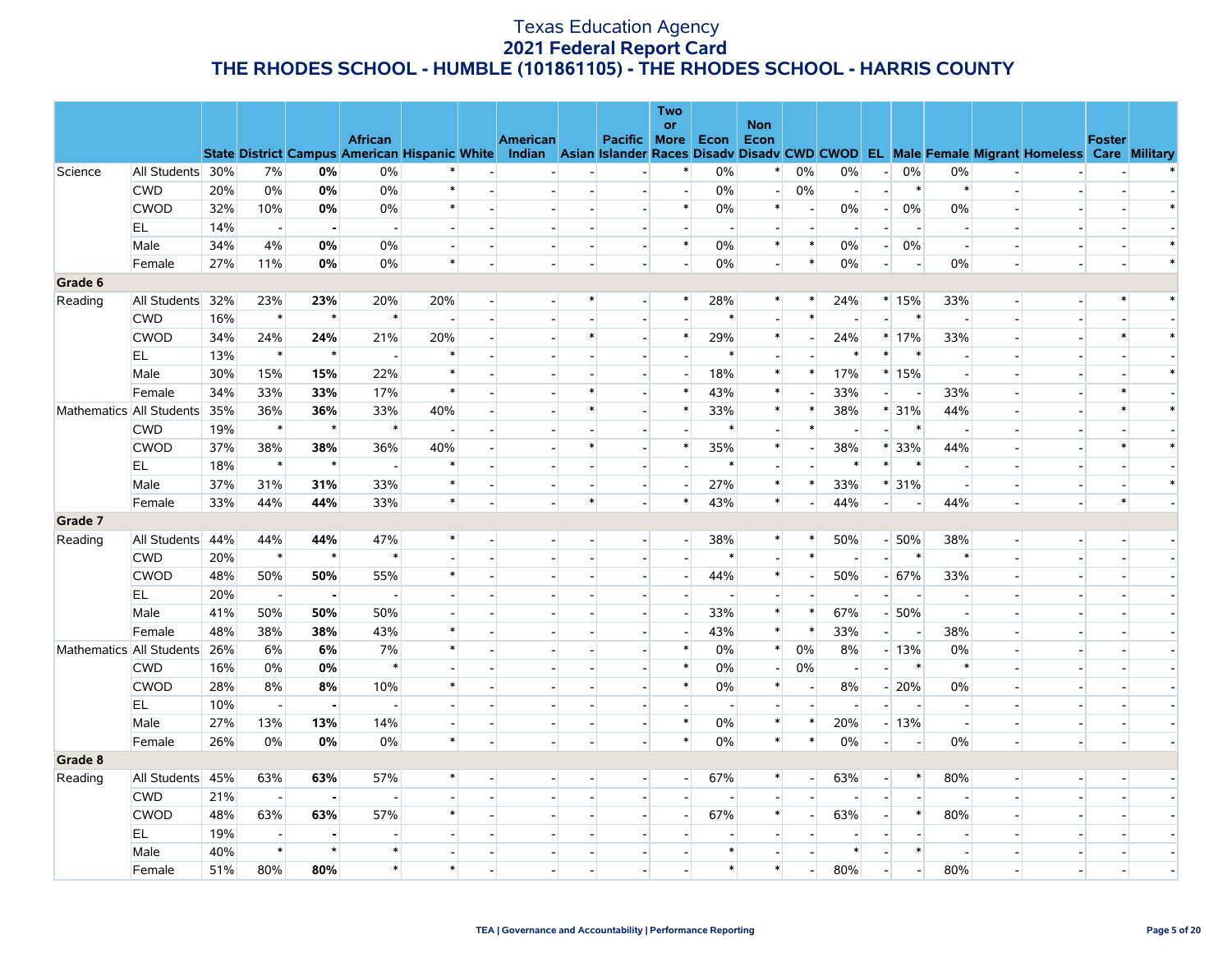|                |                                             |     |                |                |                                                      |                          |        |                          |                          |                          | <b>Two</b>               |                |                          |                          |                          |                          |                          |                |                          |                                                                                                  |               |  |
|----------------|---------------------------------------------|-----|----------------|----------------|------------------------------------------------------|--------------------------|--------|--------------------------|--------------------------|--------------------------|--------------------------|----------------|--------------------------|--------------------------|--------------------------|--------------------------|--------------------------|----------------|--------------------------|--------------------------------------------------------------------------------------------------|---------------|--|
|                |                                             |     |                |                | <b>African</b>                                       |                          |        | American                 |                          | <b>Pacific More</b>      | <b>or</b>                | Econ           | <b>Non</b><br>Econ       |                          |                          |                          |                          |                |                          |                                                                                                  | <b>Foster</b> |  |
|                |                                             |     |                |                | <b>State District Campus American Hispanic White</b> |                          |        |                          |                          |                          |                          |                |                          |                          |                          |                          |                          |                |                          | Indian Asian Islander Races Disady Disady CWD CWOD EL Male Female Migrant Homeless Care Military |               |  |
|                | Mathematics All Students 36%                |     | 67%            | 67%            | 60%                                                  |                          |        | $\blacksquare$           |                          |                          | $\overline{a}$           | $\ast$         | $\ast$                   | $\sim$                   | 67%                      | $\sim$                   | $\ast$                   | $\ast$         |                          |                                                                                                  |               |  |
|                | <b>CWD</b>                                  | 20% | $\mathbf{L}$   | $\blacksquare$ |                                                      | $\overline{a}$           |        |                          |                          |                          | $\overline{\phantom{a}}$ |                |                          |                          |                          |                          |                          | $\sim$         |                          |                                                                                                  |               |  |
|                | <b>CWOD</b>                                 | 38% | 67%            | 67%            | 60%                                                  | $\ast$                   |        | $\overline{a}$           |                          |                          | $\overline{a}$           | $\ast$         | $\ast$                   | $\overline{a}$           | 67%                      | $\overline{\phantom{a}}$ | $\ast$                   | $\ast$         |                          |                                                                                                  |               |  |
|                | EL                                          | 17% | $\sim$         |                |                                                      | $\overline{a}$           |        |                          |                          |                          |                          |                |                          |                          |                          |                          |                          | $\overline{a}$ |                          |                                                                                                  |               |  |
|                | Male                                        | 35% | $\ast$         | $\star$        | $\ast$                                               |                          |        |                          |                          |                          | $\blacksquare$           | $\ast$         |                          |                          | $\ast$                   |                          | $\ast$                   |                |                          |                                                                                                  |               |  |
|                | Female                                      | 37% | $\ast$         | $\star$        | $\ast$                                               | $\star$                  |        |                          |                          |                          | $\overline{a}$           | $\ast$         | $\ast$                   |                          | $\ast$                   |                          |                          | $\ast$         | $\overline{a}$           |                                                                                                  |               |  |
| Science        | All Students                                | 42% | 67%            | 67%            | 60%                                                  | $\ast$                   |        |                          |                          |                          | $\blacksquare$           | $\ast$         | $\ast$                   | $\overline{a}$           | 67%                      | $\overline{\phantom{a}}$ | $\ast$                   | $\ast$         | $\overline{\phantom{a}}$ |                                                                                                  |               |  |
|                | <b>CWD</b>                                  | 22% | $\sim$         | $\blacksquare$ |                                                      | $\sim$                   |        |                          |                          |                          | $\overline{a}$           |                | $\overline{a}$           |                          |                          | $\sim$                   |                          | $\overline{a}$ | $\overline{a}$           |                                                                                                  |               |  |
|                | <b>CWOD</b>                                 | 45% | 67%            | 67%            | 60%                                                  | $\ast$                   |        |                          |                          |                          | $\overline{\phantom{a}}$ | $\ast$         | $\ast$                   |                          | 67%                      | $\overline{\phantom{a}}$ | $\ast$                   | $\ast$         | $\overline{\phantom{a}}$ |                                                                                                  |               |  |
|                | EL                                          | 16% | $\sim$         | $\blacksquare$ |                                                      | $\sim$                   |        |                          |                          |                          | $\overline{a}$           |                | $\overline{a}$           |                          | $\overline{\phantom{a}}$ | $\overline{\phantom{a}}$ |                          | $\sim$         | $\overline{a}$           |                                                                                                  |               |  |
|                | Male                                        | 43% | $\ast$         | $\star$        | $\ast$                                               |                          |        | $\overline{\phantom{a}}$ |                          |                          | $\overline{\phantom{a}}$ | $\ast$         |                          |                          | $\ast$                   | $\overline{\phantom{a}}$ | $\left \ast\right $      | $\blacksquare$ | $\overline{\phantom{a}}$ |                                                                                                  |               |  |
|                | Female                                      | 42% | $\ast$         | $\star$        | $\ast$                                               | $\ast$                   |        |                          | $\sim$                   |                          | $\overline{a}$           | $\ast$         | $\ast$                   |                          | $\ast$                   |                          |                          | $\ast$         | $\overline{\phantom{a}}$ |                                                                                                  |               |  |
|                | <b>STAAR Percent at Masters Grade Level</b> |     |                |                |                                                      |                          |        |                          |                          |                          |                          |                |                          |                          |                          |                          |                          |                |                          |                                                                                                  |               |  |
| Grade 3        |                                             |     |                |                |                                                      |                          |        |                          |                          |                          |                          |                |                          |                          |                          |                          |                          |                |                          |                                                                                                  |               |  |
| Reading        | All Students 19%                            |     | 4%             | 0%             | 0%                                                   | $\ast$                   | $\ast$ | $\overline{\phantom{a}}$ |                          | $\overline{a}$           | $\ast$                   | 0%             | $\ast$                   | 0%                       | $0\%$                    | $\ast$                   | $0\%$                    | 0%             | $\overline{\phantom{a}}$ |                                                                                                  |               |  |
|                | <b>CWD</b>                                  | 7%  | 7%             | 0%             | 0%                                                   | $\overline{\phantom{a}}$ |        |                          |                          | $\overline{\phantom{a}}$ | $\overline{\phantom{a}}$ | 0%             | $\overline{a}$           | 0%                       | $\overline{\phantom{a}}$ | $\blacksquare$           | $\ast$                   | $\ast$         | $\overline{\phantom{a}}$ |                                                                                                  |               |  |
|                | <b>CWOD</b>                                 | 21% | 2%             | 0%             | 0%                                                   | $\ast$                   | $\ast$ |                          |                          |                          | $\ast$                   | $0\%$          | $\ast$                   |                          | 0%                       | $\ast$                   | 0%                       | 0%             | $\overline{a}$           | $\ast$                                                                                           |               |  |
|                | EL.                                         | 11% | $\ast$         | $\star$        |                                                      | $\ast$                   |        |                          |                          |                          | $\blacksquare$           | $\ast$         |                          | $\overline{\phantom{a}}$ | $\ast$                   | $\ast$                   | $\ast$                   | $\ast$         | $\blacksquare$           |                                                                                                  |               |  |
|                | Male                                        | 17% | 4%             | 0%             | 0%                                                   | $\ast$                   |        | $\overline{\phantom{a}}$ |                          | $\sim$                   | $\overline{\phantom{0}}$ | 0%             | $\ast$                   | $\ast$                   | $0\%$                    | $\ast$                   | 0%                       | $\mathbf{r}$   | $\overline{a}$           |                                                                                                  |               |  |
|                | Female                                      | 20% | 3%             | 0%             | 0%                                                   | $\ast$                   | $\ast$ |                          |                          |                          | $\ast$                   | 0%             | $\ast$                   | $\ast$                   | 0%                       | $\ast$                   | $\overline{\phantom{a}}$ | 0%             | $\overline{\phantom{a}}$ |                                                                                                  |               |  |
|                | Mathematics All Students                    | 14% | 7%             | 4%             | 5%                                                   | $\ast$                   | $\ast$ | $\sim$                   |                          | $\sim$                   | $\ast$                   | 4%             | $\ast$                   | 0%                       | 5%                       | $\ast$                   | 8%                       | 0%             | $\overline{\phantom{a}}$ | $\ast$                                                                                           |               |  |
|                | <b>CWD</b>                                  | 7%  | 7%             | $0\%$          | 0%                                                   |                          |        |                          |                          |                          | $\blacksquare$           | $0\%$          | $\overline{\phantom{a}}$ | 0%                       | $\overline{\phantom{0}}$ |                          | $\ast$                   | $\ast$         | $\overline{a}$           |                                                                                                  |               |  |
|                | <b>CWOD</b>                                 | 15% | 7%             | 5%             | 6%                                                   | $\ast$                   | $\ast$ |                          |                          | $\overline{\phantom{a}}$ | $\ast$                   | 6%             | $\ast$                   | $\overline{\phantom{a}}$ | 5%                       |                          | $*11\%$                  | 0%             | $\overline{a}$           |                                                                                                  |               |  |
|                | EL.                                         | 8%  | $\ast$         | $\star$        |                                                      | $\ast$                   |        |                          |                          |                          | $\overline{a}$           | $\ast$         |                          |                          | $\ast$                   | $\pmb{\ast}$             | $\ast$                   | $\ast$         |                          |                                                                                                  |               |  |
|                | Male                                        | 16% | 16%            | 8%             | 8%                                                   | $\ast$                   |        | $\blacksquare$           | $\overline{\phantom{a}}$ | $\overline{a}$           | $\overline{\phantom{0}}$ | 8%             | $\ast$                   | $\ast$                   | 11%                      | $\ast$                   | 8%                       | $\blacksquare$ | $\blacksquare$           |                                                                                                  |               |  |
|                | Female                                      | 12% | 0%             | 0%             | $0\%$                                                | $\ast$                   | $\ast$ |                          |                          |                          | $\ast$                   | 0%             | $\ast$                   | $\ast$                   | 0%                       | $\ast$                   |                          | $0\%$          | $\overline{\phantom{a}}$ |                                                                                                  |               |  |
| Grade 4        |                                             |     |                |                |                                                      |                          |        |                          |                          |                          |                          |                |                          |                          |                          |                          |                          |                |                          |                                                                                                  |               |  |
| Reading        | All Students                                | 17% | 6%             | 3%             | 3%                                                   | $\ast$                   |        |                          |                          |                          | $\ast$                   | 4%             | 0%                       | 0%                       | 4%                       |                          | $-10%$                   | 0%             | $\overline{a}$           |                                                                                                  |               |  |
|                | <b>CWD</b>                                  | 6%  | 9%             | 0%             | 0%                                                   | $\overline{\phantom{a}}$ |        |                          |                          |                          | $\overline{a}$           | $0\%$          | $\ast$                   | 0%                       | $\overline{\phantom{a}}$ |                          | $\ast$                   | 0%             | $\blacksquare$           |                                                                                                  |               |  |
|                | <b>CWOD</b>                                 | 19% | 6%             | 4%             | 5%                                                   | $\ast$                   |        |                          |                          |                          | $\ast$                   | 5%             | $\ast$                   | $\overline{\phantom{a}}$ | 4%                       |                          | $-13%$                   | 0%             | $\sim$                   |                                                                                                  |               |  |
|                | EL.                                         | 8%  | $\overline{a}$ | $\blacksquare$ |                                                      |                          |        |                          |                          |                          | $\blacksquare$           | $\overline{a}$ |                          |                          | $\overline{\phantom{a}}$ |                          |                          | $\blacksquare$ | $\overline{\phantom{a}}$ |                                                                                                  |               |  |
|                | Male                                        | 16% | 16%            | 10%            | 10%                                                  | $\overline{a}$           |        |                          |                          | $\overline{\phantom{a}}$ | н.                       | 13%            | $\ast$                   | $\ast$                   | 13%                      |                          | $-10%$                   | $\sim$         | $\overline{a}$           |                                                                                                  |               |  |
|                | Female                                      | 19% | 0%             | 0%             | 0%                                                   | $\ast$                   |        |                          |                          | $\overline{\phantom{a}}$ | $\ast$                   | 0%             | $\ast$                   | $0\%$                    | $0\%$                    | $\overline{a}$           | $\overline{\phantom{a}}$ | 0%             | $\overline{\phantom{a}}$ |                                                                                                  |               |  |
|                | Mathematics All Students                    | 21% | 3%             | 3%             | 3%                                                   | $\ast$                   |        | $\overline{\phantom{a}}$ |                          | $\overline{a}$           | $\ast$                   | 4%             | 0%                       | $0\%$                    | 4%                       |                          | $-10%$                   | 0%             | $\sim$                   |                                                                                                  |               |  |
|                | <b>CWD</b>                                  | 9%  | 0%             | 0%             | 0%                                                   | $\overline{a}$           |        |                          |                          |                          | $\overline{a}$           | 0%             | $\ast$                   | 0%                       | $\overline{\phantom{a}}$ | $\overline{\phantom{a}}$ | $\ast$                   | 0%             |                          |                                                                                                  |               |  |
|                | <b>CWOD</b>                                 | 23% | 4%             | 4%             | 5%                                                   | $\ast$                   |        | $\overline{\phantom{a}}$ |                          | $\overline{\phantom{a}}$ | $\ast$                   | 5%             | $\ast$                   | $\overline{a}$           | 4%                       |                          | $-13%$                   | 0%             | $\overline{a}$           |                                                                                                  |               |  |
|                | EL.                                         | 11% | $\overline{a}$ | $\blacksquare$ |                                                      |                          |        |                          |                          |                          | $\overline{\phantom{a}}$ |                | $\overline{a}$           |                          | $\blacksquare$           |                          |                          | $\blacksquare$ |                          |                                                                                                  |               |  |
|                | Male                                        | 23% | 8%             | 10%            | 10%                                                  | $\blacksquare$           |        | $\overline{\phantom{a}}$ | $\overline{\phantom{a}}$ | $\overline{\phantom{a}}$ | $\blacksquare$           | 13%            | $\ast$                   | *                        | 13%                      |                          | $-10%$                   | $\blacksquare$ | $\blacksquare$           |                                                                                                  |               |  |
|                | Female                                      | 18% | 0%             | 0%             | 0%                                                   | $\ast$                   |        |                          |                          | $\overline{a}$           | $\ast$                   | 0%             | $\ast$                   | 0%                       | 0%                       | $\overline{a}$           | $\overline{\phantom{a}}$ | $0\%$          | $\overline{\phantom{a}}$ |                                                                                                  |               |  |
| <b>Grade 5</b> |                                             |     |                |                |                                                      |                          |        |                          |                          |                          |                          |                |                          |                          |                          |                          |                          |                |                          |                                                                                                  |               |  |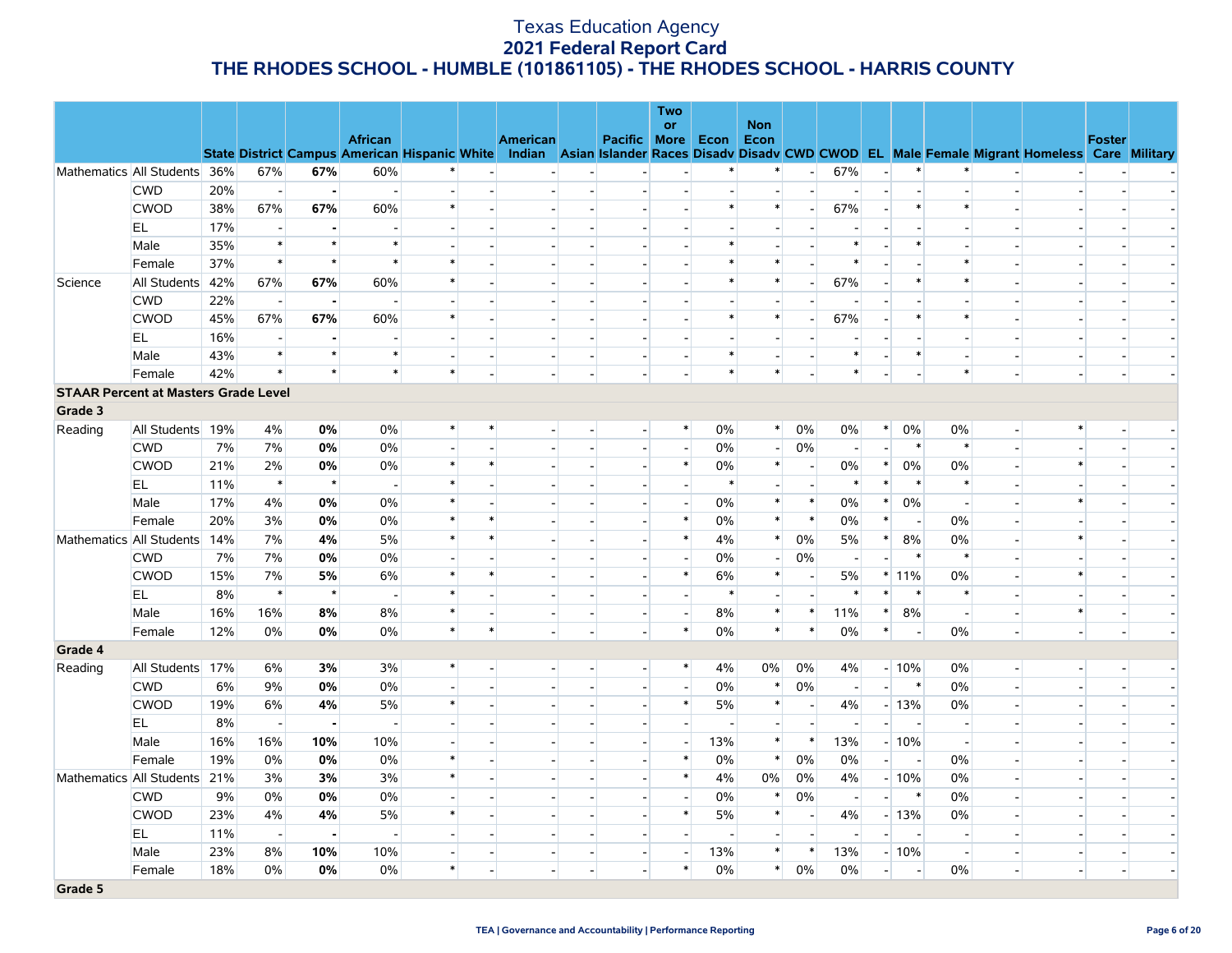|         |                          |     |                          |                |                                                      |                          |                          |        |                          | Two                      |                          |                          |                          |                          |                          |                          |                          |                          |                                                                                                  |               |        |
|---------|--------------------------|-----|--------------------------|----------------|------------------------------------------------------|--------------------------|--------------------------|--------|--------------------------|--------------------------|--------------------------|--------------------------|--------------------------|--------------------------|--------------------------|--------------------------|--------------------------|--------------------------|--------------------------------------------------------------------------------------------------|---------------|--------|
|         |                          |     |                          |                | <b>African</b>                                       |                          | American                 |        | Pacific More             | or                       | Econ                     | <b>Non</b><br>Econ       |                          |                          |                          |                          |                          |                          |                                                                                                  | <b>Foster</b> |        |
|         |                          |     |                          |                | <b>State District Campus American Hispanic White</b> |                          |                          |        |                          |                          |                          |                          |                          |                          |                          |                          |                          |                          | Indian Asian Islander Races Disadv Disadv CWD CWOD EL Male Female Migrant Homeless Care Military |               |        |
| Reading | All Students 29%         |     | 26%                      | 21%            | 16%                                                  |                          |                          |        |                          | $\ast$                   | 15%                      |                          | $*14%$                   | 24%                      |                          | $-16%$                   | 33%                      |                          |                                                                                                  |               |        |
|         | <b>CWD</b>               | 8%  | 8%                       | 14%            | $0\%$                                                | $\ast$                   |                          |        | $\overline{a}$           | $\overline{\phantom{a}}$ | 14%                      |                          | $-14%$                   | $\overline{\phantom{a}}$ | $\overline{a}$           | $\ast$                   | $\ast$                   | $\sim$                   | $\ast$                                                                                           | $\ast$        |        |
|         | <b>CWOD</b>              | 33% | 32%                      | 24%            | 21%                                                  | $\ast$                   |                          |        |                          | $\ast$                   | 16%                      | $\ast$                   |                          | 24%                      |                          | $-20%$                   | 33%                      |                          |                                                                                                  |               | $\ast$ |
|         | EL                       | 15% | $\overline{a}$           | $\blacksquare$ |                                                      | $\overline{a}$           |                          |        | $\overline{\phantom{a}}$ | $\overline{\phantom{a}}$ | $\overline{\phantom{a}}$ | $\overline{\phantom{a}}$ | $\overline{a}$           | $\overline{\phantom{a}}$ | $\overline{a}$           | $\overline{\phantom{a}}$ | $\overline{\phantom{a}}$ |                          |                                                                                                  |               |        |
|         | Male                     | 27% | 21%                      | 16%            | 17%                                                  |                          |                          |        |                          | $\ast$                   | 6%                       | $\ast$                   | $\ast$                   | 20%                      |                          | $-16%$                   | $\overline{\phantom{a}}$ |                          |                                                                                                  |               |        |
|         | Female                   | 32% | 32%                      | 33%            | 14%                                                  | $\ast$                   |                          |        |                          | $\overline{a}$           | 33%                      | $\overline{a}$           | $\ast$                   | 33%                      | $\overline{a}$           | $\overline{\phantom{a}}$ | 33%                      |                          |                                                                                                  |               |        |
|         | Mathematics All Students | 24% | 7%                       | 4%             | 4%                                                   | $\ast$                   |                          |        |                          | $\ast$                   | 4%                       | $\ast$                   | 0%                       | 5%                       | $\overline{a}$           | 5%                       | 0%                       |                          |                                                                                                  |               | $\ast$ |
|         | <b>CWD</b>               | 9%  | 0%                       | 0%             | 0%                                                   | $\ast$                   |                          |        |                          |                          | 0%                       |                          | 0%                       |                          | $\overline{a}$           | $\ast$                   | $\ast$                   |                          |                                                                                                  |               |        |
|         | <b>CWOD</b>              | 26% | 10%                      | 5%             | 5%                                                   | $\ast$                   |                          |        |                          | $\ast$                   | 5%                       | $\ast$                   |                          | 5%                       | $\overline{a}$           | 7%                       | 0%                       |                          |                                                                                                  |               | $\ast$ |
|         | EL                       | 14% | $\overline{\phantom{a}}$ | $\blacksquare$ |                                                      |                          |                          |        |                          |                          |                          |                          | $\blacksquare$           |                          |                          |                          | $\overline{\phantom{a}}$ |                          |                                                                                                  |               |        |
|         | Male                     | 25% | 8%                       | 5%             | 6%                                                   |                          |                          |        |                          | $\ast$                   | 6%                       | $\ast$                   | $\ast$                   | 7%                       | $\overline{a}$           | 5%                       | $\overline{\phantom{a}}$ |                          |                                                                                                  |               |        |
|         | Female                   | 23% | 5%                       | 0%             | 0%                                                   | $\ast$                   |                          |        |                          | $\overline{\phantom{a}}$ | 0%                       | $\overline{\phantom{a}}$ | $\ast$                   | 0%                       | $\overline{a}$           | $\overline{\phantom{a}}$ | 0%                       |                          |                                                                                                  |               |        |
| Science | All Students             | 12% | 0%                       | 0%             | 0%                                                   | $\ast$                   |                          |        |                          | $\ast$                   | 0%                       | $\ast$                   | 0%                       | 0%                       | $\overline{a}$           | 0%                       | 0%                       |                          |                                                                                                  |               | $\ast$ |
|         | <b>CWD</b>               | 6%  | $0\%$                    | 0%             | 0%                                                   | $\ast$                   |                          |        |                          | $\overline{a}$           | 0%                       |                          | 0%                       | $\overline{a}$           | н.                       | $\ast$                   | $\ast$                   |                          |                                                                                                  |               |        |
|         | <b>CWOD</b>              | 13% | 0%                       | 0%             | 0%                                                   | $\ast$                   |                          |        |                          | $\ast$                   | 0%                       | $\ast$                   | $\overline{\phantom{a}}$ | $0\%$                    | $\overline{\phantom{0}}$ | 0%                       | 0%                       |                          |                                                                                                  |               |        |
|         | EL                       | 4%  | $\overline{\phantom{a}}$ |                |                                                      |                          |                          |        |                          |                          |                          |                          |                          |                          |                          |                          | $\overline{\phantom{a}}$ |                          |                                                                                                  |               |        |
|         | Male                     | 14% | 0%                       | 0%             | 0%                                                   | $\overline{\phantom{a}}$ | $\overline{\phantom{a}}$ |        | $\overline{\phantom{a}}$ | $\ast$                   | 0%                       | $\ast$                   | $\ast$                   | 0%                       | $\overline{a}$           | 0%                       | $\overline{\phantom{a}}$ |                          |                                                                                                  |               | $\ast$ |
|         | Female                   | 10% | 0%                       | 0%             | 0%                                                   | $\ast$                   |                          |        |                          |                          | 0%                       |                          | $\ast$                   | 0%                       | $\overline{a}$           | $\overline{\phantom{a}}$ | 0%                       |                          |                                                                                                  |               | $\ast$ |
| Grade 6 |                          |     |                          |                |                                                      |                          |                          |        |                          |                          |                          |                          |                          |                          |                          |                          |                          |                          |                                                                                                  |               |        |
| Reading | All Students             | 14% | 9%                       | 9%             | 0%                                                   | 20%                      |                          |        |                          | $\ast$                   | 11%                      | $\ast$                   | $\ast$                   | 10%                      | $\ast$                   | 0%                       | 22%                      | $\overline{\phantom{a}}$ |                                                                                                  |               |        |
|         | <b>CWD</b>               | 6%  | $\ast$                   | $\star$        | $\ast$                                               |                          |                          |        |                          |                          | $\ast$                   |                          | $\ast$                   |                          |                          | $\ast$                   | $\overline{\phantom{a}}$ |                          |                                                                                                  |               |        |
|         | <b>CWOD</b>              | 16% | 10%                      | 10%            | $0\%$                                                | 20%                      |                          | ∗      |                          | $\ast$                   | 12%                      | $\ast$                   |                          | 10%                      | $\ast$                   | 0%                       | 22%                      |                          |                                                                                                  |               |        |
|         | <b>EL</b>                | 4%  | $\ast$                   | $\star$        | $\overline{a}$                                       | $\ast$                   |                          |        |                          |                          | $\ast$                   |                          |                          | $\ast$                   | $\ast$                   | $\ast$                   |                          |                          |                                                                                                  |               |        |
|         | Male                     | 13% | 0%                       | 0%             | 0%                                                   | $\ast$                   |                          |        |                          | $\overline{a}$           | 0%                       | $\ast$                   | $\ast$                   | $0\%$                    | $\ast$                   | 0%                       | $\overline{\phantom{a}}$ |                          |                                                                                                  |               | $\ast$ |
|         | Female                   | 16% | 22%                      | 22%            | 0%                                                   | $\ast$                   |                          | $\ast$ |                          | $\ast$                   | 29%                      | $\ast$                   |                          | 22%                      | $\overline{\phantom{a}}$ |                          | 22%                      |                          |                                                                                                  |               |        |
|         | Mathematics All Students | 15% | 14%                      | 14%            | 7%                                                   | 40%                      |                          |        |                          | $\ast$                   | 6%                       | $\ast$                   | $\ast$                   | 14%                      | $\ast$                   | 8%                       | 22%                      |                          |                                                                                                  |               |        |
|         | <b>CWD</b>               | 7%  | $\ast$                   | $\star$        | $\ast$                                               |                          |                          |        |                          |                          | $\ast$                   |                          | $\ast$                   |                          | $\overline{\phantom{a}}$ | $\ast$                   | $\overline{\phantom{a}}$ |                          |                                                                                                  |               |        |
|         | <b>CWOD</b>              | 16% | 14%                      | 14%            | 7%                                                   | 40%                      |                          | $\ast$ |                          | $\ast$                   | 6%                       | $\ast$                   |                          | 14%                      | $\ast$                   | 8%                       | 22%                      |                          |                                                                                                  |               | $\ast$ |
|         | <b>EL</b>                | 5%  | $\ast$                   | $\star$        | $\overline{\phantom{a}}$                             | $\ast$                   |                          |        |                          | $\overline{\phantom{a}}$ | $\ast$                   | $\overline{\phantom{a}}$ |                          | *                        | $\ast$                   | $\ast$                   | $\sim$                   |                          |                                                                                                  |               |        |
|         | Male                     | 16% | 8%                       | 8%             | 0%                                                   | $\ast$                   |                          |        | $\overline{\phantom{a}}$ | $\overline{a}$           | 0%                       | $\ast$                   | $\ast$                   | 8%                       | $\ast$                   | 8%                       | $\overline{\phantom{a}}$ | $\overline{\phantom{0}}$ |                                                                                                  |               | $\ast$ |
|         | Female                   | 13% | 22%                      | 22%            | 17%                                                  | $\ast$                   |                          | $\ast$ |                          | $\ast$                   | 14%                      | $\ast$                   |                          | 22%                      | $\overline{a}$           |                          | 22%                      | $\overline{a}$           |                                                                                                  | $\ast$        |        |
| Grade 7 |                          |     |                          |                |                                                      |                          |                          |        |                          |                          |                          |                          |                          |                          |                          |                          |                          |                          |                                                                                                  |               |        |
| Reading | All Students             | 25% | 38%                      | 38%            | 40%                                                  | $\ast$                   |                          |        |                          | $\mathbf{L}$             | 31%                      | $\ast$                   | $\ast$                   | 50%                      |                          | $-50%$                   | 25%                      |                          |                                                                                                  |               |        |
|         | <b>CWD</b>               | 9%  | $\ast$                   | $\star$        | $\ast$                                               |                          |                          |        | $\overline{\phantom{a}}$ | $\overline{a}$           | $\ast$                   |                          | $\ast$                   |                          | $\overline{a}$           | $\ast$                   | $\ast$                   |                          |                                                                                                  |               |        |
|         | <b>CWOD</b>              | 27% | 50%                      | 50%            | 55%                                                  | $\ast$                   |                          |        | $\overline{\phantom{a}}$ | $\overline{a}$           | 44%                      | $\ast$                   | $\overline{\phantom{a}}$ | 50%                      |                          | $- 67%$                  | 33%                      |                          |                                                                                                  |               |        |
|         | <b>EL</b>                | 8%  | $\overline{a}$           | $\blacksquare$ |                                                      |                          |                          |        |                          |                          |                          |                          |                          |                          | $\overline{a}$           | $\overline{\phantom{a}}$ | $\overline{\phantom{a}}$ |                          |                                                                                                  |               |        |
|         | Male                     | 22% | 50%                      | 50%            | 50%                                                  |                          |                          |        |                          |                          | 33%                      | $\ast$                   |                          | 67%                      | $\overline{\phantom{a}}$ | 50%                      | $\overline{\phantom{a}}$ |                          |                                                                                                  |               |        |
|         | Female                   | 28% | 25%                      | 25%            | 29%                                                  | $\ast$                   |                          |        |                          |                          | 29%                      | $\ast$                   | $\ast$                   | 33%                      | $\overline{a}$           | $\blacksquare$           | 25%                      |                          |                                                                                                  |               |        |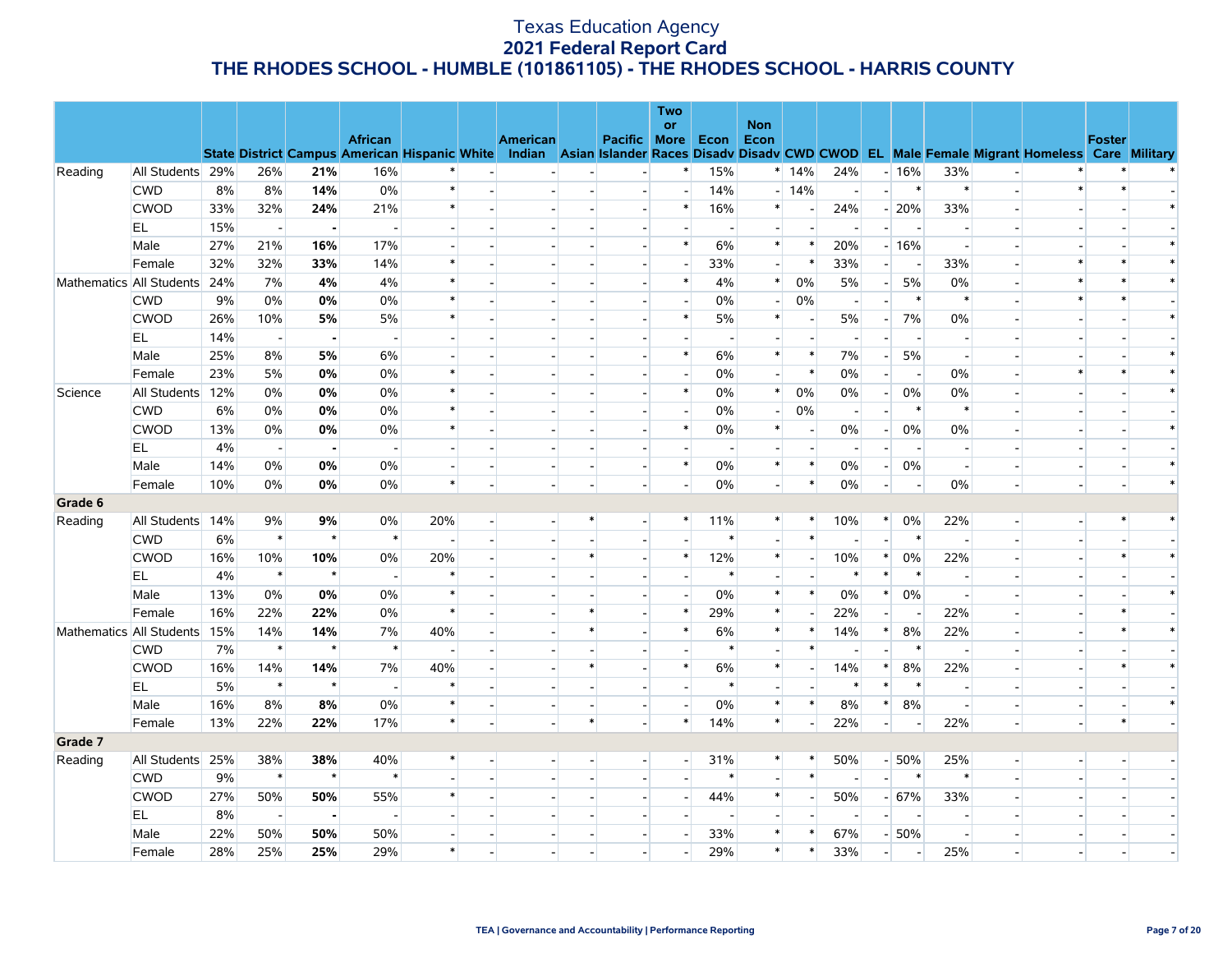|                   |                                                         |     |                          |         |                                                                        |                          |        |                 |        |                          | <b>Two</b><br>or         |        | <b>Non</b> |                          |                          |                          |                          |                          |                          |                                                                                                  |               |        |
|-------------------|---------------------------------------------------------|-----|--------------------------|---------|------------------------------------------------------------------------|--------------------------|--------|-----------------|--------|--------------------------|--------------------------|--------|------------|--------------------------|--------------------------|--------------------------|--------------------------|--------------------------|--------------------------|--------------------------------------------------------------------------------------------------|---------------|--------|
|                   |                                                         |     |                          |         | <b>African</b><br><b>State District Campus American Hispanic White</b> |                          |        | <b>American</b> |        | <b>Pacific More</b>      |                          | Econ   | Econ       |                          |                          |                          |                          |                          |                          | Indian Asian Islander Races Disady Disady CWD CWOD EL Male Female Migrant Homeless Care Military | <b>Foster</b> |        |
|                   | Mathematics All Students 11%                            |     | 6%                       | 6%      | 7%                                                                     |                          |        |                 |        |                          |                          | 0%     | $\ast$     | 0%                       | 8%                       |                          | $-13%$                   | 0%                       |                          |                                                                                                  |               |        |
|                   | <b>CWD</b>                                              | 6%  | $0\%$                    | 0%      | $\ast$                                                                 | $\overline{\phantom{a}}$ |        |                 |        |                          | $\ast$                   | 0%     | $\sim$     | 0%                       | $\overline{\phantom{a}}$ | $\overline{a}$           | $\ast$                   | $\ast$                   |                          |                                                                                                  |               |        |
|                   | <b>CWOD</b>                                             | 12% | 8%                       | 8%      | 10%                                                                    | $\ast$                   |        |                 |        |                          | $\ast$                   | 0%     | $\ast$     | $\sim$                   | 8%                       |                          | $-20%$                   | 0%                       |                          |                                                                                                  |               |        |
|                   | EL.                                                     | 3%  | $\overline{a}$           |         | $\overline{\phantom{a}}$                                               | $\overline{\phantom{a}}$ |        |                 |        |                          |                          |        |            | $\overline{\phantom{a}}$ |                          |                          | $\overline{\phantom{a}}$ | $\overline{\phantom{a}}$ |                          |                                                                                                  |               |        |
|                   | Male                                                    | 11% | 13%                      | 13%     | 14%                                                                    | $\overline{a}$           |        |                 |        |                          | $\ast$                   | 0%     | $\ast$     | $\ast$                   | 20%                      |                          | $-13%$                   | $\sim$                   |                          |                                                                                                  |               |        |
|                   | Female                                                  | 11% | $0\%$                    | 0%      | 0%                                                                     | $\ast$                   |        |                 |        |                          | $\ast$                   | 0%     | $\ast$     | $\ast$                   | 0%                       | $\overline{a}$           | $\blacksquare$           | 0%                       | $\overline{\phantom{a}}$ |                                                                                                  |               |        |
| Grade 8           |                                                         |     |                          |         |                                                                        |                          |        |                 |        |                          |                          |        |            |                          |                          |                          |                          |                          |                          |                                                                                                  |               |        |
| Reading           | All Students                                            | 21% | 38%                      | 38%     | 29%                                                                    |                          |        |                 |        |                          |                          | 33%    | $\ast$     | $\overline{\phantom{a}}$ | 38%                      | $\overline{\phantom{0}}$ | $\ast$                   | 60%                      |                          |                                                                                                  |               |        |
|                   | <b>CWD</b>                                              | 6%  | $\sim$                   |         |                                                                        |                          |        |                 |        |                          |                          |        |            |                          |                          |                          |                          | $\overline{a}$           |                          |                                                                                                  |               |        |
|                   | <b>CWOD</b>                                             | 22% | 38%                      | 38%     | 29%                                                                    | $\ast$                   |        |                 |        |                          |                          | 33%    | $\ast$     | $\overline{\phantom{a}}$ | 38%                      | $\overline{a}$           | $\ast$                   | 60%                      |                          |                                                                                                  |               |        |
|                   | EL                                                      | 5%  | $\overline{\phantom{a}}$ |         |                                                                        | $\overline{a}$           |        |                 |        |                          |                          |        |            |                          |                          |                          |                          | $\overline{a}$           |                          |                                                                                                  |               |        |
|                   | Male                                                    | 17% | $\ast$                   | $\star$ | $\ast$                                                                 |                          |        |                 |        |                          |                          |        |            |                          | ∗                        | $\overline{\phantom{a}}$ | $\ast$                   |                          |                          |                                                                                                  |               |        |
|                   | Female                                                  | 25% | 60%                      | 60%     | $\ast$                                                                 | $\ast$                   |        |                 |        |                          |                          |        | $\ast$     | $\overline{a}$           | 60%                      | $\overline{\phantom{a}}$ | $\blacksquare$           | 60%                      |                          |                                                                                                  |               |        |
|                   | Mathematics All Students                                | 10% | 50%                      | 50%     | 60%                                                                    | $\ast$                   |        |                 |        |                          |                          | ∗      | $\ast$     | $\overline{\phantom{a}}$ | 50%                      | $\overline{a}$           | $\ast$                   | $\ast$                   |                          |                                                                                                  |               |        |
|                   | <b>CWD</b>                                              | 7%  | $\overline{\phantom{a}}$ |         |                                                                        |                          |        |                 |        |                          |                          |        |            |                          |                          |                          |                          |                          |                          |                                                                                                  |               |        |
|                   | <b>CWOD</b>                                             | 11% | 50%                      | 50%     | 60%                                                                    | $\ast$                   |        |                 |        |                          |                          |        | $\ast$     | $\overline{a}$           | 50%                      |                          | $\ast$                   | $\ast$                   |                          |                                                                                                  |               |        |
|                   | EL.                                                     | 3%  | $\overline{\phantom{a}}$ |         |                                                                        |                          |        |                 |        |                          |                          |        |            |                          |                          |                          |                          |                          |                          |                                                                                                  |               |        |
|                   | Male                                                    | 10% | $\ast$                   | $\star$ | $\ast$                                                                 |                          |        |                 |        |                          |                          |        |            |                          | $\ast$                   |                          | $\ast$                   |                          |                          |                                                                                                  |               |        |
|                   | Female                                                  | 10% | $\ast$                   | $\star$ | $\ast$                                                                 | $\ast$                   |        |                 |        |                          |                          |        |            |                          | $\ast$                   |                          |                          | $\ast$                   |                          |                                                                                                  |               |        |
| Science           | All Students                                            | 23% | 50%                      | 50%     | 60%                                                                    | $\ast$                   |        |                 |        |                          |                          |        | $\ast$     | $\sim$                   | 50%                      | $\overline{\phantom{a}}$ | $\ast$                   | $\ast$                   |                          |                                                                                                  |               |        |
|                   | <b>CWD</b>                                              | 10% | $\overline{a}$           |         |                                                                        |                          |        |                 |        |                          |                          |        |            |                          |                          |                          |                          |                          |                          |                                                                                                  |               |        |
|                   | <b>CWOD</b>                                             | 25% | 50%                      | 50%     | 60%                                                                    | $\ast$                   |        |                 |        |                          |                          | $\ast$ | $\ast$     | $\overline{\phantom{a}}$ | 50%                      |                          | $\ast$                   | $\ast$                   |                          |                                                                                                  |               |        |
|                   | EL.                                                     | 5%  | $\overline{\phantom{a}}$ |         |                                                                        |                          |        |                 |        |                          |                          |        |            |                          |                          |                          |                          |                          |                          |                                                                                                  |               |        |
|                   | Male                                                    | 24% | $\ast$                   | $\star$ | $\ast$                                                                 | $\overline{a}$           |        |                 |        |                          |                          |        |            | $\overline{a}$           | *                        | $\overline{\phantom{a}}$ | $\ast$                   | $\overline{a}$           |                          |                                                                                                  |               |        |
|                   | Female                                                  | 22% | $\ast$                   | $\star$ | $\ast$                                                                 | $\ast$                   |        |                 |        |                          |                          |        | $\ast$     |                          | $\ast$                   |                          |                          | $\ast$                   |                          |                                                                                                  |               |        |
|                   | <b>STAAR Percent at Approaches Grade Level or Above</b> |     |                          |         |                                                                        |                          |        |                 |        |                          |                          |        |            |                          |                          |                          |                          |                          |                          |                                                                                                  |               |        |
| <b>All Grades</b> |                                                         |     |                          |         |                                                                        |                          |        |                 |        |                          |                          |        |            |                          |                          |                          |                          |                          |                          |                                                                                                  |               |        |
| All Subjects      | All Students 67%                                        |     | 52%                      | 54%     | 50%                                                                    | 79%                      | $\ast$ |                 | $\ast$ | $\sim$                   | 64%                      | 50%    |            | 81% 33%                  |                          |                          | 59% 63% 53%              | 55%                      | $\overline{a}$           | $\ast$                                                                                           | $\ast$        | 38%    |
|                   | <b>CWD</b>                                              | 38% | 29%                      | 33%     | 30%                                                                    | $\ast$                   |        |                 |        |                          | $\ast$                   | 33%    | $\ast$     | 33%                      |                          |                          | $-26%$                   | 42%                      |                          | $\ast$                                                                                           | $\ast$        |        |
|                   | <b>CWOD</b>                                             | 71% | 58%                      | 59%     | 56%                                                                    | 77%                      | $\ast$ |                 | $\ast$ | $\sim$                   | 70%                      | 55%    | 83%        | $\sim$                   |                          |                          | 59% 63% 60%              | 58%                      |                          | $\ast$                                                                                           | $\ast$        | 38%    |
|                   | EL                                                      | 47% | 63%                      | 63%     | $\overline{\phantom{a}}$                                               | 63%                      |        |                 |        |                          |                          | 63%    |            | $\overline{\phantom{a}}$ |                          |                          | 63% 63% 83%              | $\ast$                   |                          |                                                                                                  |               |        |
|                   | Male                                                    | 65% | 52%                      | 53%     | 51%                                                                    | 90%                      |        |                 |        |                          | $\ast$                   | 50%    |            | 75% 26%                  |                          |                          | 60% 83% 53%              | $\sim$                   |                          | $\ast$                                                                                           |               | 60%    |
|                   | Female                                                  | 69% | 51%                      | 55%     | 49%                                                                    | 74%                      |        |                 |        | $\overline{\phantom{a}}$ | 71%                      | 50%    |            | 85% 42%                  | 58%                      | $\ast$                   | $\overline{\phantom{a}}$ | 55%                      | $\overline{\phantom{a}}$ | $\ast$                                                                                           |               | $\ast$ |
| Reading           | All Students                                            | 68% | 58%                      | 64%     | 60%                                                                    | 77%                      | $\ast$ |                 |        |                          | $\ast$                   | 59%    |            | 89% 40%                  | 69%                      |                          | $* 61%$                  | 66%                      | $\overline{a}$           | $\ast$                                                                                           |               | $\ast$ |
|                   | <b>CWD</b>                                              | 35% | 33%                      | 40%     | 38%                                                                    | $\ast$                   |        |                 |        |                          | $\overline{\phantom{a}}$ | 38%    | $\ast$     | 40%                      | $\overline{\phantom{a}}$ |                          | $-23%$                   | 58%                      | $\overline{a}$           |                                                                                                  |               |        |
|                   | <b>CWOD</b>                                             | 72% | 64%                      | 69%     | 66%                                                                    | 75%                      |        |                 |        |                          | $\ast$                   | 65%    | 89%        | $\overline{\phantom{a}}$ | 69%                      |                          | * 70%                    | 68%                      |                          | $\ast$                                                                                           |               |        |
|                   | EL                                                      | 46% | $\ast$                   | $\star$ | $\overline{\phantom{a}}$                                               | $\ast$                   |        |                 |        |                          |                          | $\ast$ |            | $\sim$                   | $\ast$                   | $\ast$                   | $\ast$                   | $\ast$                   |                          |                                                                                                  |               |        |
|                   | Male                                                    | 63% | 56%                      | 61%     | 58%                                                                    | 80%                      |        |                 |        |                          | $\ast$                   | 58%    | 78%        | 23%                      | 70%                      |                          | $* 61%$                  | $\overline{\phantom{a}}$ |                          |                                                                                                  |               |        |
|                   | Female                                                  | 72% | 59%                      | 66%     | 62%                                                                    | 75%                      |        |                 |        |                          | $\ast$                   | 61%    | 100%       | 58%                      | 68%                      | $\ast$                   | $\overline{\phantom{a}}$ | 66%                      | $\overline{\phantom{a}}$ |                                                                                                  |               |        |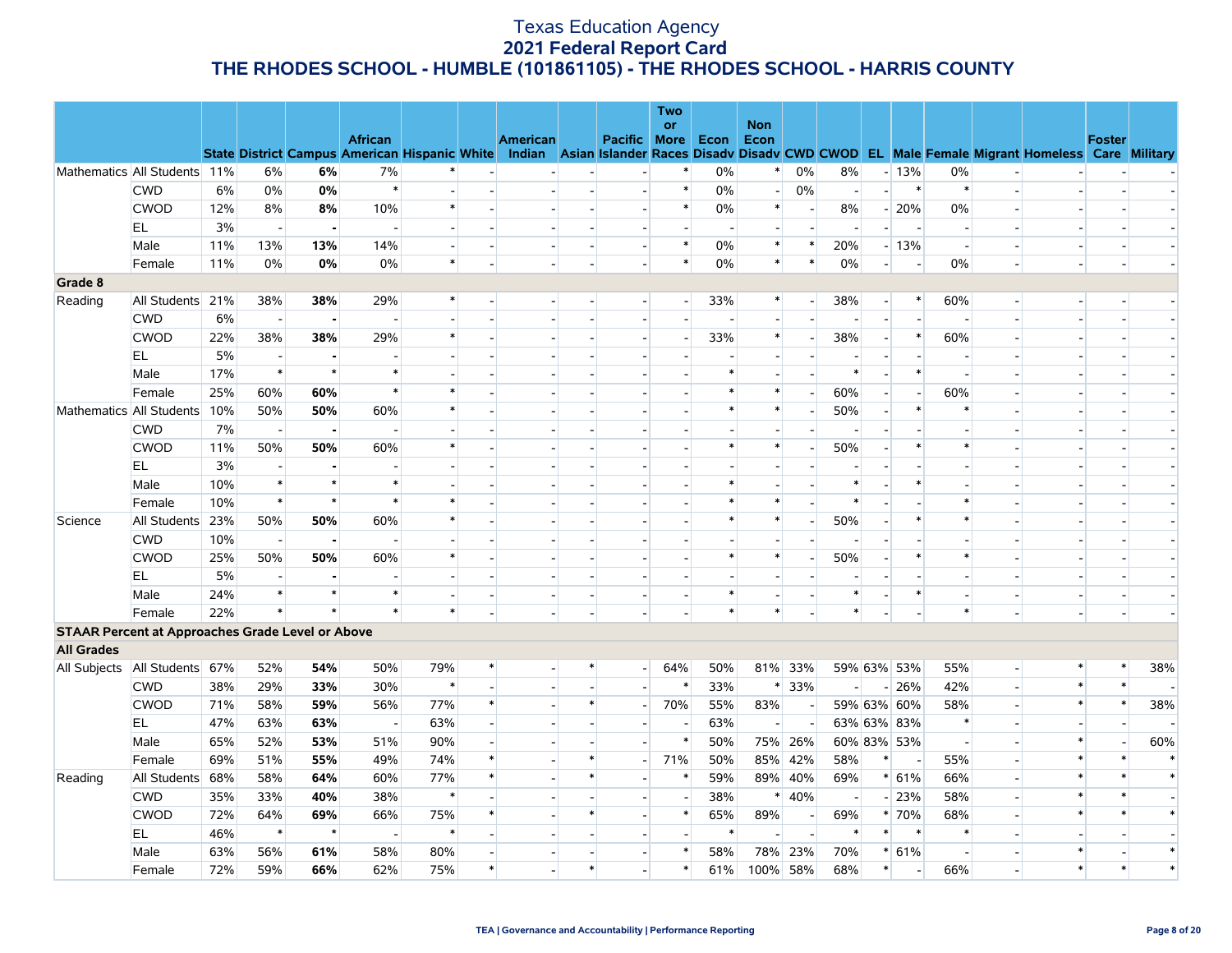|                   |                                                    |     |                          |                |                                                      |                          |        |                          |                          |                          | <b>Two</b>               |        |                          |                          |                          |                          |                                    |                          |                              |                                                                                                  |               |                |
|-------------------|----------------------------------------------------|-----|--------------------------|----------------|------------------------------------------------------|--------------------------|--------|--------------------------|--------------------------|--------------------------|--------------------------|--------|--------------------------|--------------------------|--------------------------|--------------------------|------------------------------------|--------------------------|------------------------------|--------------------------------------------------------------------------------------------------|---------------|----------------|
|                   |                                                    |     |                          |                | <b>African</b>                                       |                          |        | <b>American</b>          |                          | Pacific                  | <b>or</b>                |        | <b>Non</b>               |                          |                          |                          |                                    |                          |                              |                                                                                                  | <b>Foster</b> |                |
|                   |                                                    |     |                          |                | <b>State District Campus American Hispanic White</b> |                          |        |                          |                          |                          | <b>More</b>              | Econ   | <b>Econ</b>              |                          |                          |                          |                                    |                          |                              | Indian Asian Islander Races Disady Disady CWD CWOD EL Male Female Migrant Homeless Care Military |               |                |
|                   | Mathematics All Students 65%                       |     | 47%                      | 48%            | 45%                                                  | 77%                      | $\ast$ |                          |                          | $\overline{a}$           | 33%                      | 44%    |                          | 74% 31%                  | 52%                      |                          | $* 51%$                            | 45%                      |                              |                                                                                                  |               |                |
|                   | <b>CWD</b>                                         | 39% | 28%                      | 31%            | 29%                                                  | $\ast$                   |        | $\overline{a}$           |                          | $\overline{a}$           | $\ast$                   | 32%    |                          | $* 31%$                  | $\sim$                   |                          | $-36%$                             | 25%                      | $\overline{a}$               | $\ast$                                                                                           | $\ast$        |                |
|                   | <b>CWOD</b>                                        | 68% | 52%                      | 52%            | 49%                                                  | 75%                      | $\ast$ | $\overline{\phantom{a}}$ | $\ast$                   | $\overline{\phantom{a}}$ | 40%                      | 47%    | 78%                      |                          | 52%                      |                          | $* 55%$                            | 49%                      | $\qquad \qquad \blacksquare$ |                                                                                                  |               |                |
|                   | EL.                                                | 49% | $\ast$                   | $\star$        | $\overline{a}$                                       | $\ast$                   |        | $\overline{\phantom{a}}$ |                          | $\sim$                   | $\overline{\phantom{a}}$ | $\ast$ | $\overline{\phantom{a}}$ |                          | $\ast$                   |                          | $\ast$<br>$\ast$                   | $\ast$                   | $\blacksquare$               |                                                                                                  |               |                |
|                   | Male                                               | 65% | 52%                      | 51%            | 48%                                                  | 100%                     |        |                          |                          |                          | *                        | 48%    |                          | 67% 36%                  | 55%                      |                          | $*151%$                            | $\sim$                   |                              |                                                                                                  |               | $\ast$         |
|                   | Female                                             | 65% | 43%                      | 45%            | 39%                                                  | 63%                      | $\ast$ | $\overline{\phantom{a}}$ | ∗                        | $\overline{\phantom{a}}$ | $\ast$                   | 39%    |                          | 78% 25%                  | 49%                      |                          | $\ast$<br>$\overline{\phantom{a}}$ | 45%                      | $\overline{a}$               |                                                                                                  |               | $\ast$         |
| Science           | All Students                                       | 70% | 44%                      | 42%            | 34%                                                  | $\ast$                   |        |                          |                          |                          | $\ast$                   | 38%    |                          | $*17%$                   | 48%                      |                          | $-38%$                             | 50%                      |                              |                                                                                                  |               | $\ast$         |
|                   | <b>CWD</b>                                         | 42% | 18%                      | 17%            | 0%                                                   | $\ast$                   |        | $\overline{\phantom{a}}$ |                          | $\overline{\phantom{a}}$ | $\overline{\phantom{a}}$ | 17%    |                          | $-17%$                   | $\overline{\phantom{a}}$ | $\mathbf{L}$             | $\ast$                             | $\ast$                   | $\blacksquare$               |                                                                                                  |               |                |
|                   | CWOD                                               | 74% | 51%                      | 48%            | 42%                                                  | $\ast$                   |        |                          |                          |                          | $\ast$                   | 43%    | $\ast$                   |                          | 48%                      |                          | $-47%$                             | 50%                      |                              |                                                                                                  |               | $\ast$         |
|                   | EL.                                                | 47% | $\overline{\phantom{a}}$ | $\blacksquare$ |                                                      | $\overline{\phantom{a}}$ |        |                          |                          |                          |                          |        |                          |                          |                          |                          |                                    | $\overline{\phantom{a}}$ | $\overline{\phantom{a}}$     |                                                                                                  |               |                |
|                   | Male                                               | 70% | 38%                      | 38%            | 35%                                                  | $\sim$                   |        |                          |                          | $\overline{a}$           | $\ast$                   | 32%    | $\ast$                   | $\ast$                   | 47%                      |                          | $-38%$                             | $\overline{a}$           | $\overline{a}$               |                                                                                                  |               | $\ast$         |
|                   | Female                                             | 71% | 50%                      | 50%            | 33%                                                  | $\ast$                   |        |                          |                          |                          | $\blacksquare$           | 50%    | $\ast$                   |                          | 50%                      | $\overline{\phantom{a}}$ | $\overline{\phantom{a}}$           | 50%                      | $\overline{\phantom{a}}$     |                                                                                                  |               | $\ast$         |
|                   | <b>STAAR Percent at Meets Grade Level or Above</b> |     |                          |                |                                                      |                          |        |                          |                          |                          |                          |        |                          |                          |                          |                          |                                    |                          |                              |                                                                                                  |               |                |
| <b>All Grades</b> |                                                    |     |                          |                |                                                      |                          |        |                          |                          |                          |                          |        |                          |                          |                          |                          |                                    |                          |                              |                                                                                                  |               |                |
|                   | All Subjects   All Students   41%                  |     | 22%                      | 22%            | 20%                                                  | 34%                      | $\ast$ | $\blacksquare$           | ∗                        | $\overline{a}$           | 0%                       | 19%    | 38%                      | 5%                       |                          |                          | 26% 13% 22%                        | 20%                      | $\sim$                       |                                                                                                  | *             | 25%            |
|                   | <b>CWD</b>                                         | 21% | 9%                       | 5%             | 2%                                                   | $\ast$                   |        |                          |                          | $\overline{\phantom{a}}$ | $\ast$                   | 5%     | $\ast$                   | 5%                       |                          |                          | 0%<br>$\sim$                       | 12%                      | $\overline{a}$               | $\ast$                                                                                           | $\ast$        |                |
|                   | <b>CWOD</b>                                        | 44% | 25%                      | 26%            | 25%                                                  | 31%                      | $\ast$ | $\overline{\phantom{a}}$ | $\ast$                   | $\overline{a}$           | $0\%$                    | 23%    | 40%                      |                          |                          |                          | 26% 13% 28%                        | 22%                      | $\blacksquare$               | $\ast$                                                                                           | $\ast$        | 25%            |
|                   | EL                                                 | 20% | 13%                      | 13%            |                                                      | 13%                      |        |                          |                          |                          | $\overline{\phantom{a}}$ | 13%    | $\sim$                   |                          |                          |                          | 13% 13% 17%                        | $\ast$                   |                              |                                                                                                  |               |                |
|                   | Male                                               | 40% | 25%                      | 22%            | 23%                                                  | 20%                      |        |                          |                          | $\overline{\phantom{a}}$ | $\ast$                   | 19%    | 45%                      | 0%                       |                          |                          | 28% 17% 22%                        | $\overline{\phantom{a}}$ | $\overline{\phantom{a}}$     |                                                                                                  |               | 40%            |
|                   | Female                                             | 42% | 19%                      | 20%            | 16%                                                  | 42%                      | $\ast$ |                          | $\ast$                   |                          | 0%                       | 19%    | 30%                      | 12%                      | 22%                      | $\ast$                   |                                    | 20%                      | $\overline{a}$               |                                                                                                  |               | $\ast$         |
| Reading           | All Students                                       | 44% | 27%                      | 26%            | 26%                                                  | 31%                      | $\ast$ |                          | $\ast$                   |                          | $\ast$                   | 24%    | 37%                      | 8%                       | 30%                      |                          | $* 24%$                            | 26%                      | $\blacksquare$               |                                                                                                  |               | $\ast$         |
|                   | <b>CWD</b>                                         | 20% | 14%                      | 8%             | 4%                                                   | $\ast$                   |        |                          |                          |                          | $\overline{\phantom{a}}$ | 8%     | $\ast$                   | 8%                       | $\overline{\phantom{a}}$ |                          | $\overline{a}$<br>0%               | 17%                      | $\overline{a}$               |                                                                                                  | $\ast$        | $\overline{a}$ |
|                   | <b>CWOD</b>                                        | 47% | 30%                      | 30%            | 31%                                                  | 25%                      | $\ast$ |                          | $\ast$                   |                          | $\ast$                   | 28%    | 39%                      | $\overline{\phantom{a}}$ | 30%                      |                          | $*130%$                            | 28%                      | $\overline{\phantom{a}}$     |                                                                                                  | $\ast$        | $\ast$         |
|                   | EL.                                                | 20% | $\ast$                   | $\star$        | $\overline{a}$                                       | $\ast$                   |        |                          |                          |                          | $\overline{a}$           | $\ast$ | $\overline{a}$           | $\overline{a}$           | $\ast$                   |                          | $\ast$<br>$\ast$                   | $\ast$                   | $\overline{a}$               |                                                                                                  |               |                |
|                   | Male                                               | 40% | 28%                      | 24%            | 27%                                                  | 0%                       |        |                          |                          |                          | $\ast$                   | 21%    | 44%                      | 0%                       | 30%                      |                          | $* 24%$                            | $\blacksquare$           |                              |                                                                                                  |               | $\ast$         |
|                   | Female                                             | 48% | 25%                      | 26%            | 23%                                                  | 50%                      | $\ast$ | $\overline{a}$           | $\ast$                   | $\overline{\phantom{a}}$ | $\ast$                   | 27%    | 22%                      | 17%                      | 28%                      |                          | $\ast$<br>$\sim$                   | 26%                      | $\overline{a}$               |                                                                                                  | $\ast$        | $\ast$         |
|                   | Mathematics All Students                           | 37% | 19%                      | 20%            | 17%                                                  | 38%                      | $\ast$ |                          | $\ast$                   |                          | 0%                       | 16%    | 42%                      | 4%                       | 24%                      |                          | $* 26%$                            | 14%                      |                              |                                                                                                  |               | $\ast$         |
|                   | <b>CWD</b>                                         | 21% | 7%                       | 4%             | 0%                                                   |                          |        |                          |                          | $\overline{\phantom{a}}$ | $\ast$                   | 4%     | $\ast$                   | 4%                       | $\overline{\phantom{a}}$ |                          | 0%<br>$\overline{a}$               | 8%                       | $\blacksquare$               |                                                                                                  |               |                |
|                   | <b>CWOD</b>                                        | 39% | 23%                      | 24%            | 22%                                                  | 33%                      | $\ast$ |                          | $\ast$                   | $\overline{a}$           | 0%                       | 20%    | 44%                      | $\overline{\phantom{a}}$ | 24%                      |                          | $* 33%$                            | 15%                      | $\overline{a}$               |                                                                                                  |               | $\ast$         |
|                   | EL                                                 | 20% | $\ast$                   | $\star$        |                                                      |                          |        |                          |                          |                          | $\overline{\phantom{a}}$ | $\ast$ |                          |                          | $\ast$                   | $\ast$                   | $\ast$                             | $\ast$                   |                              |                                                                                                  |               |                |
|                   | Male                                               | 37% | 27%                      | 26%            | 26%                                                  | 40%                      |        |                          |                          |                          | $\ast$                   | 21%    | 56%                      | 0%                       | 33%                      |                          | $* 26%$                            | $\overline{a}$           | $\overline{a}$               |                                                                                                  |               | $\ast$         |
|                   | Female                                             | 36% | 13%                      | 14%            | 8%                                                   | 38%                      | $\ast$ |                          | $\ast$                   |                          | $\ast$                   | 11%    | 33%                      | 8%                       | 15%                      | $\ast$                   | $\overline{\phantom{a}}$           | 14%                      | $\overline{\phantom{a}}$     |                                                                                                  |               | $\ast$         |
| Science           | All Students                                       | 43% | 15%                      | 12%            | 10%                                                  | $\ast$                   |        | $\overline{\phantom{a}}$ |                          | $\overline{a}$           | $\ast$                   | 10%    | $\ast$                   | 0%                       | 15%                      | $\overline{a}$           | 5%                                 | 25%                      | $\overline{\phantom{a}}$     |                                                                                                  |               | $\ast$         |
|                   | <b>CWD</b>                                         | 22% | 0%                       | 0%             | 0%                                                   | $\ast$                   |        |                          |                          |                          | $\overline{\phantom{a}}$ | $0\%$  | $\overline{\phantom{a}}$ | 0%                       |                          |                          | $\ast$                             | $\ast$                   |                              |                                                                                                  |               |                |
|                   | <b>CWOD</b>                                        | 46% | 19%                      | 15%            | 13%                                                  | $\ast$                   |        |                          |                          | $\overline{\phantom{a}}$ | *                        | 13%    | $\ast$                   |                          | 15%                      |                          | 6%<br>$-1$                         | 30%                      | $\blacksquare$               |                                                                                                  |               | $\ast$         |
|                   | EL                                                 | 17% | $\sim$                   | $\blacksquare$ |                                                      |                          |        |                          |                          |                          |                          |        |                          |                          |                          |                          |                                    | $\overline{\phantom{a}}$ |                              |                                                                                                  |               |                |
|                   | Male                                               | 44% | 8%                       | 5%             | 5%                                                   | $\overline{\phantom{a}}$ |        | $\overline{\phantom{a}}$ | $\overline{\phantom{a}}$ | $\overline{\phantom{a}}$ | $\ast$                   | 5%     | $\ast$                   | $\ast$                   | 6%                       | $\overline{a}$           | 5%                                 | $\overline{\phantom{a}}$ | $\overline{\phantom{a}}$     |                                                                                                  |               | $\ast$         |
|                   | Female                                             | 42% | 23%                      | 25%            | 22%                                                  | $\ast$                   |        |                          |                          |                          |                          | 20%    | $\ast$                   | $\ast$                   | 30%                      | $\overline{a}$           |                                    | 25%                      | ٠                            |                                                                                                  |               | $\ast$         |
|                   | <b>STAAR Percent at Masters Grade Level</b>        |     |                          |                |                                                      |                          |        |                          |                          |                          |                          |        |                          |                          |                          |                          |                                    |                          |                              |                                                                                                  |               |                |
| <b>All Grades</b> |                                                    |     |                          |                |                                                      |                          |        |                          |                          |                          |                          |        |                          |                          |                          |                          |                                    |                          |                              |                                                                                                  |               |                |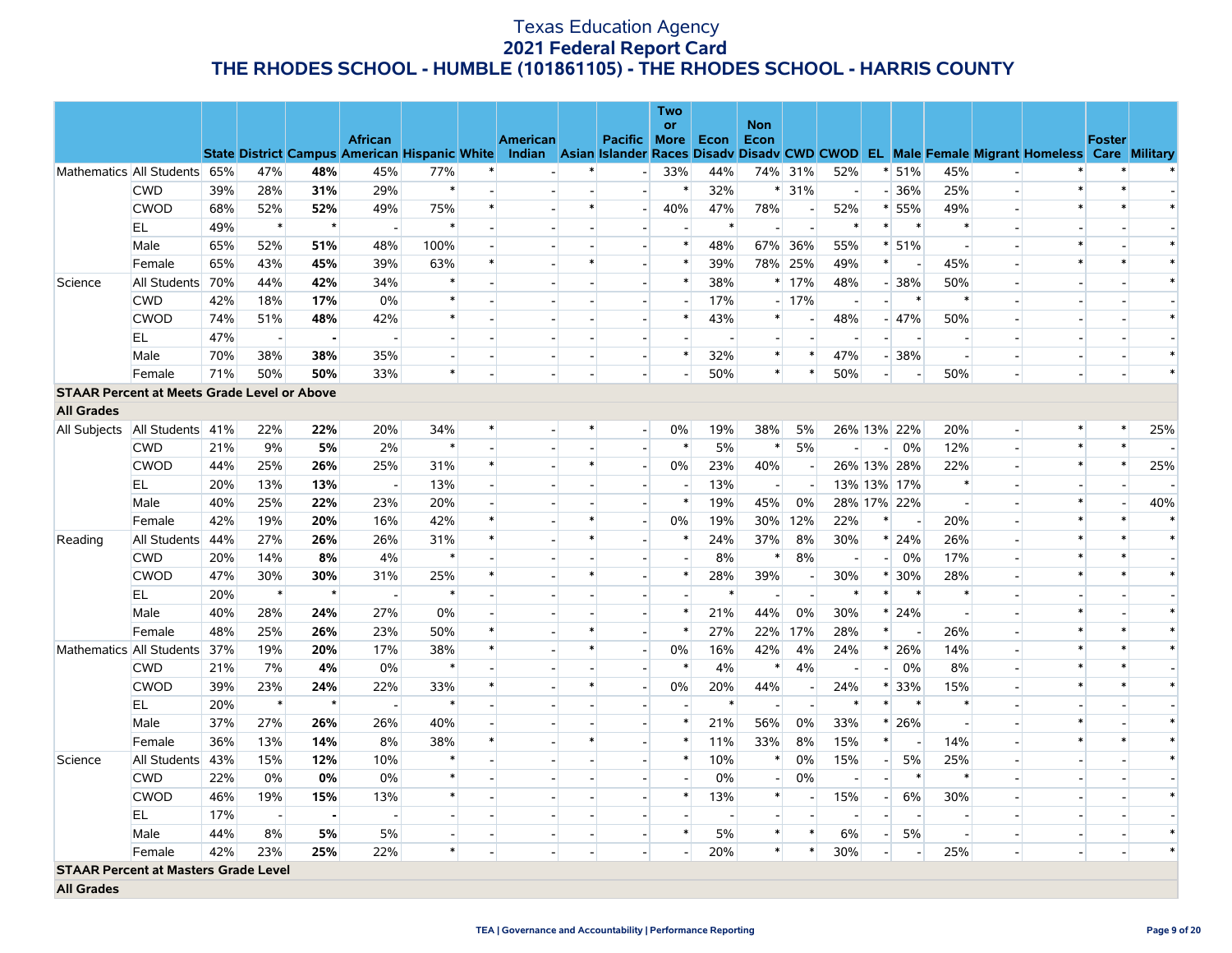|              |                          |     |                          |         | <b>African</b><br><b>State District Campus American Hispanic White</b> |        | <b>American</b> | Pacific More | <b>Two</b><br><b>or</b> | Econ | <b>Non</b><br>Econ |    |       |        |        |         | Indian Asian Islander Races Disadv Disadv CWD CWOD EL Male Female Migrant Homeless Care Military | <b>Foster</b> |    |
|--------------|--------------------------|-----|--------------------------|---------|------------------------------------------------------------------------|--------|-----------------|--------------|-------------------------|------|--------------------|----|-------|--------|--------|---------|--------------------------------------------------------------------------------------------------|---------------|----|
| All Subjects | All Students             | 18% | 10%                      | 10%     | 10%                                                                    | 21%    |                 |              | 0%                      | 8%   | 24%                | 2% | 13%   |        | 0% 10% | 11%     |                                                                                                  |               | 0% |
|              | <b>CWD</b>               | 7%  | 4%                       | 2%      | 0%                                                                     | $\ast$ |                 |              | $\ast$                  | 2%   |                    | 2% |       |        | 0%     | 4%      |                                                                                                  |               |    |
|              | <b>CWOD</b>              | 19% | 12%                      | 13%     | 12%                                                                    | 19%    |                 |              | 0%                      | 10%  | 25%                |    | 13%   | $0\%$  | 12%    | 13%     |                                                                                                  |               | 0% |
|              | EL                       | 7%  | 0%                       | 0%      |                                                                        | 0%     |                 |              |                         | 0%   |                    |    | $0\%$ | $0\%$  | 0%     |         |                                                                                                  |               |    |
|              | Male                     | 17% | 12%                      | 10%     | 10%                                                                    | 10%    |                 |              |                         | 7%   | 30%                | 0% | 12%   |        | 0% 10% |         |                                                                                                  |               | 0% |
|              | Female                   | 19% | 9%                       | 11%     | 9%                                                                     | 26%    |                 |              | 0%                      | 10%  | 20%                | 4% | 13%   | $\ast$ |        | 11%     |                                                                                                  |               |    |
| Reading      | All Students             | 18% | 14%                      | 14%     | 12%                                                                    | 31%    |                 |              |                         | 12%  | 26%                | 4% | 16%   |        | $*12%$ | 15%     |                                                                                                  |               |    |
|              | <b>CWD</b>               | 6%  | 7%                       | 4%      | 0%                                                                     | $\ast$ |                 |              |                         | 4%   |                    | 4% |       |        | 0%     | 8%      |                                                                                                  |               |    |
|              | <b>CWOD</b>              | 20% | 15%                      | 16%     | 15%                                                                    | 25%    |                 |              |                         | 13%  | 28%                |    | 16%   |        | 15%    | 17%     |                                                                                                  |               |    |
|              | EL                       | 7%  | $\ast$                   | $\star$ |                                                                        | $\ast$ |                 |              |                         |      |                    |    |       |        |        | $\ast$  |                                                                                                  |               |    |
|              | Male                     | 16% | 14%                      | 12%     | 13%                                                                    | 0%     |                 |              |                         | 7%   | 44%                | 0% | 15%   |        | $*12%$ |         |                                                                                                  |               |    |
|              | Female                   | 21% | 13%                      | 15%     | 10%                                                                    | 50%    |                 |              |                         | 16%  | 11%                | 8% | 17%   | $\ast$ |        | 15%     |                                                                                                  |               |    |
|              | Mathematics All Students | 17% | 8%                       | 8%      | 7%                                                                     | 15%    |                 |              | $0\%$                   | 5%   | 21%                | 0% | 10%   | $\ast$ | 9%     | 6%      |                                                                                                  |               |    |
|              | <b>CWD</b>               | 8%  | 2%                       | 0%      | 0%                                                                     | $\ast$ |                 |              | $\ast$                  | 0%   | $\star$            | 0% |       |        | 0%     | 0%      |                                                                                                  |               |    |
|              | <b>CWOD</b>              | 18% | 9%                       | 10%     | 9%                                                                     | 17%    |                 |              | $0\%$                   | 7%   | 22%                |    | 10%   |        | 12%    | 8%      |                                                                                                  |               |    |
|              | EL                       | 8%  | $\ast$                   | $\star$ |                                                                        | $\ast$ |                 |              |                         |      |                    |    |       |        | $\ast$ | $\star$ |                                                                                                  |               |    |
|              | Male                     | 18% | 11%                      | 9%      | 9%                                                                     | 20%    |                 |              | $\ast$                  | 7%   | 22%                | 0% | 12%   | $\ast$ | 9%     |         |                                                                                                  |               |    |
|              | Female                   | 16% | 5%                       | 6%      | 6%                                                                     | 13%    |                 |              |                         | 4%   | 22%                | 0% | 8%    | $\ast$ |        | 6%      |                                                                                                  |               |    |
| Science      | All Students             | 19% | 6%                       | 9%      | 10%                                                                    |        |                 |              |                         | 7%   |                    | 0% | 11%   |        | 5%     | 17%     |                                                                                                  |               |    |
|              | <b>CWD</b>               | 8%  | 0%                       | 0%      | 0%                                                                     | $\ast$ |                 |              |                         | 0%   |                    | 0% |       |        | $\ast$ | $\ast$  |                                                                                                  |               |    |
|              | <b>CWOD</b>              | 20% | 8%                       | 11%     | 13%                                                                    |        |                 |              |                         | 9%   |                    |    | 11%   |        | 6%     | 20%     |                                                                                                  |               |    |
|              | EL                       | 4%  | $\overline{\phantom{a}}$ |         |                                                                        |        |                 |              |                         |      |                    |    |       |        |        |         |                                                                                                  |               |    |
|              | Male                     | 20% | 4%                       | 5%      | 5%                                                                     |        |                 |              |                         | 5%   |                    |    | 6%    |        | 5%     |         |                                                                                                  |               |    |
|              | Female                   | 18% | 9%                       | 17%     | 22%                                                                    |        |                 |              |                         | 10%  |                    |    | 20%   |        |        | 17%     |                                                                                                  |               |    |

- Indicates there are no students in the group.

\* Indicates results are masked due to small numbers to protect student confidentiality.

### **Part (iii): Academic Growth and Graduation Rate**

#### **Part (iii)(I): Academic Growth**

This section provides information on students' academic growth for mathematics and reading/ELA for public elementary schools and secondary schools which don't have a graduation rate, for the 2020-21 school year. These results include all students tested, regardless of whether they were in the accountability subset. (CWD: children with disability; CWOD: children without disability; EL: English learner)

 *USDE waived reporting requirements in Section 1111(h)(1)(C)(iii)(I) (other academic indicator results for schools that are not high schools) for the 2020-21 school year.*

#### **Part (iii)(II): Graduation Rate**

This section provides information on high school graduation rates for the class of 2020.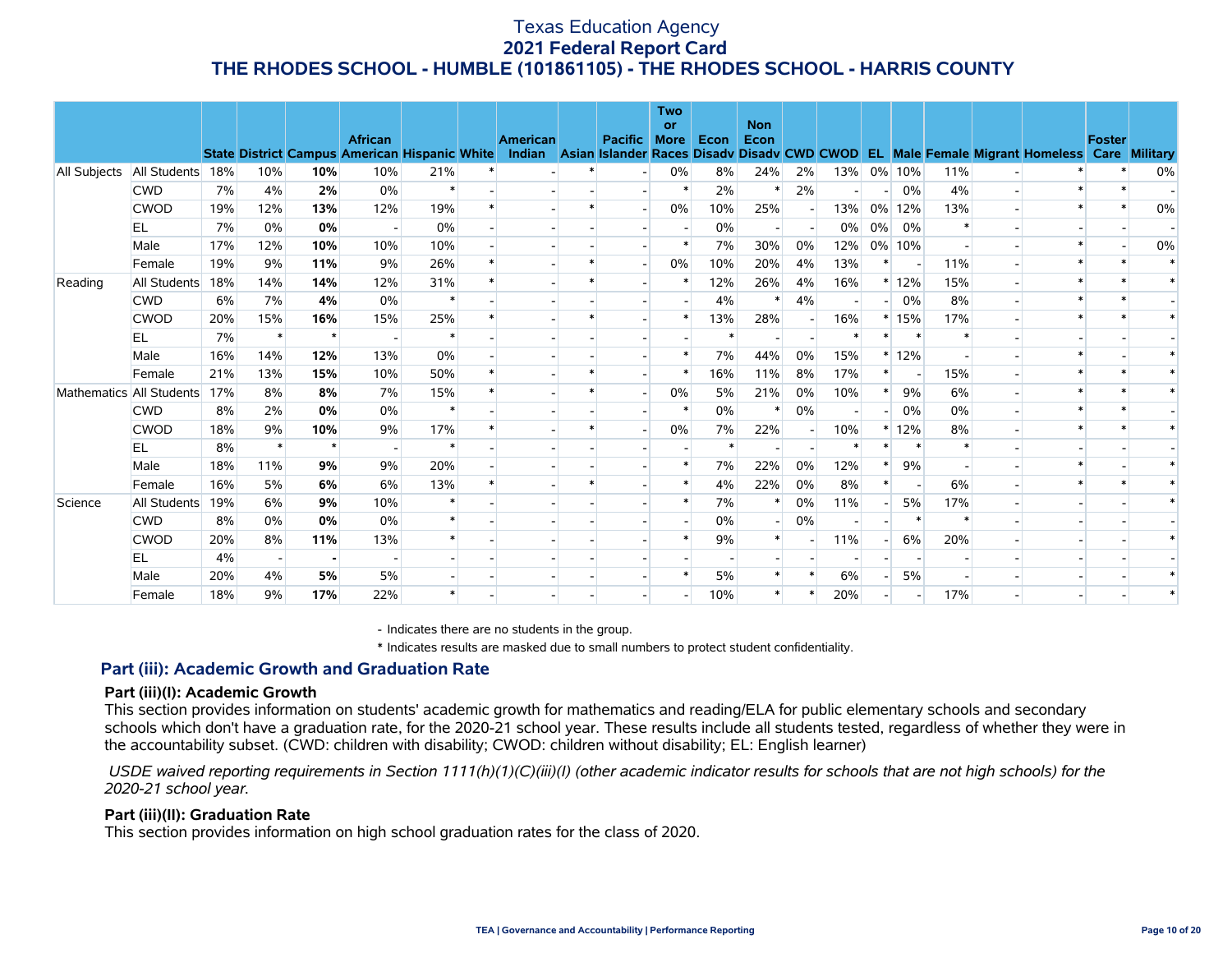# **There is no data for this campus.**

### **Part (iv): English Language Proficiency**

This section provides information on the number and percentage of English learners achieving English language proficiency based on the 2021 Texas English Language Proficiency Assessment System (TELPAS) data. (EL: English learner)

| <b>Total</b> | EL in Proficiency Rate of<br>Class of EL | Proficiency |
|--------------|------------------------------------------|-------------|
| ж            | *                                        | ж           |

- Indicates there are no students in the group.
- \* Indicates results are masked due to small numbers to protect student confidentiality.
- $\diamond$  Indicates data reporting does not meet for Minimum Size.

#### **Part (v): School Quality or Student Success (SQSS)**

This section provides information on school quality or student success, which is college, career and military readiness (CCMR) for high schools and average performance rate of the three STAAR performance levels of all students, regardless of whether they were in the accountability subset, for elementary and secondary schools without a graduation rate. (CWD: children with disability; EL: English learner)

|                                                                                 | All                      | <b>African</b><br>Students American Hispanic White |    |        | <b>American</b><br>Indian |   | <b>Pacific</b><br>Asian Islander Races Disady CWD | <b>Two</b><br>Οľ<br><b>More</b> | Econ                     |    | EL |
|---------------------------------------------------------------------------------|--------------------------|----------------------------------------------------|----|--------|---------------------------|---|---------------------------------------------------|---------------------------------|--------------------------|----|----|
| <b>Student Success (Student Achievement Domain Score: STAAR Component Only)</b> |                          |                                                    |    |        |                           |   |                                                   |                                 |                          |    |    |
| <b>STAAR Component Score</b>                                                    | 29                       | 27                                                 | 45 | $\ast$ |                           | ∗ |                                                   |                                 | 26                       | 13 | 25 |
| <b>School Quality (College, Career, and Military Readiness Performance)</b>     |                          |                                                    |    |        |                           |   |                                                   |                                 |                          |    |    |
| <b>%Students meeting CCMR</b>                                                   | $\overline{\phantom{a}}$ |                                                    |    | ۰.     |                           | - |                                                   |                                 | $\overline{\phantom{a}}$ | ۰. |    |

- Indicates there are no students in the group.
- \* Indicates results are masked due to small numbers to protect student confidentiality.

### **Part (vi): Goal Meeting Status**

This section provides information on the progress of all students and each student group toward meeting the long-term goals or interim objectives on STAAR academic performance, federal graduation rate, and English learners' language proficiency. (CWD: children with disability; EL: English learner)

 *USDE waived reporting requirements in Section 1111(h)(1)(C)(vi) (progress toward meeting long-term goals and measurements of interim progress) for the 2020-21 school year.*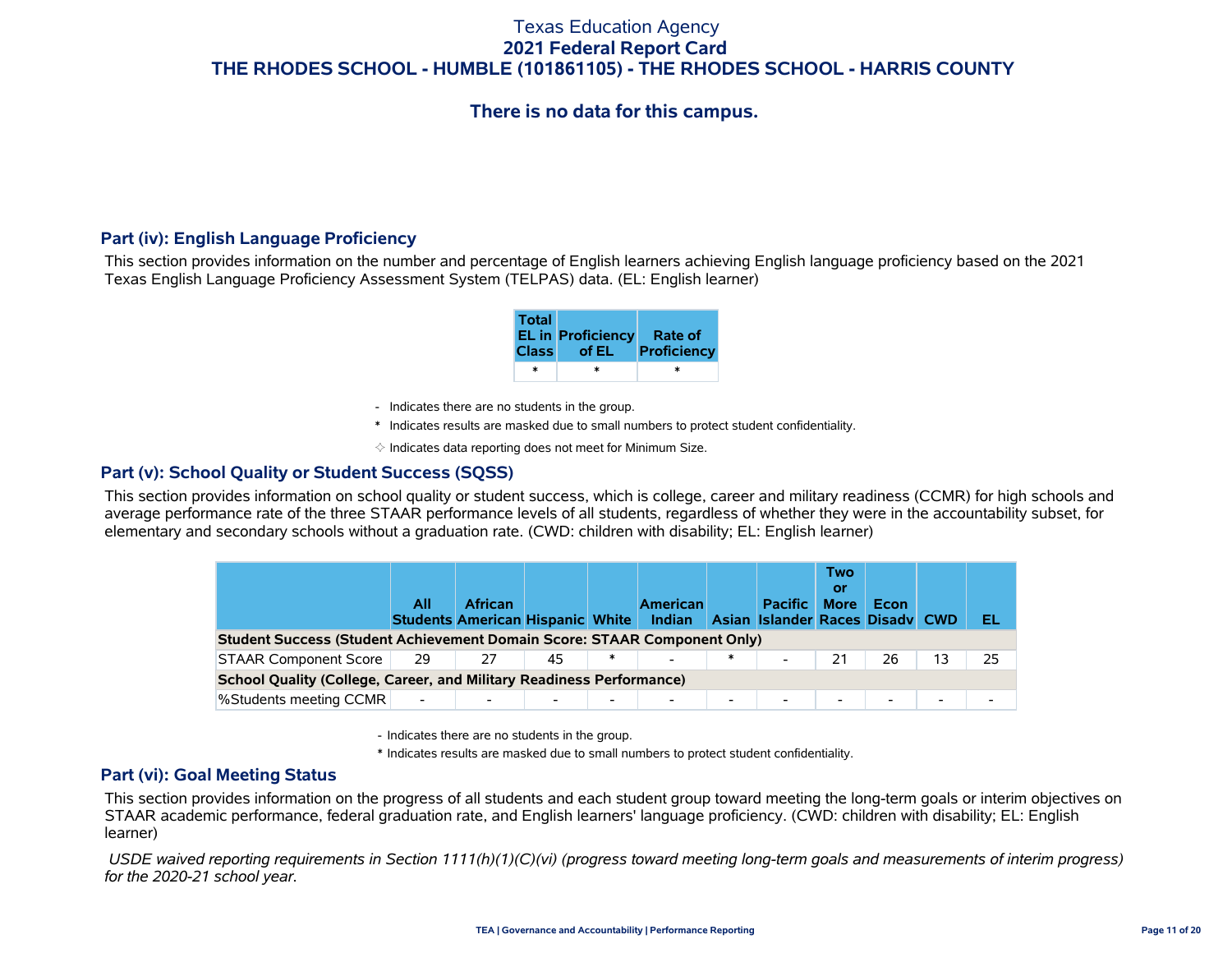### **Part (vii): STAAR Participation**

This section provides the percentage of students assessed and not assessed on STAAR for mathematics, reading/ELA, and science. (CWD: children with disability; CWOD: children without disability; EL: English learner)

|                                          |              |         |                |        |        |                                                                                                          |        |         | <b>Two</b>               |        |                          |                          |         |        |                          |                          |  |
|------------------------------------------|--------------|---------|----------------|--------|--------|----------------------------------------------------------------------------------------------------------|--------|---------|--------------------------|--------|--------------------------|--------------------------|---------|--------|--------------------------|--------------------------|--|
|                                          |              |         | <b>African</b> |        |        | <b>American</b>                                                                                          |        | Pacific | <b>or</b><br><b>More</b> | Econ   | <b>Non</b><br>Econ       |                          |         |        |                          |                          |  |
|                                          |              |         |                |        |        | Campus American Hispanic White Indian Asian Islander Races Disadv Disadv CWD CWOD EL Male Female Migrant |        |         |                          |        |                          |                          |         |        |                          |                          |  |
| <b>Participation Rate</b>                |              |         |                |        |        |                                                                                                          |        |         |                          |        |                          |                          |         |        |                          |                          |  |
| <b>All Subjects</b>                      | All Students | 60%     | 61%            | 55%    | $\ast$ |                                                                                                          | $\ast$ |         | 61%                      | 62%    | 51%                      | 67%                      |         |        | 59% 47% 63%              | 57%                      |  |
|                                          | <b>CWD</b>   | 67%     | 70%            | 50%    |        |                                                                                                          |        |         | $\ast$                   | 71%    | 29%                      | 67%                      |         |        | $- 67%$                  | 67%                      |  |
|                                          | <b>CWOD</b>  | 59%     | 59%            | 55%    | $\ast$ |                                                                                                          | $\ast$ |         | 59%                      | 60%    | 53%                      | $\overline{\phantom{a}}$ |         |        | 59% 47% 61%              | 56%                      |  |
|                                          | <b>EL</b>    | 47%     |                | 47%    |        |                                                                                                          |        |         |                          | 47%    |                          | $\sim$                   |         |        | 47% 47% 67%              | 25%                      |  |
|                                          | Male         | 63%     | 65%            | 42%    |        |                                                                                                          |        |         | 67%                      | 67%    | 44%                      | 67%                      |         |        | 61% 67% 63%              |                          |  |
|                                          | Female       | 57%     | 55%            | 66%    | $\ast$ |                                                                                                          | $\ast$ |         | 58%                      | 58%    | 56%                      | 67%                      | 56% 25% |        | $\overline{\phantom{a}}$ | 57%                      |  |
| Reading                                  | All Students | 60%     | 61%            | 57%    | $\ast$ |                                                                                                          | $\ast$ |         | 57%                      | 63%    | 49%                      | 68%                      |         |        | 59% 57% 62%              | 58%                      |  |
|                                          | <b>CWD</b>   | 68%     | 71%            | $\ast$ |        |                                                                                                          |        |         |                          | 71%    | $\ast$                   | 68%                      |         | - 1    | 68%                      | 67%                      |  |
|                                          | <b>CWOD</b>  | 59%     | 59%            | 57%    | $\ast$ |                                                                                                          | $\ast$ |         | 57%                      | 61%    | 50%                      | $\overline{\phantom{a}}$ |         |        | 59% 57% 61%              | 56%                      |  |
|                                          | <b>EL</b>    | 57%     |                | 57%    |        |                                                                                                          |        |         |                          | 57%    |                          |                          | 57% 57% |        | $\ast$                   | $\ast$                   |  |
|                                          | Male         | 62%     | 65%            | 45%    |        |                                                                                                          |        |         | $\ast$                   | 67%    | 43%                      | 68%                      | 61%     |        | $* 62%$                  |                          |  |
|                                          | Female       | 58%     | 56%            | 67%    | $\ast$ |                                                                                                          | $\ast$ |         | 60%                      | 59%    | 53%                      | 67%                      | 56%     | $\ast$ | $\overline{\phantom{a}}$ | 58%                      |  |
| <b>Mathematics</b>                       | All Students | 60%     | 59%            | 57%    | $\ast$ |                                                                                                          | $\ast$ |         | 67%                      | 62%    | 49%                      | 68%                      |         |        | 58% 57% 61%              | 58%                      |  |
|                                          | <b>CWD</b>   | 68%     | 71%            | $\ast$ |        |                                                                                                          |        |         | $\ast$                   | 71%    | $\ast$                   | 68%                      |         |        | 70%                      | 67%                      |  |
|                                          | <b>CWOD</b>  | 58%     | 57%            | 57%    | $\ast$ |                                                                                                          | $\ast$ |         | 63%                      | 60%    | 50%                      |                          |         |        | 58% 57% 59%              | 56%                      |  |
|                                          | <b>EL</b>    | 57%     | $\blacksquare$ | 57%    |        |                                                                                                          |        |         |                          | 57%    | $\overline{\phantom{a}}$ | $\overline{\phantom{a}}$ | 57% 57% |        | $\ast$                   | $\ast$                   |  |
|                                          | Male         | 61%     | 64%            | 45%    |        |                                                                                                          |        |         | $\ast$                   | 66%    | 43%                      | 70%                      | 59%     |        | $* 61%$                  |                          |  |
|                                          | Female       | 58%     | 55%            | 67%    | $\ast$ |                                                                                                          | $\ast$ |         | 67%                      | 58%    | 53%                      | 67%                      | 56%     | $\ast$ | $\overline{\phantom{a}}$ | 58%                      |  |
| <b>Science</b>                           | All Students | 62%     | 66%            | 43%    |        |                                                                                                          |        |         | $\ast$                   | 60%    | 80%                      | 60%                      | 63%     |        | $* 68%$                  | 55%                      |  |
|                                          | <b>CWD</b>   | 60%     | 63%            | $\ast$ |        |                                                                                                          |        |         |                          | 67%    | $\ast$                   | 60%                      |         |        | 57%                      | $\ast$                   |  |
|                                          | <b>CWOD</b>  | 63%     | 67%            | 40%    |        |                                                                                                          |        |         | $\ast$                   | 59%    | $\ast$                   |                          | 63%     |        | $* 71%$                  | 53%                      |  |
|                                          | <b>EL</b>    | $\star$ |                |        |        |                                                                                                          |        |         |                          | $\ast$ |                          |                          | $\ast$  | $\ast$ | $\ast$                   | $\ast$                   |  |
|                                          | Male         | 68%     | 71%            | $\ast$ |        |                                                                                                          |        |         | $\ast$                   | 68%    | ∗                        | 57%                      | 71%     |        | $* 68%$                  |                          |  |
|                                          | Female       | 55%     | 56%            | 60%    |        |                                                                                                          |        |         | $\ast$                   | 50%    |                          | $\ast$                   | 53%     | $\ast$ | $\overline{\phantom{a}}$ | 55%                      |  |
| <b>SAT/ACT All Subjects All Students</b> |              |         |                |        |        |                                                                                                          |        |         |                          |        |                          |                          |         |        | $\blacksquare$           |                          |  |
|                                          | <b>CWD</b>   |         |                |        |        |                                                                                                          |        |         |                          |        |                          |                          |         |        |                          |                          |  |
|                                          | <b>CWOD</b>  |         |                |        |        |                                                                                                          |        |         |                          |        |                          |                          |         |        |                          |                          |  |
|                                          | <b>EL</b>    |         |                |        |        |                                                                                                          |        |         |                          |        |                          |                          |         |        |                          |                          |  |
|                                          | Male         | ۰       |                |        |        | $\overline{\phantom{a}}$                                                                                 |        |         | $\overline{\phantom{a}}$ |        |                          | $\overline{\phantom{a}}$ |         |        | $\overline{\phantom{a}}$ | $\overline{\phantom{a}}$ |  |
|                                          | Female       |         |                |        |        |                                                                                                          |        |         |                          |        |                          | $\overline{a}$           |         |        |                          | $\overline{a}$           |  |
| <b>Non-Participation Rate</b>            |              |         |                |        |        |                                                                                                          |        |         |                          |        |                          |                          |         |        |                          |                          |  |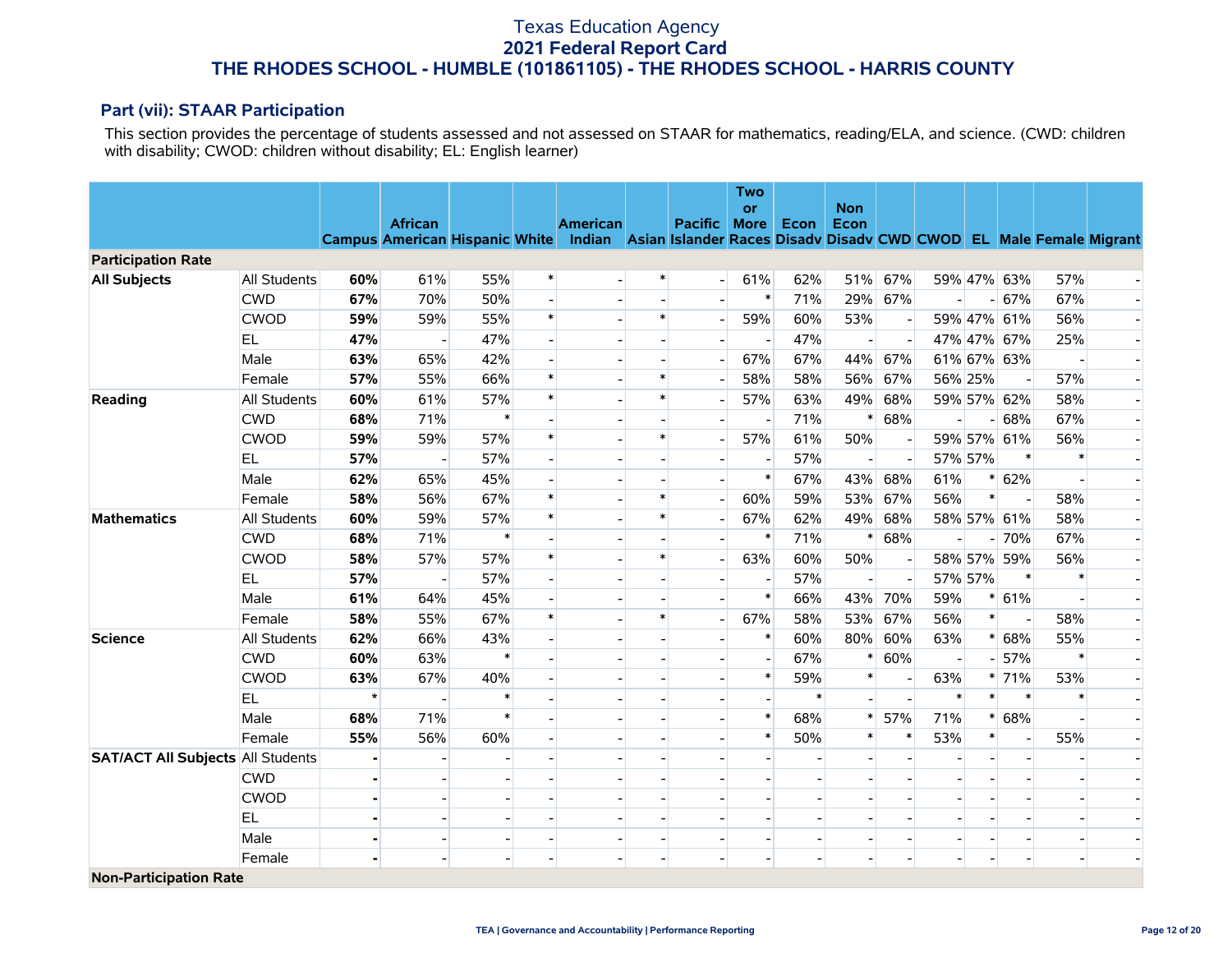|                                          |                     |         |                |        |        |                                                                                                                             |        |                | <b>Two</b><br><b>or</b> |      | <b>Non</b>               |         |         |                          |                |        |  |
|------------------------------------------|---------------------|---------|----------------|--------|--------|-----------------------------------------------------------------------------------------------------------------------------|--------|----------------|-------------------------|------|--------------------------|---------|---------|--------------------------|----------------|--------|--|
|                                          |                     |         | <b>African</b> |        |        | <b>American</b><br>Campus American Hispanic White Indian Asian Islander Races Disadv Disadv CWD CWOD EL Male Female Migrant |        | <b>Pacific</b> | <b>More</b>             | Econ | Econ                     |         |         |                          |                |        |  |
| <b>All Subjects</b>                      | <b>All Students</b> | 40%     | 39%            | 45%    |        |                                                                                                                             |        |                | 39%                     | 38%  | 49%                      | 33%     |         |                          | 41% 53% 37%    | 43%    |  |
|                                          | <b>CWD</b>          | 33%     | 30%            | 50%    |        |                                                                                                                             |        |                | $\ast$                  | 29%  |                          | 71% 33% |         |                          | $-33%$         | 33%    |  |
|                                          | <b>CWOD</b>         | 41%     | 41%            | 45%    | $\ast$ |                                                                                                                             | $\ast$ |                | 41%                     | 40%  | 47%                      | $\sim$  |         |                          | 41% 53% 39%    | 44%    |  |
|                                          | EL.                 | 53%     |                | 53%    |        |                                                                                                                             |        |                |                         | 53%  |                          |         |         |                          | 53% 53% 33%    | 75%    |  |
|                                          | Male                | 37%     | 35%            | 58%    |        |                                                                                                                             |        |                | 33%                     | 33%  | 56%                      | 33%     |         |                          | 39% 33% 37%    |        |  |
|                                          | Female              | 43%     | 45%            | 34%    |        |                                                                                                                             |        |                | 42%                     | 42%  | 44%                      | 33%     | 44% 75% |                          |                | 43%    |  |
| Reading                                  | <b>All Students</b> | 40%     | 39%            | 43%    | $\ast$ |                                                                                                                             | $\ast$ |                | 43%                     | 37%  | 51%                      | 32%     |         |                          | 41% 43% 38%    | 42%    |  |
|                                          | <b>CWD</b>          | 32%     | 29%            | $\ast$ |        |                                                                                                                             |        |                |                         | 29%  |                          | 32%     |         | $\overline{\phantom{0}}$ | 32%            | 33%    |  |
|                                          | <b>CWOD</b>         | 41%     | 41%            | 43%    | $\ast$ |                                                                                                                             | $\ast$ |                | 43%                     | 39%  | 50%                      |         |         |                          | 41% 43% 39%    | 44%    |  |
|                                          | EL                  | 43%     |                | 43%    |        |                                                                                                                             |        |                |                         | 43%  |                          |         | 43% 43% |                          | $\ast$         |        |  |
|                                          | Male                | 38%     | 35%            | 55%    |        |                                                                                                                             |        |                | $\ast$                  | 33%  | 57%                      | 32%     | 39%     |                          | * 38%          |        |  |
|                                          | Female              | 42%     | 44%            | 33%    | $\ast$ |                                                                                                                             | $\ast$ |                | 40%                     | 41%  | 47%                      | 33%     | 44%     | $\ast$                   |                | 42%    |  |
| <b>Mathematics</b>                       | <b>All Students</b> | 40%     | 41%            | 43%    | $\ast$ |                                                                                                                             | $\ast$ |                | 33%                     | 38%  | 51%                      | 32%     |         |                          | 42% 43% 39%    | 42%    |  |
|                                          | <b>CWD</b>          | 32%     | 29%            | $\ast$ |        |                                                                                                                             |        |                | $\ast$                  | 29%  | $\ast$                   | 32%     |         | - 1                      | 30%            | 33%    |  |
|                                          | <b>CWOD</b>         | 42%     | 43%            | 43%    |        |                                                                                                                             | $\ast$ |                | 37%                     | 40%  | 50%                      |         |         |                          | 42% 43% 41%    | 44%    |  |
|                                          | EL                  | 43%     |                | 43%    |        |                                                                                                                             |        |                |                         | 43%  | $\overline{\phantom{a}}$ |         | 43% 43% |                          | $\ast$         | $\ast$ |  |
|                                          | Male                | 39%     | 36%            | 55%    |        |                                                                                                                             |        |                | $\ast$                  | 34%  | 57%                      | 30%     | 41%     |                          | * 39%          |        |  |
|                                          | Female              | 42%     | 45%            | 33%    | $\ast$ |                                                                                                                             | $\ast$ |                | 33%                     | 42%  | 47%                      | 33%     | 44%     | $\ast$                   |                | 42%    |  |
| <b>Science</b>                           | <b>All Students</b> | 38%     | 34%            | 57%    |        |                                                                                                                             |        |                | $\ast$                  | 40%  | 20%                      | 40%     | 37%     |                          | * 32%          | 45%    |  |
|                                          | <b>CWD</b>          | 40%     | 37%            | $\ast$ |        |                                                                                                                             |        |                |                         | 33%  | $\ast$                   | 40%     |         |                          | $-43%$         | $\ast$ |  |
|                                          | <b>CWOD</b>         | 37%     | 33%            | 60%    |        |                                                                                                                             |        |                | $\ast$                  | 41%  |                          |         | 37%     |                          | * 29%          | 47%    |  |
|                                          | EL                  | $\star$ |                |        |        |                                                                                                                             |        |                |                         |      |                          |         | $\ast$  | $\ast$                   | $\ast$         | $\ast$ |  |
|                                          | Male                | 32%     | 29%            |        |        |                                                                                                                             |        |                | $\ast$                  | 32%  | $\ast$                   | 43%     | 29%     |                          | $*32%$         |        |  |
|                                          | Female              | 45%     | 44%            | 40%    |        |                                                                                                                             |        |                | $\ast$                  | 50%  | $\ast$                   | $\ast$  | 47%     | $\ast$                   | $\blacksquare$ | 45%    |  |
| <b>SAT/ACT All Subjects All Students</b> |                     |         |                |        |        |                                                                                                                             |        |                |                         |      |                          |         |         |                          |                |        |  |
|                                          | <b>CWD</b>          |         |                |        |        |                                                                                                                             |        |                |                         |      |                          |         |         |                          |                |        |  |
|                                          | <b>CWOD</b>         |         |                |        |        |                                                                                                                             |        |                |                         |      |                          |         |         |                          |                |        |  |
|                                          | EL                  |         |                |        |        |                                                                                                                             |        |                |                         |      |                          |         |         |                          |                |        |  |
|                                          | Male                |         |                |        |        |                                                                                                                             |        |                |                         |      |                          |         |         |                          |                |        |  |
|                                          | Female              |         |                |        |        |                                                                                                                             |        |                |                         |      |                          |         |         |                          |                |        |  |

- Indicates there are no students in the group.

\* Indicates results are masked due to small numbers to protect student confidentiality.

### **Part (viii): Civil Rights Data**

Part (viii)(I) This section provides information from the 2017-18 CRDC surveys, submitted by school districts to the Office for Civil Rights on measures of school quality, climate, and safety, including counts of in-school suspensions, out-of-school suspensions, expulsions, school related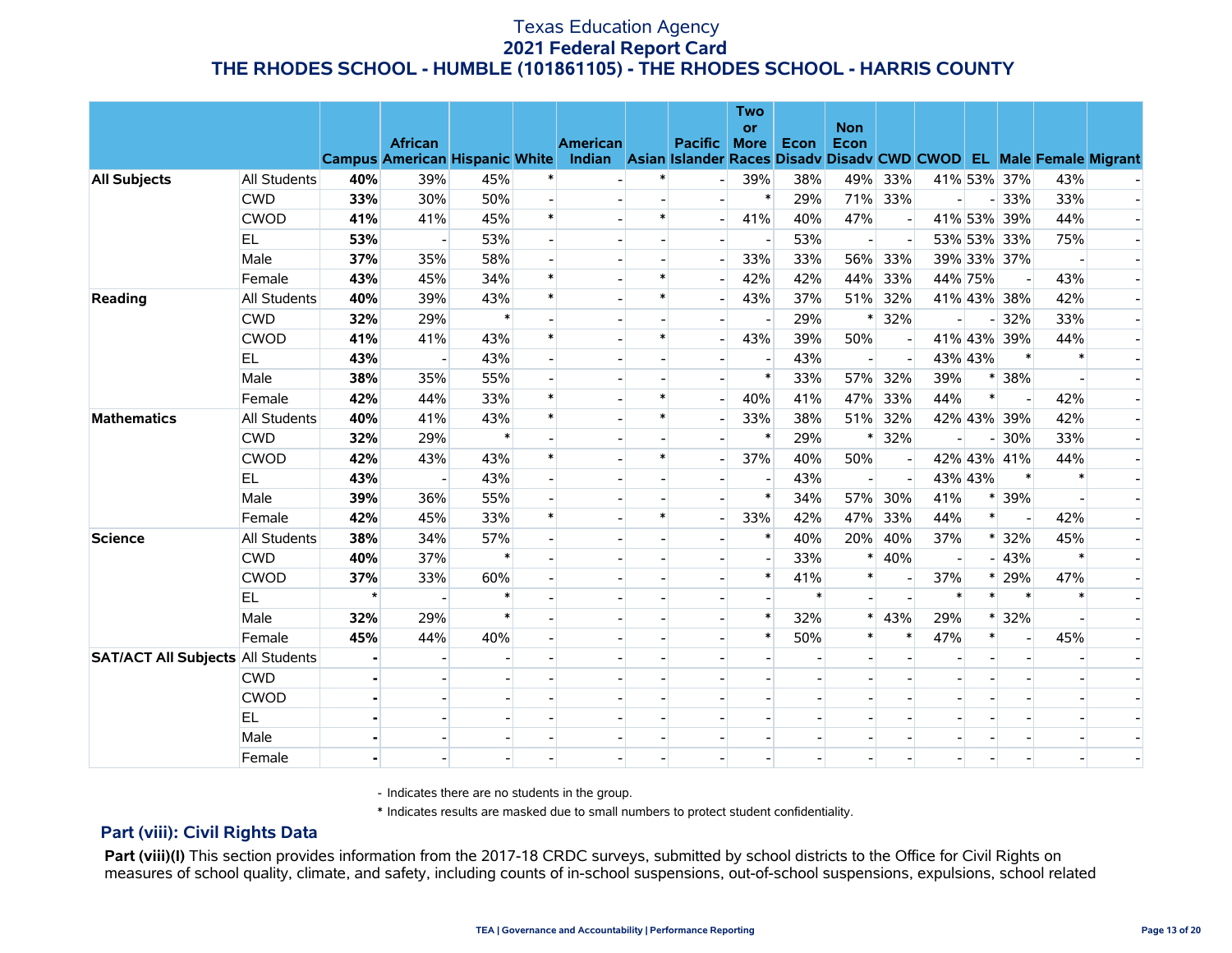arrests, referrals to law enforcement, chronic absenteeism (including both excused and unexcused absences), incidences of violence, including bullying and harassment. (EL: English learner)

|                                      |        |              |                |                |                | Indian                     |             |                | <b>Two</b>               |                |                                                                                                         | <b>Students</b><br>with                 |
|--------------------------------------|--------|--------------|----------------|----------------|----------------|----------------------------|-------------|----------------|--------------------------|----------------|---------------------------------------------------------------------------------------------------------|-----------------------------------------|
|                                      |        | <b>Total</b> | <b>African</b> |                |                | <b>or</b><br><b>Alaska</b> |             | <b>Pacific</b> | <b>or</b><br><b>More</b> |                | <b>Students</b><br>with<br>students American Hispanic White Native Asian Islander Races EL Disabilities | <b>Disabilities</b><br>(Section<br>504) |
| <b>Students Without Disabilities</b> |        |              |                |                |                |                            |             |                |                          |                |                                                                                                         |                                         |
| <b>In-School Suspensions</b>         |        |              |                |                |                |                            |             |                |                          |                |                                                                                                         |                                         |
|                                      | Male   | 0            | 0              | $\Omega$       | $\overline{0}$ | $\overline{0}$             | $\mathbf 0$ | $\overline{0}$ | $\mathbf 0$              | $\mathbf 0$    |                                                                                                         |                                         |
|                                      | Female | 0            | 0              | $\mathbf{0}$   | $\overline{0}$ | $\overline{0}$             | $\mathbf 0$ | $\overline{0}$ | 0                        | $\overline{0}$ |                                                                                                         |                                         |
|                                      | Total  | 0            | 0              | $\mathbf{0}$   | $\Omega$       | $\overline{0}$             | $\mathbf 0$ | $\mathbf 0$    | $\overline{0}$           | 0              |                                                                                                         |                                         |
| <b>Out-of-School Suspensions</b>     |        |              |                |                |                |                            |             |                |                          |                |                                                                                                         |                                         |
|                                      | Male   | 15           | 10             | $\overline{3}$ | $\overline{0}$ | 0                          | 0           | $\overline{0}$ | $\overline{2}$           | $\mathbf 0$    |                                                                                                         |                                         |
|                                      | Female | 7            | $\overline{7}$ | $\pmb{0}$      | $\overline{0}$ | 0                          | $\mathbf 0$ | $\overline{0}$ | $\pmb{0}$                | 0              |                                                                                                         |                                         |
|                                      | Total  | 22           | 17             | $\overline{3}$ | $\Omega$       | $\overline{0}$             | $\mathbf 0$ | 0              | 2 <sup>1</sup>           | $\mathbf 0$    |                                                                                                         |                                         |
| <b>Expulsions</b>                    |        |              |                |                |                |                            |             |                |                          |                |                                                                                                         |                                         |
| <b>With Educational Services</b>     | Male   | 0            | 0              | $\Omega$       | $\overline{0}$ | $\overline{0}$             | $\mathbf 0$ | $\overline{0}$ | 0                        | $\mathbf 0$    |                                                                                                         |                                         |
|                                      | Female | 0            | 0              | $\mathbf{0}$   | 0              | 0                          | 0           | 0              | 0                        | 0              |                                                                                                         |                                         |
|                                      | Total  | 0            | 0              | 0              | $\Omega$       | 0                          | $\mathbf 0$ | 0              | 0                        | 0              |                                                                                                         |                                         |
| <b>Without Educational Services</b>  | Male   | 0            | 0              | $\Omega$       | $\Omega$       | $\Omega$                   | $\mathbf 0$ | 0              | $\pmb{0}$                | $\pmb{0}$      |                                                                                                         |                                         |
|                                      | Female | 0            | 0              | $\Omega$       | $\Omega$       | 0                          | $\mathbf 0$ | 0              | 0                        | 0              |                                                                                                         |                                         |
|                                      | Total  | 0            | 0              | $\mathbf{0}$   | $\Omega$       | 0                          | $\Omega$    | 0              | $\pmb{0}$                | $\pmb{0}$      |                                                                                                         |                                         |
| Under Zero Tolerance Policies Male   |        | 0            | 0              | $\Omega$       | $\Omega$       | 0                          | $\mathbf 0$ | 0              | $\pmb{0}$                | $\mathbf 0$    |                                                                                                         |                                         |
|                                      | Female | 0            | $\mathbf{0}$   | $\Omega$       | $\Omega$       | $\Omega$                   | $\Omega$    | $\overline{0}$ | 0                        | $\mathbf 0$    |                                                                                                         |                                         |
|                                      | Total  | 0            | 0              | $\Omega$       | $\Omega$       | 0                          | $\mathbf 0$ | $\Omega$       | 0                        | 0              |                                                                                                         |                                         |
| <b>School-Related Arrests</b>        |        |              |                |                |                |                            |             |                |                          |                |                                                                                                         |                                         |
|                                      | Male   | 0            | 0              | 0              | $\overline{0}$ | 0                          | $\mathbf 0$ | 0              | 0                        | 0              |                                                                                                         |                                         |
|                                      | Female | 0            | $\pmb{0}$      | 0              | $\mathbf{0}$   | $\mathbf{0}$               | 0           | $\overline{0}$ | $\pmb{0}$                | $\overline{0}$ |                                                                                                         |                                         |
|                                      | Total  | 0            | $\mathbf{0}$   | $\Omega$       | $\Omega$       | $\overline{0}$             | $\mathbf 0$ | $\Omega$       | $\mathbf{0}$             | $\mathbf 0$    |                                                                                                         |                                         |
| <b>Referrals to Law Enforcement</b>  |        |              |                |                |                |                            |             |                |                          |                |                                                                                                         |                                         |
|                                      | Male   | 0            | 0              | $\mathbf{0}$   | $\overline{0}$ | 0                          | $\mathbf 0$ | $\overline{0}$ | $\mathbf 0$              | $\pmb{0}$      |                                                                                                         |                                         |
|                                      | Female | 0            | $\mathbf{0}$   | $\mathbf{0}$   | $\mathbf{0}$   | $\overline{0}$             | $\mathbf 0$ | $\overline{0}$ | 0                        | $\overline{0}$ |                                                                                                         |                                         |
|                                      | Total  | 0            | 0              | $\Omega$       | $\Omega$       | $\mathbf{0}$               | $\mathbf 0$ | $\overline{0}$ | $\mathbf 0$              | 0              |                                                                                                         |                                         |
| <b>Students With Disabilities</b>    |        |              |                |                |                |                            |             |                |                          |                |                                                                                                         |                                         |
| <b>In-School Suspensions</b>         |        |              |                |                |                |                            |             |                |                          |                |                                                                                                         |                                         |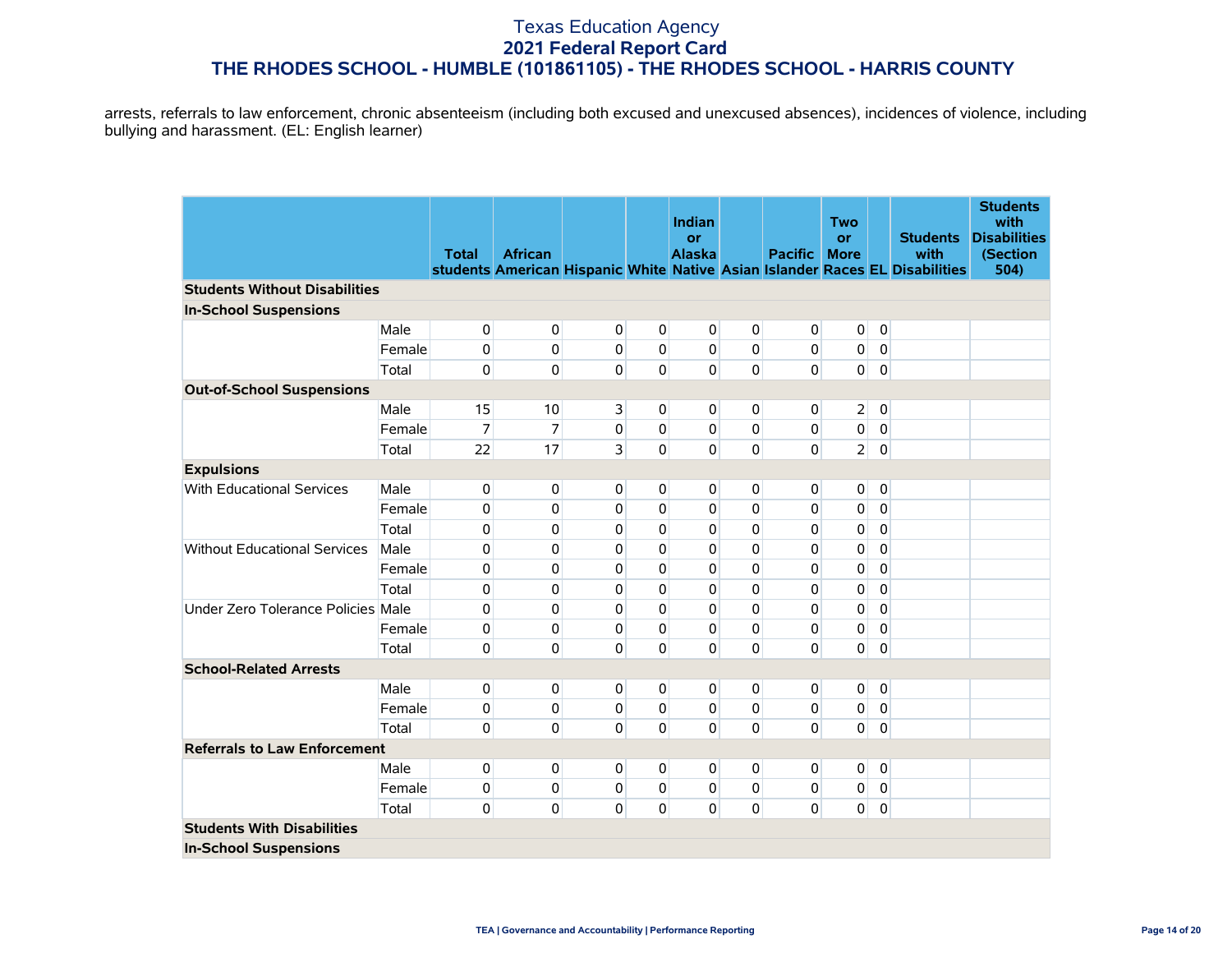|                                     |        | <b>Total</b>   | <b>African</b> |              |                | Indian<br>or<br><b>Alaska</b> |              | <b>Pacific</b> | <b>Two</b><br><b>or</b><br><b>More</b> |              | <b>Students</b><br>with<br>students American Hispanic White Native Asian Islander Races EL Disabilities | <b>Students</b><br>with<br><b>Disabilities</b><br>(Section<br>504) |
|-------------------------------------|--------|----------------|----------------|--------------|----------------|-------------------------------|--------------|----------------|----------------------------------------|--------------|---------------------------------------------------------------------------------------------------------|--------------------------------------------------------------------|
|                                     | Male   | 0              | 0              | 0            | 0              | 0                             | 0            | 0              | 0                                      | $\pmb{0}$    |                                                                                                         | 0                                                                  |
|                                     | Female | 0              | 0              | 0            | $\Omega$       | $\overline{0}$                | 0            | 0              | 0                                      | $\mathbf 0$  |                                                                                                         | 0                                                                  |
|                                     | Total  | 0              | 0              | 0            | 0              | $\overline{0}$                | $\mathbf 0$  | $\Omega$       | 0                                      | $\mathbf 0$  |                                                                                                         | 0                                                                  |
| <b>Out-of-School Suspensions</b>    |        |                |                |              |                |                               |              |                |                                        |              |                                                                                                         |                                                                    |
|                                     | Male   | $\overline{4}$ | 3              | 1            | $\Omega$       | $\overline{0}$                | 0            | 0              | 0                                      | 1            |                                                                                                         | 2                                                                  |
|                                     | Female | 0              | 0              | 0            | $\Omega$       | $\Omega$                      | 0            | 0              | 0                                      | $\mathbf 0$  |                                                                                                         |                                                                    |
|                                     | Total  | 4              | 3              | 1            | $\Omega$       | $\overline{0}$                | $\mathbf{0}$ | $\Omega$       | 0                                      | $\mathbf{1}$ |                                                                                                         | $\frac{3}{5}$                                                      |
| <b>Expulsions</b>                   |        |                |                |              |                |                               |              |                |                                        |              |                                                                                                         |                                                                    |
| With Educational Services           | Male   | $\mathbf 0$    | 0              | 0            | $\overline{0}$ | $\overline{0}$                | 0            | 0              | 0                                      | $\mathbf 0$  |                                                                                                         | 0                                                                  |
|                                     | Female | 0              | 0              | 0            | $\Omega$       | 0                             | $\mathbf 0$  | 0              | 0                                      | $\mathbf 0$  |                                                                                                         | 0                                                                  |
|                                     | Total  | 0              | 0              | 0            | $\Omega$       | $\Omega$                      | 0            | 0              | 0                                      | $\mathbf 0$  |                                                                                                         | 0                                                                  |
| <b>Without Educational Services</b> | Male   | 0              | $\Omega$       | 0            | $\Omega$       | $\mathbf{0}$                  | 0            | $\Omega$       | 0                                      | $\mathbf 0$  |                                                                                                         | 0                                                                  |
|                                     | Female | 0              | 0              | 0            | 0              | 0                             | 0            | 0              | 0                                      | $\mathbf 0$  |                                                                                                         | 0                                                                  |
|                                     | Total  | 0              | 0              | 0            | 0              | $\mathbf 0$                   | 0            | 0              | 0                                      | $\mathbf 0$  |                                                                                                         | 0                                                                  |
| Under Zero Tolerance Policies Male  |        | 0              | 0              | 0            | $\Omega$       | $\mathbf{0}$                  | $\mathbf 0$  | 0              | 0                                      | $\Omega$     |                                                                                                         | 0                                                                  |
|                                     | Female | 0              | 0              | 0            | $\Omega$       | 0                             | $\mathbf 0$  | 0              | 0                                      | $\mathbf 0$  |                                                                                                         | 0                                                                  |
|                                     | Total  | $\mathbf 0$    | $\Omega$       | 0            | $\Omega$       | $\overline{0}$                | 0            | $\mathbf{0}$   | 0                                      | $\mathbf 0$  |                                                                                                         | 0                                                                  |
| <b>School-Related Arrests</b>       |        |                |                |              |                |                               |              |                |                                        |              |                                                                                                         |                                                                    |
|                                     | Male   | 0              | 0              | 0            | $\overline{0}$ | $\overline{0}$                | 0            | 0              | 0                                      | $\mathbf 0$  |                                                                                                         | 0                                                                  |
|                                     | Female | 0              | 0              | $\Omega$     | $\Omega$       | $\Omega$                      | $\mathbf{0}$ | 0              | 0                                      | $\mathbf 0$  |                                                                                                         | 0                                                                  |
|                                     | Total  | $\mathbf 0$    | $\Omega$       | $\Omega$     | $\Omega$       | $\overline{0}$                | $\mathbf 0$  | $\Omega$       | 0                                      | $\mathbf 0$  |                                                                                                         | 0                                                                  |
| <b>Referrals to Law Enforcement</b> |        |                |                |              |                |                               |              |                |                                        |              |                                                                                                         |                                                                    |
|                                     | Male   | 0              | 0              | 0            | 0              | $\overline{0}$                | 0            | 0              | 0                                      | $\mathbf 0$  |                                                                                                         | 0                                                                  |
|                                     | Female | 0              | 0              | 0            | 0              | $\overline{0}$                | 0            | 0              | 0                                      | $\mathbf 0$  |                                                                                                         | 0                                                                  |
|                                     | Total  | $\mathbf 0$    | 0              | $\Omega$     | $\Omega$       | $\Omega$                      | $\Omega$     | $\Omega$       | $\Omega$                               | $\Omega$     |                                                                                                         | 0                                                                  |
| <b>All Students</b>                 |        |                |                |              |                |                               |              |                |                                        |              |                                                                                                         |                                                                    |
| <b>Chronic Absenteeism</b>          |        |                |                |              |                |                               |              |                |                                        |              |                                                                                                         |                                                                    |
|                                     | Male   | 31             | 28             | 3            | -8             | -8                            | -8           | -8             | $-8$                                   | -8           | 4                                                                                                       | -8                                                                 |
|                                     | Female | 19             | 15             | $\mathbf{1}$ | $\overline{2}$ | -8                            | $-8$         | -8             | 1                                      | $\mathbf{1}$ | $\overline{2}$                                                                                          | $-8$                                                               |
|                                     | Total  | 50             | 43             | 4            | $\overline{2}$ | $-8$                          | $-8$         | $-8$           | 1                                      | $\mathbf{1}$ | 6                                                                                                       | $-8$                                                               |

|                                               | Total |
|-----------------------------------------------|-------|
| <b>Incidents of Violence</b>                  |       |
| Incidents of rape or attempted rape           |       |
| Incidents of sexual assault (other than rape) |       |
| Incidents of robbery with a weapon            |       |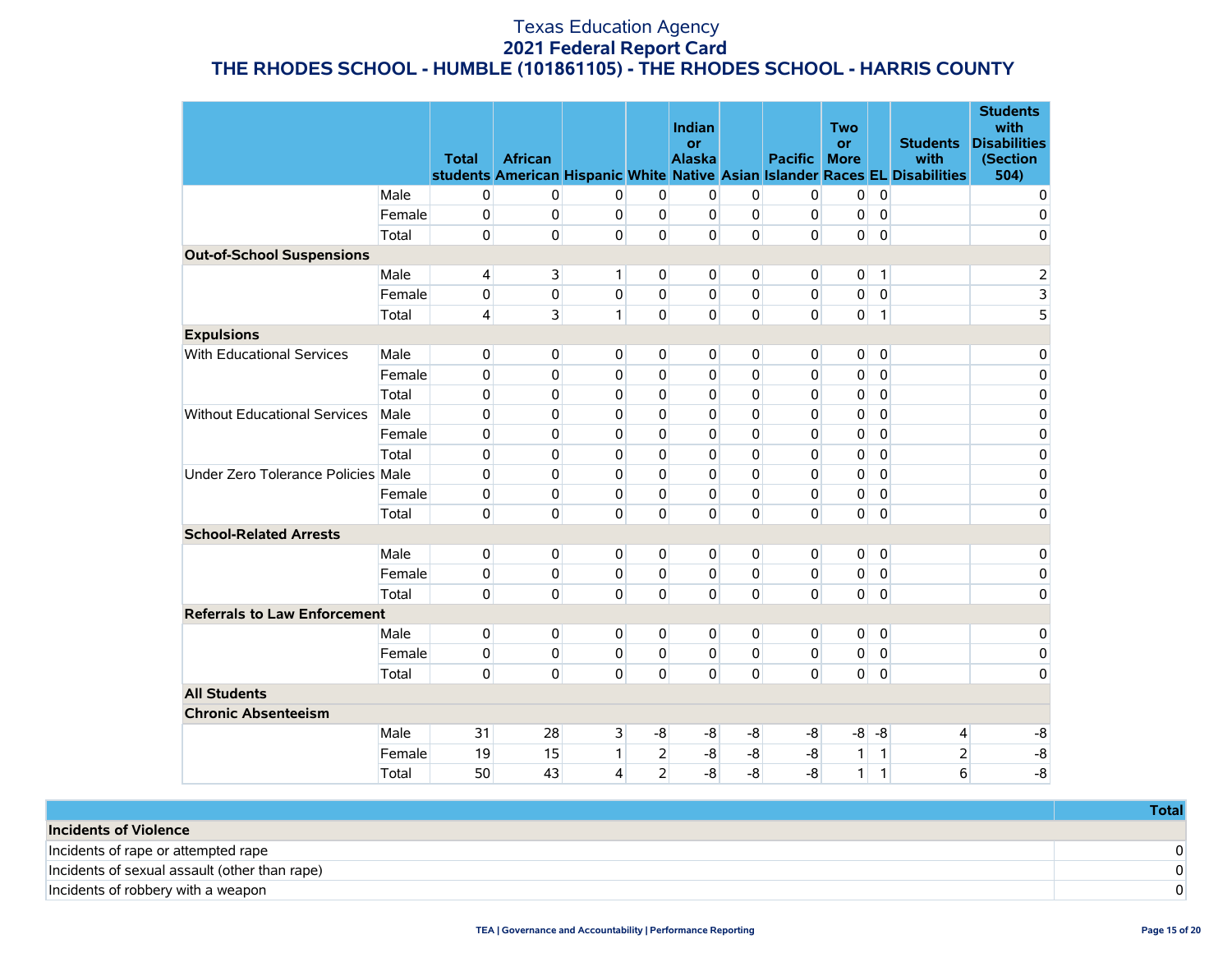|                                                                            | <b>Total</b> |
|----------------------------------------------------------------------------|--------------|
| Incidents of robbery with a firearm or explosive device                    |              |
| Incidents of robbery without a weapon                                      |              |
| Incidents of physical attack or fight with a weapon                        |              |
| Incidents of physical attack or fight with a firearm or explosive device   |              |
| Incidents of physical attack or fight without a weapon                     |              |
| Incidents of threats of physical attack with a weapon                      |              |
| Incidents of threats of physical attack with a firearm or explosive device |              |
| Incidents of threats of physical attack without a weapon                   |              |
| Incidents of possession of a firearm or explosive device                   |              |
| Allegations of Harassment or bullying                                      |              |
| On the basis of sex                                                        |              |
| On the basis of race                                                       |              |
| On the basis of disability                                                 |              |
| On the basis of sexual orientation                                         |              |
| On the basis of religion                                                   |              |

Part (viii)(II) This section provides information from the 2017-18 CRDC surveys, submitted by school districts to the Office for Civil Rights, on the number of students enrolled in preschool programs and accelerated coursework to earn postsecondary credit while still in high school.

|                                           |        | <b>Total</b> | <b>African</b> |      |          | <b>Indian</b><br>or<br><b>Alaska</b> |    | <b>Pacific</b> | <b>Two</b><br>or<br><b>More</b> |              | <b>Students</b><br>with<br>students American Hispanic White Native Asian Islander Races EL Disabilities |
|-------------------------------------------|--------|--------------|----------------|------|----------|--------------------------------------|----|----------------|---------------------------------|--------------|---------------------------------------------------------------------------------------------------------|
| <b>Preschool Programs</b>                 |        |              |                |      |          |                                      |    |                |                                 |              |                                                                                                         |
|                                           | Male   | 27           | 25             |      | 0        | $\overline{0}$                       | 0  | $\overline{0}$ | 1 <sup>1</sup>                  | $\mathbf{0}$ | 0                                                                                                       |
|                                           | Female | 27           | 26             |      | 0        | $\mathbf{0}$                         | 0  | $\Omega$       | $\overline{0}$                  | $\Omega$     | 0                                                                                                       |
|                                           | Total  | 54           | 51             | 2    | $\Omega$ | $\mathbf{0}$                         | 0  | $\mathbf{0}$   | 1 <sup>1</sup>                  | $\mathbf{0}$ | 0                                                                                                       |
| <b>Accelerated Coursework</b>             |        |              |                |      |          |                                      |    |                |                                 |              |                                                                                                         |
| <b>Advanced Placement Courses</b>         | Male   | -9           | -9             | -9   | -9       | $-9$                                 | -9 | $-9$           | $-9$                            | -9           | -9                                                                                                      |
|                                           | Female | -9           | -9             | -9   | $-9$     | -9                                   | -9 | $-9$           | -9                              | -9           | -9                                                                                                      |
|                                           | Total  | -9           | -9             | -9   | -9       | -9                                   | -9 | -9             | -9                              | $-9$         | -9                                                                                                      |
| International Baccalaureate Courses       | Male   | -9           | -9             | -9   | $-9$     | -9                                   | -9 | $-9$           | -9                              | $-9$         | -9                                                                                                      |
|                                           | Female | -9           | -9             | -9   | -9       | -9                                   | -9 | -9             | -9                              | -9           | -9                                                                                                      |
|                                           | Total  | -9           | -9             | -9   | -9       | -9                                   | -9 | -9             | $-9$                            | -9           | -9                                                                                                      |
| Dual Enrollment/Dual Credit Programs Male |        | -9           | -9             | -9   | -9       | -9                                   | -9 | -9             | $-9$                            | -9           | -9                                                                                                      |
|                                           | Female | -9           | -9             | $-9$ | $-9$     | $-9$                                 | -9 | $-9$           | $-9$                            | -9           | -9                                                                                                      |
|                                           | Total  | -9           | -9             | -9   | -9       | -9                                   | -9 | -9             | -9                              | -9           | -9                                                                                                      |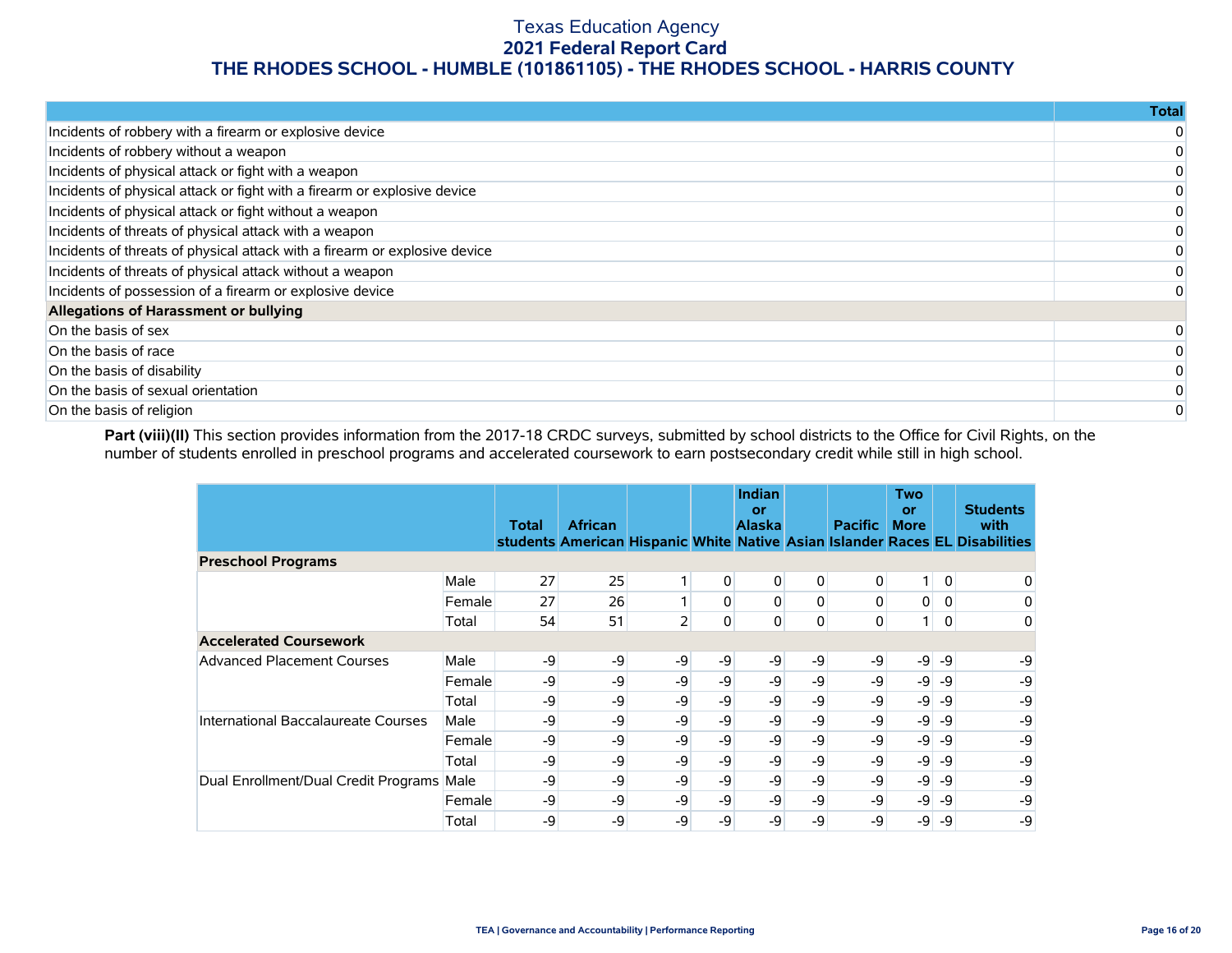- Indicates there are no data available in the group.
- -3 Indicates skip logic failure.
- -8 Indicates EDFacts missing data.
- -9 Indicates not applicable / skipped.
- -11 Indicates suppressed data.

Blank cell indicates the student group is not applicable to this report.

### **Part (ix): Teacher Quality Data**

This section provides information on the professional qualifications of teachers, including information disaggregated by high- and low-poverty schools on the number and percentage of (I) inexperienced teacher, principals, and other school leaders; (II) teachers teaching with emergency or provisional credentials; and (III) teachers who are not teaching in the subject or field for which the teacher is certified or licensed.

|                                                                                                        | <b>All School</b>     |       |
|--------------------------------------------------------------------------------------------------------|-----------------------|-------|
|                                                                                                        | <b>Number Percent</b> |       |
| Inexperienced Teachers, Principals, and Other School Leaders                                           | 8.4                   | 27.6% |
| Teachers Teaching with Emergency or Provisional Credentials                                            | 5.3                   | 18.7% |
| Teacher Who Are Not Teaching in the Subject or Field for Which<br>the Teacher is Certified or Licensed | 0.0                   |       |

- Indicates there are no data available in the group.

Blank cell indicates there are no data available in the group.

### **Part (x): Per-pupil Expenditure**

This section provides information on the per-pupil expenditures of federal, state, and local funds, including actual personnel expenditures and actual non-personnel expenditures, disaggregated by source of funds, for each school district and campus for the 2020-21 fiscal year.

 *To be updated by June 30th, 2022.*

#### **Part (xi): STAAR Alternate 2 Participation**

This section provides information on the number and percentage of students with the most significant cognitive disabilities who take STAAR Alternate 2, by grade and subject for the 2020-21 school year.

|                    | <b>State</b><br><b>Number</b> | <b>State</b><br>Rate<br><b>of</b> |        |       | <b>District District Campus Campus</b><br>Number Rate of Number Rate of<br>of ALT2 ALT2 of ALT2 ALT2 of ALT2 | ALT <sub>2</sub> |
|--------------------|-------------------------------|-----------------------------------|--------|-------|--------------------------------------------------------------------------------------------------------------|------------------|
| Grade 3            |                               |                                   |        |       |                                                                                                              |                  |
| Reading            | 4,966                         | 1%                                | ۰      |       |                                                                                                              |                  |
| <b>Mathematics</b> | 4,961                         | $1\%$                             | ۰      |       |                                                                                                              |                  |
| Grade 4            |                               |                                   |        |       |                                                                                                              |                  |
| Reading            | 5.046                         | $1\%$                             | $\ast$ | $1\%$ |                                                                                                              |                  |
| <b>Mathematics</b> | 5,040                         | 1%                                | $\ast$ | $1\%$ |                                                                                                              |                  |
| Grade 5            |                               |                                   |        |       |                                                                                                              |                  |
| Reading            | 5,133                         | $1\%$                             |        |       |                                                                                                              |                  |
| <b>Mathematics</b> | 5,138                         | 1%                                |        |       |                                                                                                              |                  |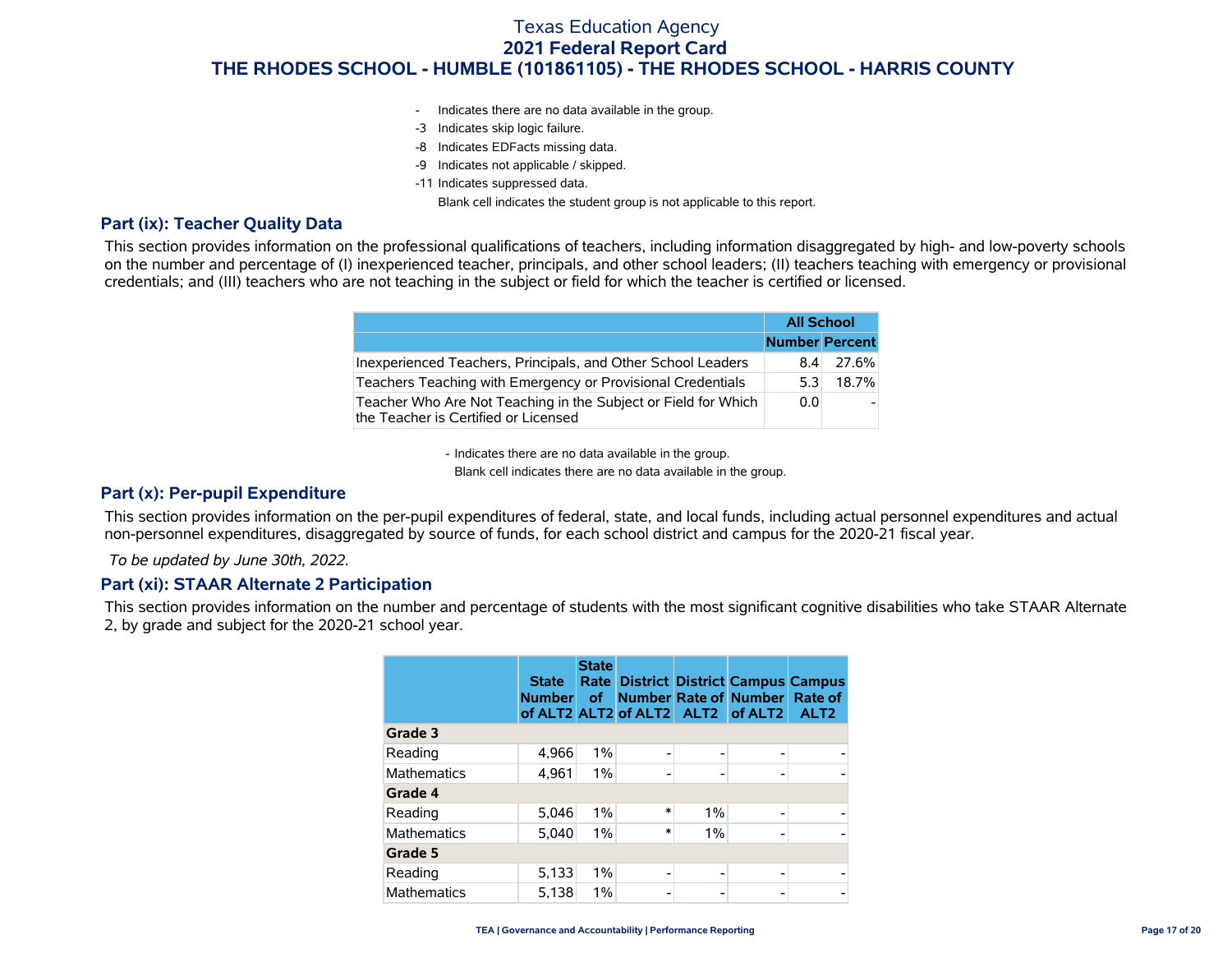|                      | <b>State</b><br><b>Number</b> | <b>State</b><br>Rate<br>of | of ALT2 ALT2 of ALT2 | ALT <sub>2</sub> | <b>District District Campus Campus</b><br><b>Number Rate of Number</b><br>of ALT <sub>2</sub> | Rate of<br>ALT <sub>2</sub> |
|----------------------|-------------------------------|----------------------------|----------------------|------------------|-----------------------------------------------------------------------------------------------|-----------------------------|
| Science              | 5,130                         | 1%                         |                      |                  |                                                                                               |                             |
| Grade 6              |                               |                            |                      |                  |                                                                                               |                             |
| Reading              | 4,925                         | 1%                         |                      |                  |                                                                                               |                             |
| <b>Mathematics</b>   | 4,923                         | 1%                         |                      |                  |                                                                                               |                             |
| Grade 7              |                               |                            |                      |                  |                                                                                               |                             |
| Reading              | 4,586                         | 1%                         |                      |                  |                                                                                               |                             |
| <b>Mathematics</b>   | 4,581                         | $1\%$                      |                      |                  |                                                                                               |                             |
| Grade 8              |                               |                            |                      |                  |                                                                                               |                             |
| Reading              | 4,513                         | $1\%$                      |                      | -                |                                                                                               |                             |
| <b>Mathematics</b>   | 4,507                         | 1%                         |                      |                  |                                                                                               |                             |
| Science              | 4,492                         | 1%                         |                      |                  |                                                                                               |                             |
| <b>End of Course</b> |                               |                            |                      |                  |                                                                                               |                             |
| English I            | 4,504                         | 1%                         |                      |                  |                                                                                               |                             |
| English II           | 4,092                         | 1%                         |                      |                  |                                                                                               |                             |
| Algebra I            | 4,514                         | 1%                         |                      |                  |                                                                                               |                             |
| Biology              | 4,424                         | 1%                         |                      |                  |                                                                                               |                             |
| <b>All Grades</b>    |                               |                            |                      |                  |                                                                                               |                             |
| All Subjects         | 85,481                        | 1%                         | $\ast$               | 0%               |                                                                                               |                             |
| Reading              | 37,771                        | 1%                         | $\ast$               | 0%               |                                                                                               |                             |
| <b>Mathematics</b>   | 33,664                        | 1%                         | $\ast$               | 0%               |                                                                                               |                             |
| Science              | 14,046                        | 1%                         |                      |                  |                                                                                               |                             |

- Indicates there are no students in the group.

\* Indicates results are masked due to small numbers to protect student confidentiality.

### **Part (xii): Statewide National Assessment of Educational Progress (NAEP)**

This section provides results on the state academic assessments in reading and mathematics in grades 4 and 8 of the 2019 National Assessment of Educational Progress, compared to the national average of such results.

|                 | <b>State Level: 2019 Percentages at NAEP Achievement Levels</b> |                      |    |              |                    |                                   |                     |    |                                          |           |          |    |    |    |    |    |                 |   |    |   |    |        |    |        |   |
|-----------------|-----------------------------------------------------------------|----------------------|----|--------------|--------------------|-----------------------------------|---------------------|----|------------------------------------------|-----------|----------|----|----|----|----|----|-----------------|---|----|---|----|--------|----|--------|---|
|                 |                                                                 |                      |    |              | At or              | %<br><b>Above</b><br><b>Basic</b> | %<br>At or<br>Above |    | $\%$<br>At<br><b>Proficient Advanced</b> |           |          |    |    |    |    |    |                 |   |    |   |    |        |    |        |   |
| <b>Grade</b>    | <b>Subject</b>                                                  | <b>Student Group</b> |    |              | <b>TX US TX US</b> |                                   | <b>TX</b>           | US | <b>TX</b>                                | <b>US</b> |          |    |    |    |    |    |                 |   |    |   |    |        |    |        |   |
| Grade 4 Reading |                                                                 | Overall              | 39 | 34           | 61                 | 66                                | 30                  | 35 | 7                                        | 9         |          |    |    |    |    |    |                 |   |    |   |    |        |    |        |   |
|                 |                                                                 |                      |    | <b>Black</b> | 52                 | 52                                | 48                  | 48 | 16                                       | 18        | 2        | 3  |    |    |    |    |                 |   |    |   |    |        |    |        |   |
|                 |                                                                 |                      |    |              |                    |                                   |                     |    |                                          |           | Hispanic | 48 | 45 | 52 | 55 | 21 | 23              | 3 | 4  |   |    |        |    |        |   |
|                 |                                                                 | White                | 22 | 23           | 78                 | 77                                | 48                  | 45 | 12                                       | 12        |          |    |    |    |    |    |                 |   |    |   |    |        |    |        |   |
|                 |                                                                 |                      |    |              |                    |                                   |                     |    |                                          |           |          |    |    |    |    |    | American Indian | ∗ | 50 | ∗ | 50 | $\ast$ | 19 | $\ast$ | 3 |
|                 |                                                                 | Asian                | 11 | 18           | 89                 | 82                                | 65                  | 57 | 25                                       | 22        |          |    |    |    |    |    |                 |   |    |   |    |        |    |        |   |
|                 |                                                                 | Pacific Islander     | ∗  | 42           | ∗                  | 58                                | $\ast$              | 25 | $\ast$                                   | 4         |          |    |    |    |    |    |                 |   |    |   |    |        |    |        |   |
|                 |                                                                 | Two or More Races    | 26 | 28           | 74                 | 72                                | 38                  | 40 | 6                                        | 11        |          |    |    |    |    |    |                 |   |    |   |    |        |    |        |   |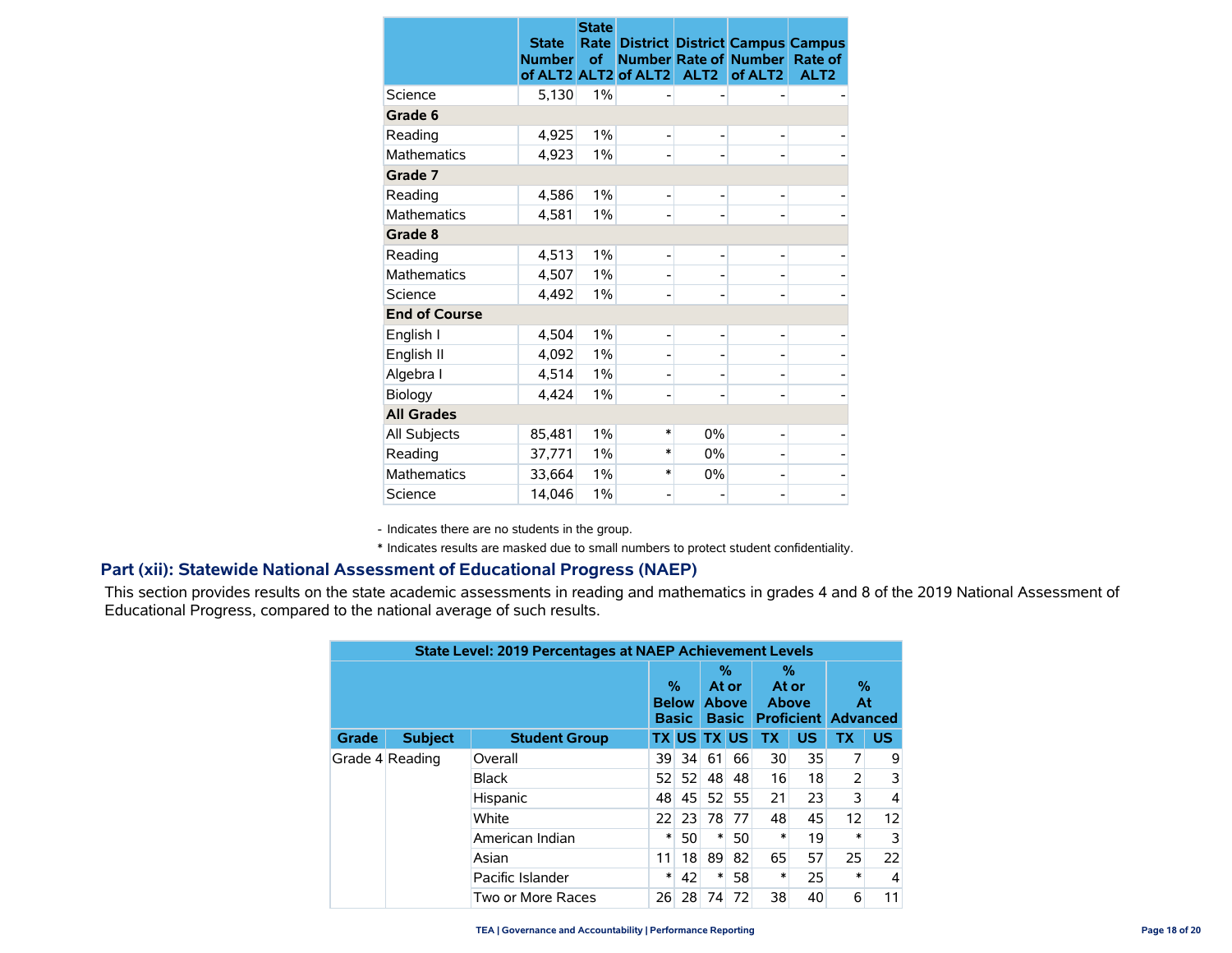|       |                     | <b>State Level: 2019 Percentages at NAEP Achievement Levels</b> |        |                              |                                                                  |    |                       |     |                                       |                |  |  |  |
|-------|---------------------|-----------------------------------------------------------------|--------|------------------------------|------------------------------------------------------------------|----|-----------------------|-----|---------------------------------------|----------------|--|--|--|
|       |                     |                                                                 | %      | <b>Below</b><br><b>Basic</b> | ℅<br>At or<br><b>Above</b><br><b>Basic</b><br><b>TX US TX US</b> |    | At or<br><b>Above</b> | ℅   | %<br>At<br><b>Proficient Advanced</b> |                |  |  |  |
| Grade | <b>Subject</b>      | <b>Student Group</b>                                            |        |                              |                                                                  |    | <b>TX</b>             | US. | <b>TX</b>                             | <b>US</b>      |  |  |  |
|       | Grade 4 Reading     | Econ Disadv                                                     | 50     | 47                           | 50                                                               | 53 | 19                    | 21  | 3                                     | 3              |  |  |  |
|       |                     | <b>Students with Disabilities</b>                               | 79     | 73                           | 21                                                               | 27 | 8                     | 10  | 1                                     | $\overline{2}$ |  |  |  |
|       |                     | English Language Learners                                       | 61     | 65                           | 39                                                               | 35 | 12                    | 10  | 2                                     | 1              |  |  |  |
|       | Mathematics Overall |                                                                 | 16     | 19                           | 84                                                               | 81 | 44                    | 41  | 9                                     | 9              |  |  |  |
|       |                     | <b>Black</b>                                                    | 24     | 35                           | 76                                                               | 65 | 32                    | 20  | 3                                     | $\overline{2}$ |  |  |  |
|       |                     | Hispanic                                                        | 19     | 27                           | 81                                                               | 73 | 35                    | 28  | 4                                     | 3              |  |  |  |
|       |                     | White                                                           | 8      | 11                           | 92                                                               | 89 | 59                    | 52  | 16                                    | 12             |  |  |  |
|       |                     | American Indian                                                 | $\ast$ | 33                           | $\ast$                                                           | 67 | *                     | 24  | $\ast$                                | 4              |  |  |  |
|       |                     | Asian                                                           | 4      | 7                            | 96                                                               | 93 | 82                    | 69  | 45                                    | 28             |  |  |  |
|       |                     | Pacific Islander                                                | $\ast$ | 36                           | $\ast$                                                           | 64 | *                     | 28  | $\ast$                                | 6              |  |  |  |
|       |                     | Two or More Races                                               | 9      | 16                           | 91                                                               | 84 | 51                    | 44  | 9                                     | 10             |  |  |  |
|       | <b>Econ Disadv</b>  |                                                                 | 29     | 79                           | 71                                                               | 32 | 26                    | 3   | 3                                     |                |  |  |  |
|       |                     | <b>Students with Disabilities</b>                               | 55     | 54                           | 45                                                               | 46 | 13                    | 14  | 1                                     | $\overline{2}$ |  |  |  |
|       |                     | English Language Learners                                       | 24     | 41                           | 76                                                               | 59 | 29                    | 16  | $\overline{2}$                        | 1              |  |  |  |
|       | Grade 8 Reading     | Overall                                                         | 33     | 27                           | 67                                                               | 73 | 25                    | 34  | $\overline{2}$                        | $\overline{4}$ |  |  |  |
|       |                     | Black                                                           | 53     | 46                           | 47                                                               | 54 | 41                    | 15  | n/a                                   | 1              |  |  |  |
|       |                     | Hispanic                                                        | 38     | 37                           | 62                                                               | 63 | 19                    | 22  | 1                                     | $\overline{2}$ |  |  |  |
|       |                     | White                                                           | 20     | 18                           | 80                                                               | 82 | 35                    | 42  | 3                                     | 5              |  |  |  |
|       |                     | American Indian                                                 | $\ast$ | 41                           | $\ast$                                                           | 59 | *                     | 19  | *                                     | 1              |  |  |  |
|       |                     | Asian                                                           | 8      | 13                           | 92                                                               | 87 | 59                    | 57  | 11                                    | 13             |  |  |  |
|       |                     | Pacific Islander                                                | $\ast$ | 37                           | $\ast$                                                           | 63 | *                     | 25  | *                                     | 2              |  |  |  |
|       |                     | Two or More Races                                               | 26     | 24                           | 74                                                               | 76 | 25                    | 37  | 1                                     | 5              |  |  |  |
|       |                     | <b>Econ Disadv</b>                                              | 43     | 40                           | 57                                                               | 60 | 15                    | 20  | n/a                                   | 1              |  |  |  |
|       |                     | <b>Students with Disabilities</b>                               | 81     | 68                           | 19                                                               | 32 | 3                     | 7   | n/a                                   | n/a            |  |  |  |
|       |                     | English Language Learners                                       | 66     | 72                           | 34                                                               | 28 | 4                     | 4   | n/a                                   | n/a            |  |  |  |
|       | Mathematics Overall |                                                                 | 32     | 31                           | 68                                                               | 69 | 30                    | 34  | 7                                     | 10             |  |  |  |
|       |                     | <b>Black</b>                                                    | 48     | 53                           | 52                                                               | 47 | 16                    | 14  | 2                                     | 2              |  |  |  |
|       |                     | Hispanic                                                        | 37     | 43                           | 63                                                               | 57 | 21                    | 20  | 3                                     | 4              |  |  |  |
|       |                     | White                                                           | 20     | 20                           | 80                                                               | 80 | 44                    | 44  | 13                                    | 13             |  |  |  |
|       |                     | American Indian                                                 | *      | 49                           | ∗                                                                | 51 | *                     | 15  | *                                     | 3              |  |  |  |
|       |                     | Asian                                                           | 10     | 12                           | 90                                                               | 88 | 71                    | 64  | 36                                    | 33             |  |  |  |
|       |                     | Pacific Islander                                                | $\ast$ | 45                           | $\ast$                                                           | 55 | $\ast$                | 21  | $\ast$                                | 4              |  |  |  |
|       |                     | Two or More Races                                               | 25     | 27                           | 75                                                               | 73 | 41                    | 38  | 11                                    | 12             |  |  |  |
|       |                     | Econ Disadv                                                     | 41     | 46                           | 59                                                               | 54 | 19                    | 18  | 2                                     | 3              |  |  |  |
|       |                     | Students with Disabilities                                      | 73     | 73                           | 27                                                               | 27 | 5                     | 6   | 1                                     | $\overline{2}$ |  |  |  |
|       |                     | English Language Learners                                       |        | 60 72                        | 40                                                               | 28 | 8                     | 5   | 1                                     | $\mathbf{1}$   |  |  |  |

\* Indicates reporting standards not met.

n/a Indicates data reporting is not applicable for this group.